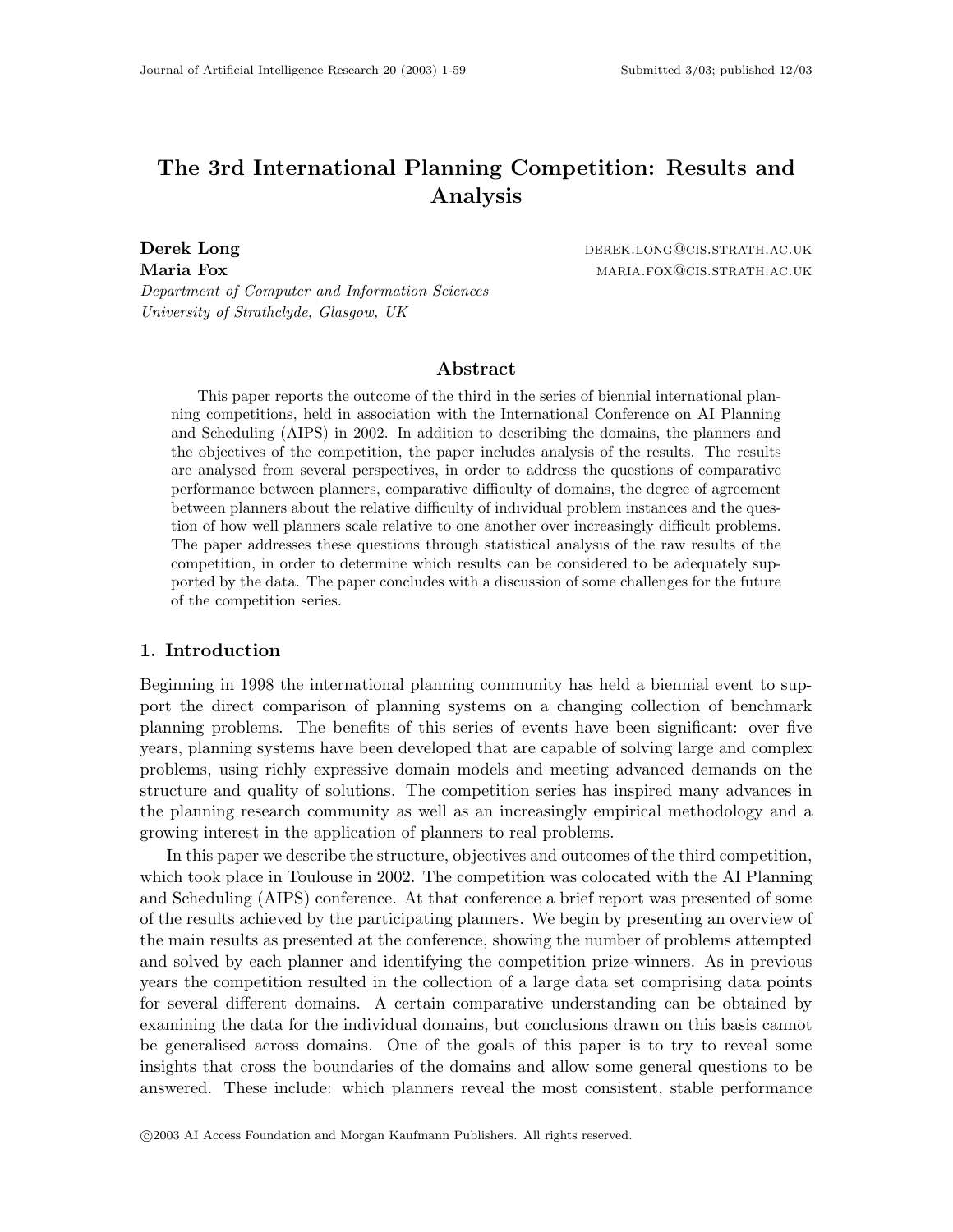across domains? What benefit is obtained by exploiting hand-coded control knowledge? Is there any general agreement over what makes a planning problem hard? Are particular planning approaches best suited to particular kinds of problem domains?

The accepted scientific methodology for addressing such questions is to frame precise hypotheses *prior* to the collection of the data sets in order to control for any extraneous variables that might distort the reality with respect to these questions. To date this has not been the practice of the planning community with respect to the competitions. In the third competition we proceeded, as in previous years, by collecting data prior to detailed consideration of the specific questions we wished to answer. The community has not yet agreed that the primary role of the competition is to provide a carefully crafted platform for the scientific investigation of planners: indeed, its main roles so far have been to motivate researchers in the field, to identify new research goals and thereby push forward the research horizons, and to publicise progress to the wider community. However, because competitions have winners there is a natural tendancy to draw conclusions from the competition data sets about the state of the art. If these conclusions are not scientifically supported they can be misleading and even erroneous. Therefore there is an argument for trying to combine the two objectives, although admittedly there is a tension between them that might make it difficult to combine them successfully.

Because of the way in which the planning competitions are currently conducted, the analyses we describe in this paper are post hoc. We conducted all of our analyses on the data collected during the competition period: we did not run any further experiments after the competition because the participants felt that it was important that the data they submitted during the competition should comprise the evidence on which they were judged. We have identified a number of analyses which we think provide interesting information to the planning community and, in the following sections, we explore each theme in as rigorous a way as possible within the constraints of the data we have at our disposal. It has been difficult to work with a fixed data set that was collected without precise experimental questions in mind, and we were unable to test many of the hypotheses that occurred to us during our analyses because the data was inappropriate or incomplete. However, despite the limitations of the data set we believe we have been able to pose and answer some important questions about the comparative performances revealed in the competition. We phrase the objectives of our analyses in terms of null and alternative hyptheses because this is the standard approach when applying statistical tests. Our approach was partly inspired by the earlier work of Howe and Dahlman (2002). Their work raised the standard to which evaluation of planners should be done and compels the planning community to decide whether future planning competitions should be conducted in a way that supports the goals of scientific investigation of progress in the field.

The rest of this paper is organised as follows. We begin by discussing the context the competition series itself and the general form of the third competition, including the domains, the competitors and the specific challenges raised. We then briefly summarise the results of the competition before embarking on a detailed post hoc analysis of the competition results. This analysis investigates the relative performances of the planners, the relative difficulties of the problem sets used and the relative scaling behaviours of the competitors across domains and levels. We provide an appendix in which we present summaries of the competing planners and details of the domains used.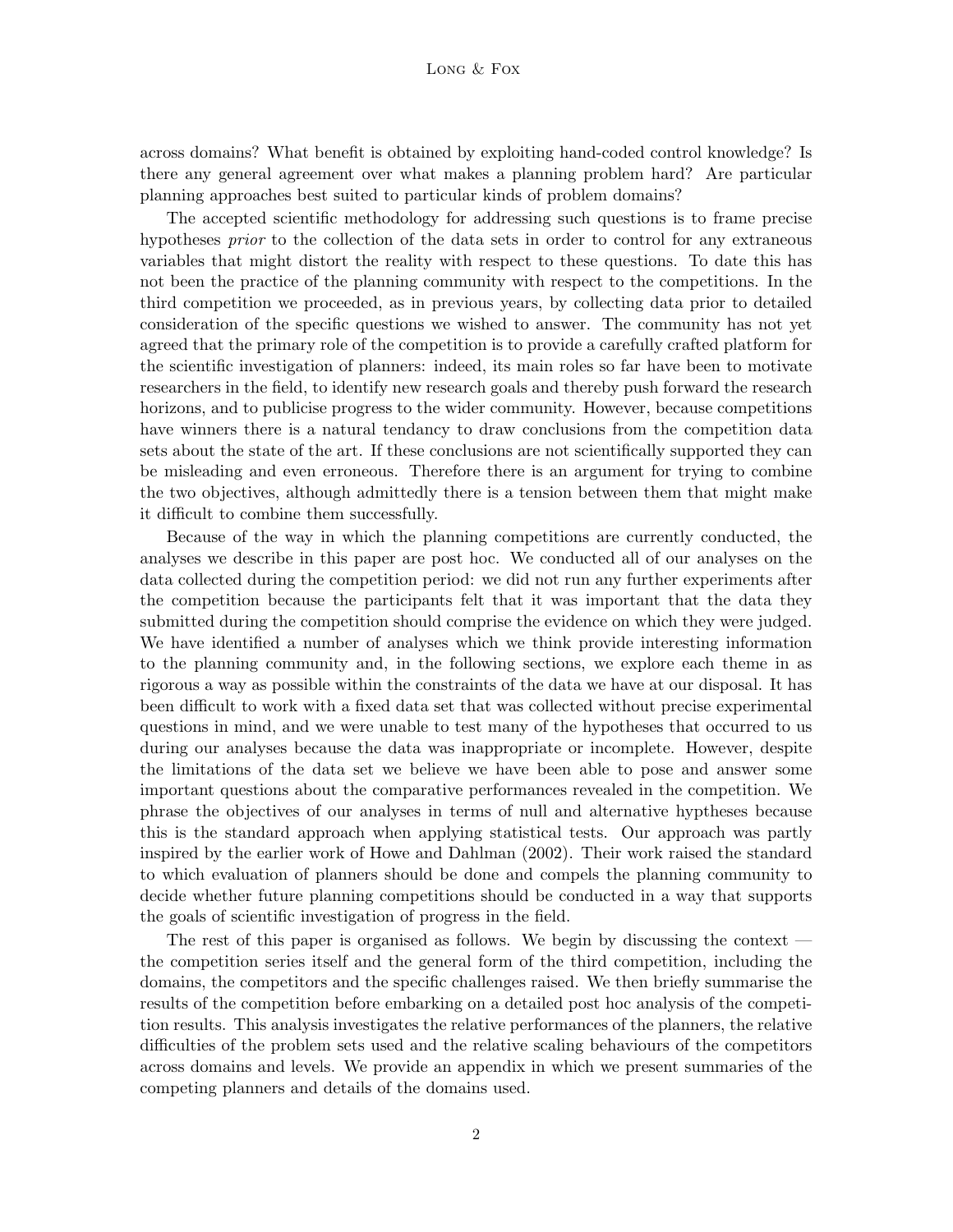## 2. The International Planning Competition Series

The first event was held in conjunction with the fourth international Artificial Intelligence Planning and Scheduling conference (AIPS'98). It was organised by Drew McDermott, together with a committee of senior members of the research community (McDermott, 2000). The event took some time to organise, with evolving agreement on the form of the event, the kinds of planning systems that should be compared, the basis of comparison and so on. The final event became a direct comparison of 5 strains-based planners, with two of the planners also attempting an extended adl-based language (McDermott, 2000; Long, 2000). The systems included three Graphplan-based systems, one forward heuristic search system and one planning-as-satisfiability satsolver planner. A very important outcome of the first competition was the adoption of PDDL (McDermott & the AIPS'98 Planning Competition Committee, 1998) as a common representation language for planning.

Although the opportunity was offered for competitors to hand-code control knowledge for their planners, in fact all of the planners were fully-automated and ran on the problem instances without any priming. The entire event was staged at the conference over a period of some four days, involving intensive sessions of generating and checking solutions and attempting to evaluate the results. One idea that was tried, but that turned out to be problematic in practice, was to score the planners' performances using a function that attempted to take into account the time taken to generate a plan, the length of the plan and the relative performance of all of the competitors on the problems. For example, a planner that produced a plan faster than all of its competitors would be rewarded based on how much faster it was than the average for the problem. This attempt to score planners using a one-dimensional measure proved difficult, with counter-intuitive results in certain cases. In the end it was abandoned in favour of two dimensions: length of plan and time taken to produce it. This decision indicates that, even for only five systems and a relatively small set of problems, it is impossible to make unequivocal decisions about which system is best. Nevertheless, the community can (and did) learn much from the data that is gathered, offering a variety of interpretations of the data, but ultimately being inspired to improve on it in every way possible.

In the second competition, chaired by Fahiem Bacchus, 17 planners competed. The increase in participation and the ambitions for larger scale testing required that the event be spread over a much longer period. In fact, testing was spread over a couple of months, with only one final test being carried out at the conference site (AIPS'00 in Breckenridge). In the second competition there was a more formal split between systems, with a small number using hand-coded control knowledge and others being fully-automated. There was also a split between STRIPS and ADL capable systems. The larger number of competitors included a wider range of approaches: as well as Graphplan-based systems, forward heuristic search and a satsolver, there were several planners based on model-checking approaches using BDDs, and one using planning-by-rewriting. Again, it proved difficult to compare planners unequivocally, but several important observations could be made: the advantages of handcoded control rules in most domains could be seen clearly (as would be expected), although there remained an important question about the difficulty of generating and writing the rules. Of the fully-automated planners, the forward heuristic search approach proved to be particularly successful, dominating performance in most domains. Pure Graphplan-based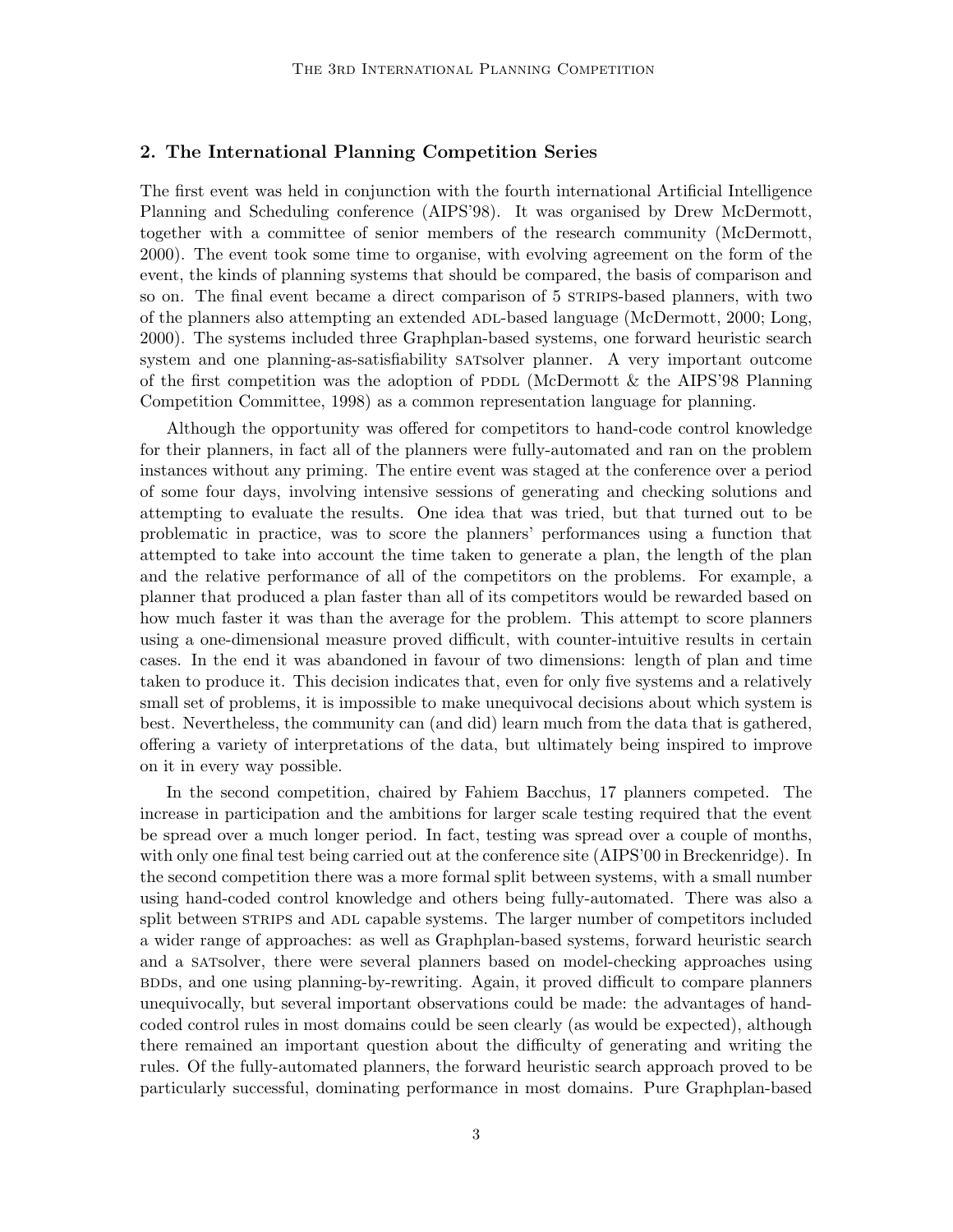planning seemed to have reached its zenith between the first two competitions and no longer appeared competitive.

The third competition (and most recent at the time of writing) was held in association with AIPS'02 at Toulouse. Fourteen planners participated. The primary objective of the competition was to help to push forward research into temporal and resource-intensive planning. Extensions were made to PDDL to support the modelling of temporal and numeric domain features. These resulted in the PDDL2.1 language (Fox  $\&$  Long, 2003). The extensive changes to  $PDDL2.1$  and the ambitious objectives of the competition help to account for the fact that fewer people participated in 2002 than in 2000. Once again, the real testing and gathering of data took place over the two months prior to the conference. Although initial results were presented at the conference, no detailed analysis took place at the conference itself. The rest of this paper examines the objectives of the third competition, the results and some future challenges for the series.

### 3. Overview: The Third International Planning Competition

As organisers of the Third International Planning Competition we chose to address several new challenges that we believe are important to the ambitions of the planning community: the management of problems with metric constraints on numerically valued variables, temporal planning (including managing concurrency and scheduling of activities) and the construction of plans subject to specified optimisation criteria other than a simple count of the numbers of steps.

Setting these goals has obvious implications for the potential competitors in terms of extended expressive power and additional problem-solving required to manage the extensions. In order to control the extent to which competitors would be required to handle all of these extensions successfully, we constructed variants, or levels, of all of the domains used in the competition. For most of the domains we included a STRIPS level, a NUMERIC level (using STRIPS and metric variables only), a SIMPLETIME level in which actions have duration but there are no other metric values in the domain and a full temporal level, TIME, using durative actions with durations determined by the context of their usage (so duration depends on the parameter values and not only on the action name). The SIMPLETIME and time levels did not involve numeric resources other than time. To address this combination we introduced some additional domain variants, as we discuss below. Each of the four levels corresponds to a particular degree of expressive power of PDDL2.1, and there are different challenges posed by the versions of each domain at each level.

A secondary goal was to assess the relative effort of generating and encoding control rules for planners. Unfortunately, we failed to find any way to usefully quantify this effort. We discuss this question further in the following sections.

## 3.1 Problem Domains

The problem domains selected for the competitions have been, or have become, benchmark domains used by much of the community for empirical evaluation. The domains that have been used have often been chosen to probe some specific detail of performance. This has sometimes meant that the domains are not representative of general features of planning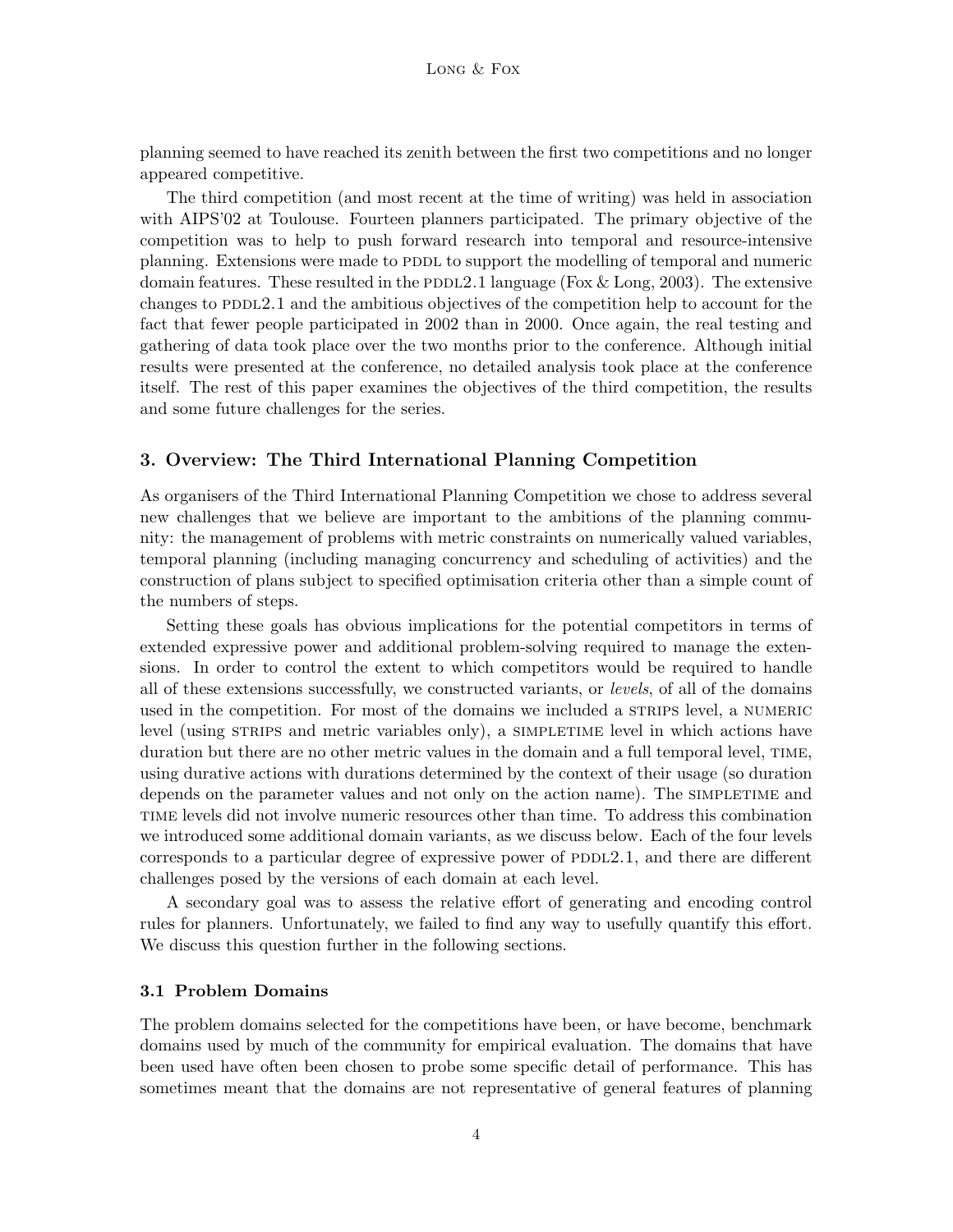and are inappropriate for use in more widespread testing. A description of the domains used in all of the competitions so far can be found in Appendix A.

In the third competition, eight families of domains were used, broadly divided into transportation domains (Depots, DriverLog and ZenoTravel), applications-inspired domains (Rovers and Satellite) and a small collection of others (Settlers, FreeCell and UM-Translog-2).

We briefly summarise the collection here and describe them in more detail in Appendix A.

- Depots This domain combines the transportation style problem of Logistics with the well-known Blocks domain. The Logistics domain exhibits a high degree of parallelism, since separate vehicles can be utilised concurrently. In contrast, the Blocks domain is characterised by significant goal interaction. Our intention in doing this was to discover whether the successes of planners in each of these domains separately could be brought together when the problems were combined.
- DriverLog This problem involves transportation, but with the twist that the vehicles must be supplied with a driver before they can move.
- **Zeno-travel** Another transportation problem, inspired by a domain used in testing the zeno planner developed by Pemberthy and Weld (1994), in which people must embark onto planes, fly between locations and then debark, with planes consuming fuel at different rates according to speed of travel.
- Satellite This domain was inspired by the problem of scheduling satellite observations. The problems involve satellites collecting and storing data using different instruments to observe a selection of targets.
- Rovers This domain was motivated by the 2003 Mars Exploration Rover (MER) missions and the planned 2009 Mars Science Laboratory (MSL) mission. The objective is to use a collection of mobile rovers to traverse between waypoints on the planet, carrying out a variety of data-collection missions and transmitting data back to a lander. The problem includes constraints on the visibility of the lander from various locations and on the ability of individual rovers to traverse between particular pairs of waypoints.
- Settlers This domain revolves around the management of resources, measured using metric valued variables. Products must be manufactured from raw materials and used in the manufacture or transportation of further materials. New raw materials can be generated by mining or gathering. The objective is to construct a variety of structures at various specified locations.
- UM-Translog-2 This domain is a PDDL2.1 encoding of a new variant of the UM-Translog (Wu & Nau, 2002) domain. This was generated for us by Dan Wu of the University of Maryland. This is essentially a transportation domain, but one that is significantly more complex than previous transportation benchmarks. In fact, this domain was introduced late in the competition and very little data was collected. It is therefore not discussed further in this paper.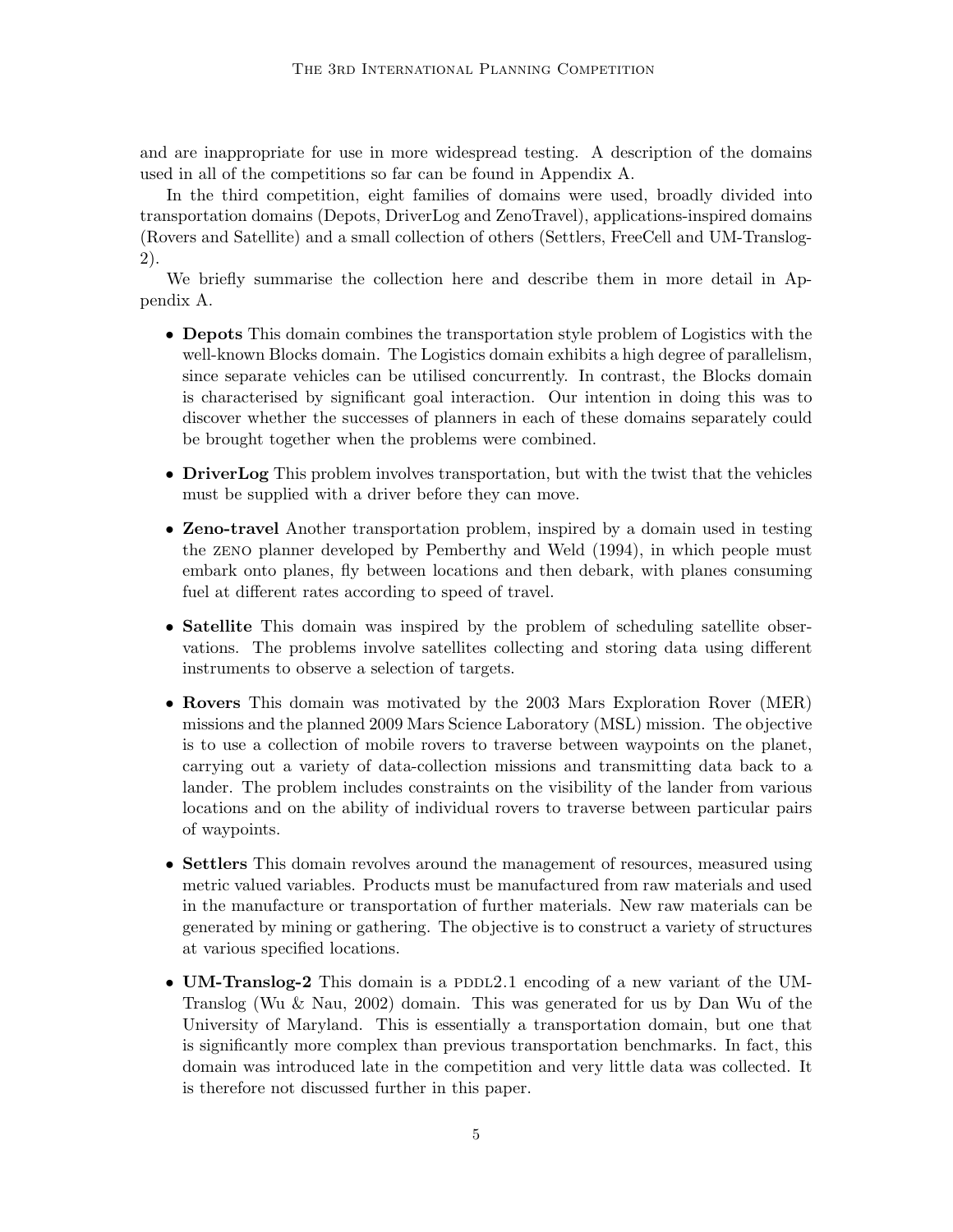We also reused the Freecell domain from the second competition. This domain presented a serious challenge to participants in 2000 and we were interested to see whether planning technology had surpassed this challenge in the intervening two years. Although the domain produced some interesting data we did not attempt to precisely measure the extent to which the 2002 performance surpassed that of 2000.

Each domain (other than Settlers, Freecell and UM-Translog-2) was presented to the competitors for at least the four different levels previously identified: STRIPS, NUMERIC simpletime and time. The problems presented at each of these levels comprised distinct tracks and the competitors were able to choose in which tracks they wished to compete. In addition to the four main tracks we also included two additional tracks, intended to explore particular ideas. These tracks did not necessitate the use of additional expressive power but simply allowed existing expressiveness to be combined to produce interesting planning challenges. For example, the hardnumeric track consisted of problems from the Satellite domain that had very few logical goals. Plans were evaluated by a metric based on amount of data recorded rather than by determining whether a specified logical goal had been achieved. The challenge was for planners to respond to the plan metric and include actions that would acquire data. The complex track consisted of problems that combined temporal and numeric features. The challenge was to reason about resource consumption in parallel with managing temporal constraints. In total, we defveloped 26 domains, with 20 problem instances in each domain (a few, unintentially, ended up with 16 or 22 instances). In most domains there were an additional 20 instances of large problems intended for the hand-coded planners. In total there were nearly 1000 problem instances to be solved, of which about half were intended primarily for the fully-automated planners.

### 3.2 The Competitors

The population of competing planning systems has changed over the three competitions. Few systems have competed more than once and no system has appeared in all three competitions. In part, this is a reflection of the speed of development of planning systems, revealing the extent to which the technology of 1998 has been surpassed by that of 2002. It is also a reflection of the growing interest in the series, which has encouraged more competitors to come forward, and of the work involved in taking part which has discouraged previous competitors from repeating their effort. Entering the competition involves more than generating interesting and efficient approaches to solving the planning problem: it demands the ability to construct a system that can respond robustly and reliably when confronted with previously unseen challenges, including domains that were not amongst those used in development of the system. It must be sufficiently well-engineered that its performance is not dominated by poor programming rather than by the real algorithmic effort of solving the problem (careless choice of a data structure can undermine the opportunity to show off a clever new planning algorithm). For systems that use hand-coded rules to guide the planning system there is an additional demand: the time required to read and understand domains sufficiently to construct sensible control knowledge and to then encode and test the knowledge to achieve good performance. The time-table for the testing was relatively compressed (the entire problem suite was generated and delivered to the competitors over a two month period and testing was carried out remotely on a single machine), so those using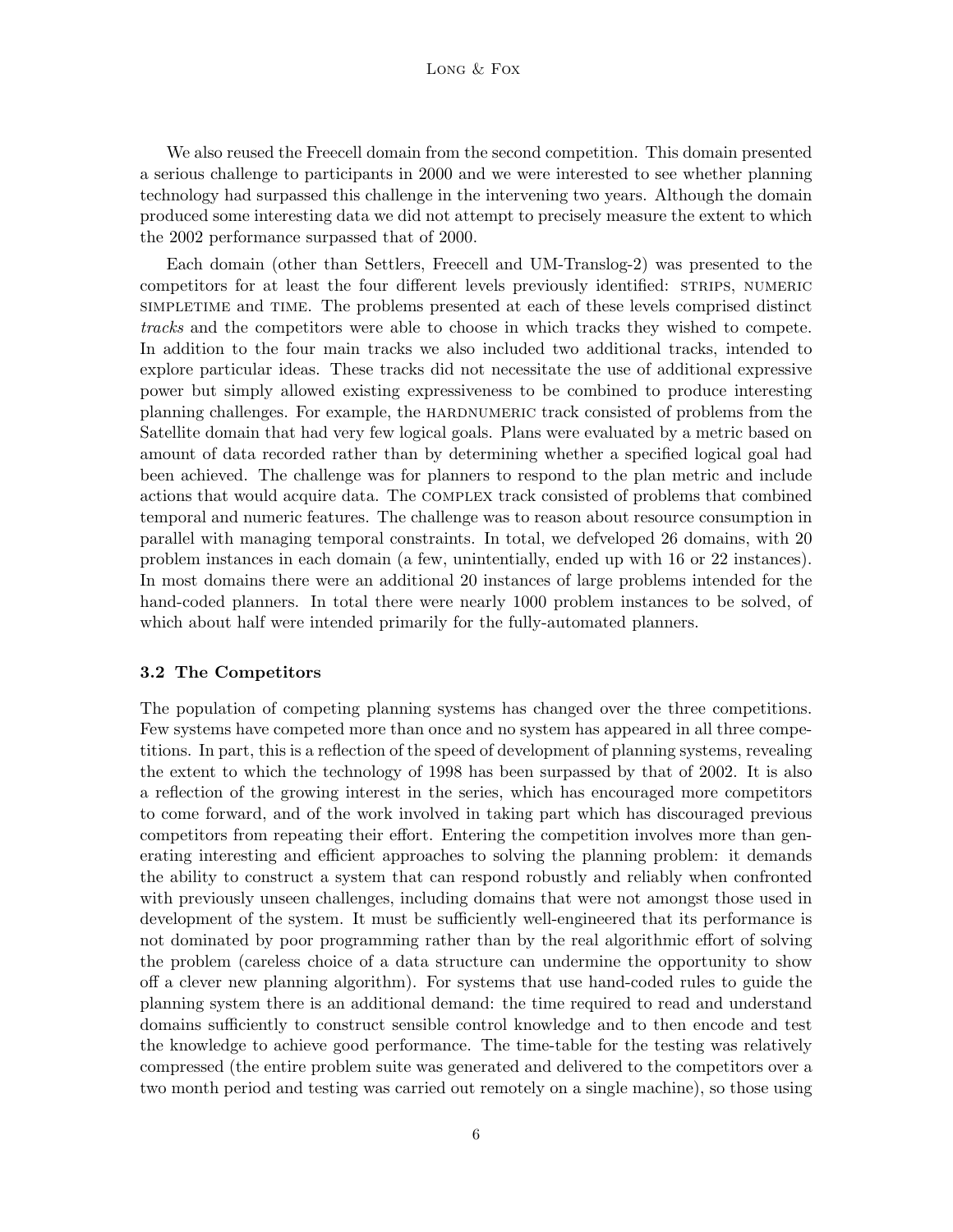hand-coded controls were forced to find time to analyse the domains, hypothesise and test rules in intense sessions.

Details of the competing systems can be found in Appendix B. To summarise, many of the fully-automated planners use relaxed plan heuristics to guide a heuristic search.  $LPG$  (Gerevini, Saetti,  $\&$  Serina, 2003) uses local search to improve candidate plan structures formed in a Graphplan-style plan graph. Several planners (MIPS, FF and SAPA) also extend the use of relaxed plan heuristics to include numeric features. vhpop is a partialorder planner, demonstrating that partial-order planning can be competitive with the more recently fashionable heuristic forward state-space search planners. For various reasons, several planners generated only small collections of results, which are disregarded in the analysis.

A few competitors used more than one version of their planner, or more than one parameter setting. We did not attempt to enforce the use of unique versions, but left it to competitors to ensure that we were informed where variations were used. Multiple versions of ff, mips and lpg were used. ff submitted almost all data for a version optimised for speed performance. A small subset of data was submitted for a version optimised for quality, showing that there are alternative criteria by which performance can be evaluated. In all of the analyses we report we have used the data generated by FF optimised for speed exclusively. mips also offered data in two variants, using slightly different parameter settings. In our analyses we use data for one variant (mips) exclusively, except in the case of the Satellite hardnumeric problems in which we used the data from the other variant (mips.plain). lpg submitted data in three versions: one based on earliest plan produced, one based on best plan produced over a longer time span and a third which represented a compromise between speed and quality. In fact, since all of the results for the version optimised for quality were generated within a few minutes at most, we chose to use this data exclusively in the analyses that follow. This should be borne in mind when reviewing the results for comparative speed performance of the planners. The performance of lpg relies on certain parameter settings. In most cases, the parameters used for lpg were automatically set, but in a few cases some parameters were set by hand. In their paper, appearing in this issue, Gerevini, Saetti and Serena (2003) give new results of an experiment testing their planner with all parameters set automatically. In general they observe no significant difference in the performance of lpg with respect to the data provided for the competition.

The three hand-coded planners that competed represent two alternative approaches to planning: forward state-space search using control rules to prune bad choices and promote good choices, and hierarchical task network (HTN) planning.

There were 508 problems available to the fully-automated planners and mips was the only planner to attempt all of them. There were 904 problems available to the hand-coded planners and shop2 was the only planner to attempt all of these, solving almost all of them and solving the most problems overall. TLPLAN and TALPLANNER were the only planners that solved all problems attempted. Not all planners attempted all problems they were equipped to handle. In particular, SAPA did not attempt STRIPS problems, although it is capable of solving them.

Although the planning competitions have been a great source of data from the stateof-the-art planners and an encouragement and catalyst for progress in the field, they are also lively and exciting competition events. This means that there must be "winners". The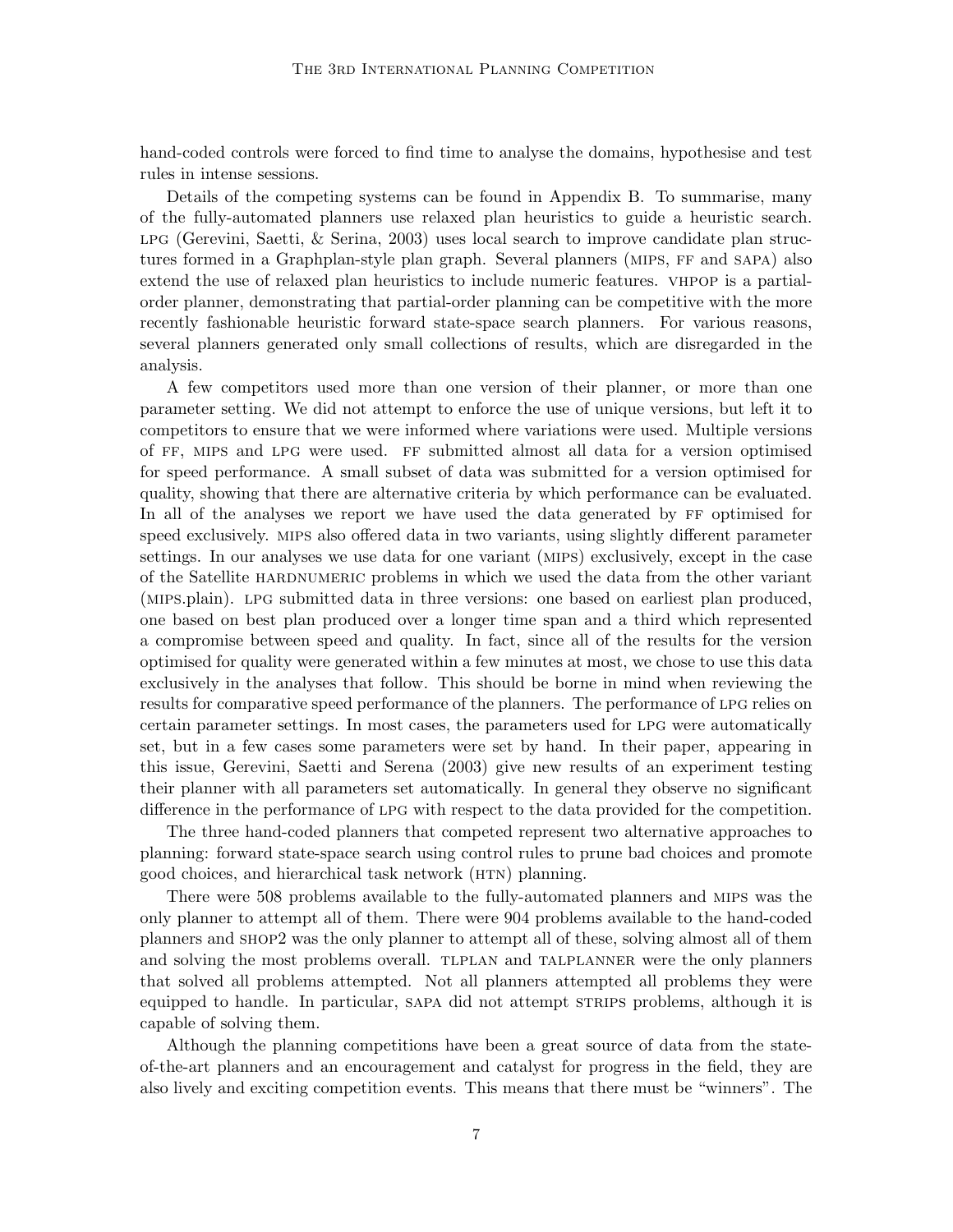| LONG & FOX |  |
|------------|--|
|            |  |

| Planner      | Solved      | Attempted   | Success Ratio | Tracks entered     |
|--------------|-------------|-------------|---------------|--------------------|
| FF           | $237 (+70)$ | $284 (+76)$ | 83\% (85\%)   | S, N, HN           |
| LPG          | 372         | 428         | 87%           | S, N, HN, ST, T    |
| <b>MIPS</b>  | 331         | 508         | 65%           | S, N, HN, ST, T, C |
| SHOP2        | 899         | 904         | 99%           | S, N, HN, ST, T, C |
| Sapa         | 80          | 122         | $66\%$        | T, C               |
| SemSyn       | 11          | 144         | 8\%           | S, N               |
| Simplanner   | 91          | 122         | 75%           | S                  |
| Stella       | 50          | 102         | 49%           | S                  |
| TALPlanner   | 610         | 610         | 100%          | S, ST, T           |
| TLPlan       | 894         | 894         | 100\%         | S, N, HN, ST, T, C |
| TP4          | 26          | 204         | 13%           | N, ST, T, C        |
| <b>TPSYS</b> | 14          | 120         | 12\%          | ST, T              |
| VHPOP        | 122         | 224         | 54%           | S, ST              |

Figure 1: Table showing problems attempted and solved by each of the planners in the third IPC. Tracks are S: strips, N: numeric, HN: hardnumeric, ST: simpletime, T: TIME and C: COMPLEX. Note that FF attempted 76 additional problems intended for the handcoded planners and solved 70 of them successfully. IxTeT solved 9 problems with plans accepted by the validator and attempted a further 10 problems producing plans that could not be validated due to differences between plan syntax used by  $IxTeT$  and defined in PDDL2.1.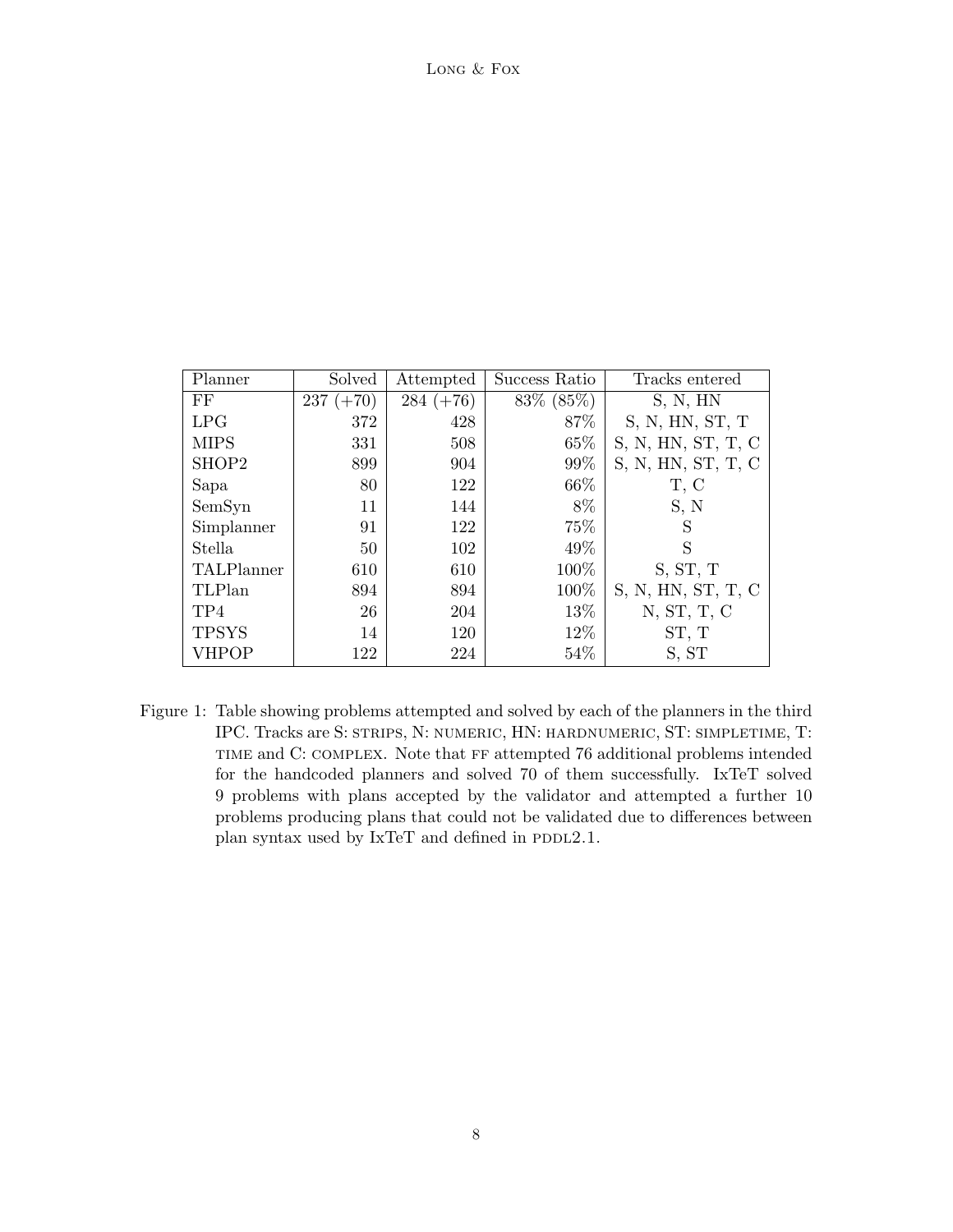choice of winners is left to the organisers and must be treated with caution. In summarising the results at the AIPS conference in Toulouse, we presented a table of results in the form shown in Figure 1, together with a selection of graphs showing relative performance of planners in terms of speed and quality of plans in several of the problem sets. It was hard to synthesise a comprehensive view in the short time between final data collection and the presentation (a matter of a couple of days, during the conference), so our initial assessments were based on a rather crude evaluation of the evidence. We chose to award a prize to lpg as the best performer of the fully-automated planners: it solved the most problems of all fullyautomated planners, showing excellent performance in the time tracks. We also awarded a prize to mips which solved the second most problems and had the widest coverage of all the fully-automated planners. It is clear that ff produced exceptional performance in the numeric level problems and could well have been judged worthy of a prize for that. We chose to acknowledge the great difficulty for newcomers to the competition in building a system that is sufficiently robust to compete, especially when there is no team of programmers and researchers to support the effort. For this reason we awarded a prize to vhpop as best newcomer, with its creditable performance in both STRIPS and SIMPLETIME problems.

Turning to the hand-coded planners, we awarded a prize for best performance to tlplan, which tackled almost all of the problems available, solved all of those it attempted and produced plans of very high quality with dramatic speed. We also rewarded shop2 for the fact that it attempted every problem and produced more plans than any other planner. The quality of its plans was consistently good and its performance highly competitive. talplanner also performed outstandingly, often producing the highest quality plans and doing so tremendously efficiently, but its coverage was restricted to the STRIPS and TIME tracks. In selecting prize winners we chose to emphasise breadth of coverage, particularly in the new challenges of handling numeric and temporal planning problems. Competitions demand a degree of spectacle in the selection of winners, but the more measured evaluation of planners takes time. In this paper we present various analyses of the data collected during the competition and leave it to the community to judge the final rankings of the planners.

### 3.3 Additional Challenges

The HARDNUMERIC and COMPLEX problems used in the competition do not easily fit into the analysis conducted across the other results. These problems raise interesting special challenges for the planners. We now discuss some of these challenges, presenting data below. Each of these challenges was explored in only one or two problem sets, so generalisations about the performance of the planners based on the data collected are inappropriate. We do not, therefore, perform a statistical analysis of these data, but, instead, present the relevant data in simple graphical form.

## 3.3.1 The hardnumeric Satellite Problems

The HARDNUMERIC Satellite problem instances contained logical goals that are almost all trivial. For example, in most cases the problems involved simply ensuring that each of the satellites target a specific observation site at the end of the plan. However, the plan metric used to evaluate the plans was far more informative: the plans were evaluated according to the data collected by the satellites during their execution. Simply satisfying the explicit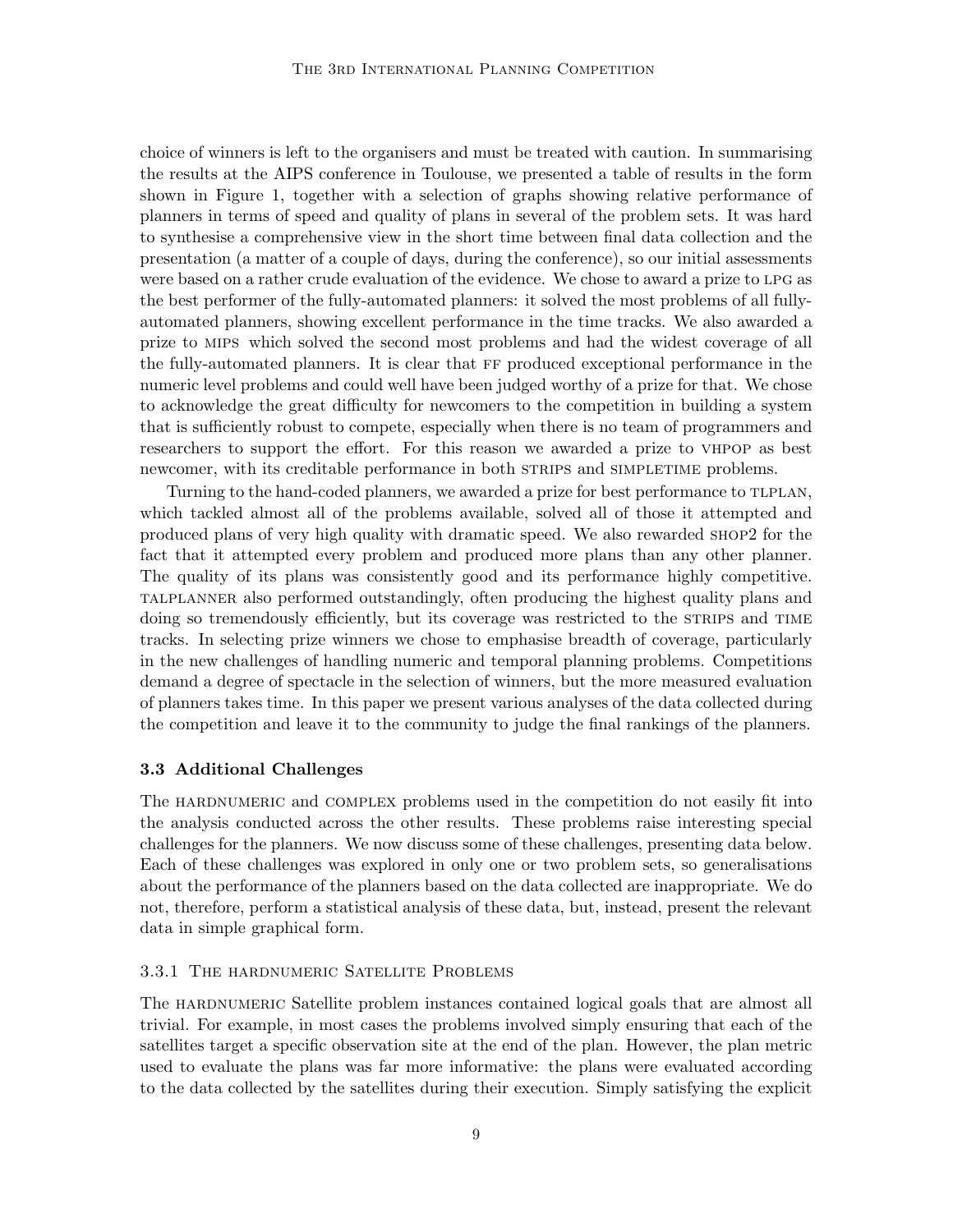

Figure 2: Plan quality for the Satellite HARDNUMERIC problems. High values are better quality plans: quality is the amount of data collected.

goals would generate a correct plan, but a worthless one in terms of the plan metric. Of the fully-automated planners, only MIPS and FF tackled these problems. TLPLAN and SHOP2 were the hand-coded planners that attempted these problems. It is instructive to compare the qualities of the plans produced by all four of these planners on this problem set. Figure 2 shows that the quality of the plans produced by the hand-coded planners is significantly higher than the quality of the plans generated by fully-automated planners. Indeed, FF generates plans that satisfy only the logical goals and minimise the plan size required to achieve that, so do not lead to any data collection. With some careful adjustments, mips has been able to generate plans that collect some data, but this is clearly a rather limited result. The closeness of the results generated by TLPLAN and SHOP2 suggest that they are both solving the data collection problem at a level close to optimal, or are applying similar heuristic approaches to the problem and generating similar locally optimal solutions. This domain very clearly highlights an advantage of hand-coded planners in their exploitation of the knowledge that their human domain-engineer can bring to bear.

### 3.3.2 The Complex Satellite Domain

In addition to the hardnumeric Satellite domain, a complex Satellite domain was also considered. The complexity in this domain arises from the fact that it combines temporal actions, with durations dependent on the parameters of the action, with the management of numerically measured resources (in this case, the data store available for acquired data). The problem has a quality that is similar to a knapsack problem, with data having to be packed into the limited stores of appropriate satellites. This is combined with the temporal optimisation problem, which involves ensuring that the satellites are efficiently deployed,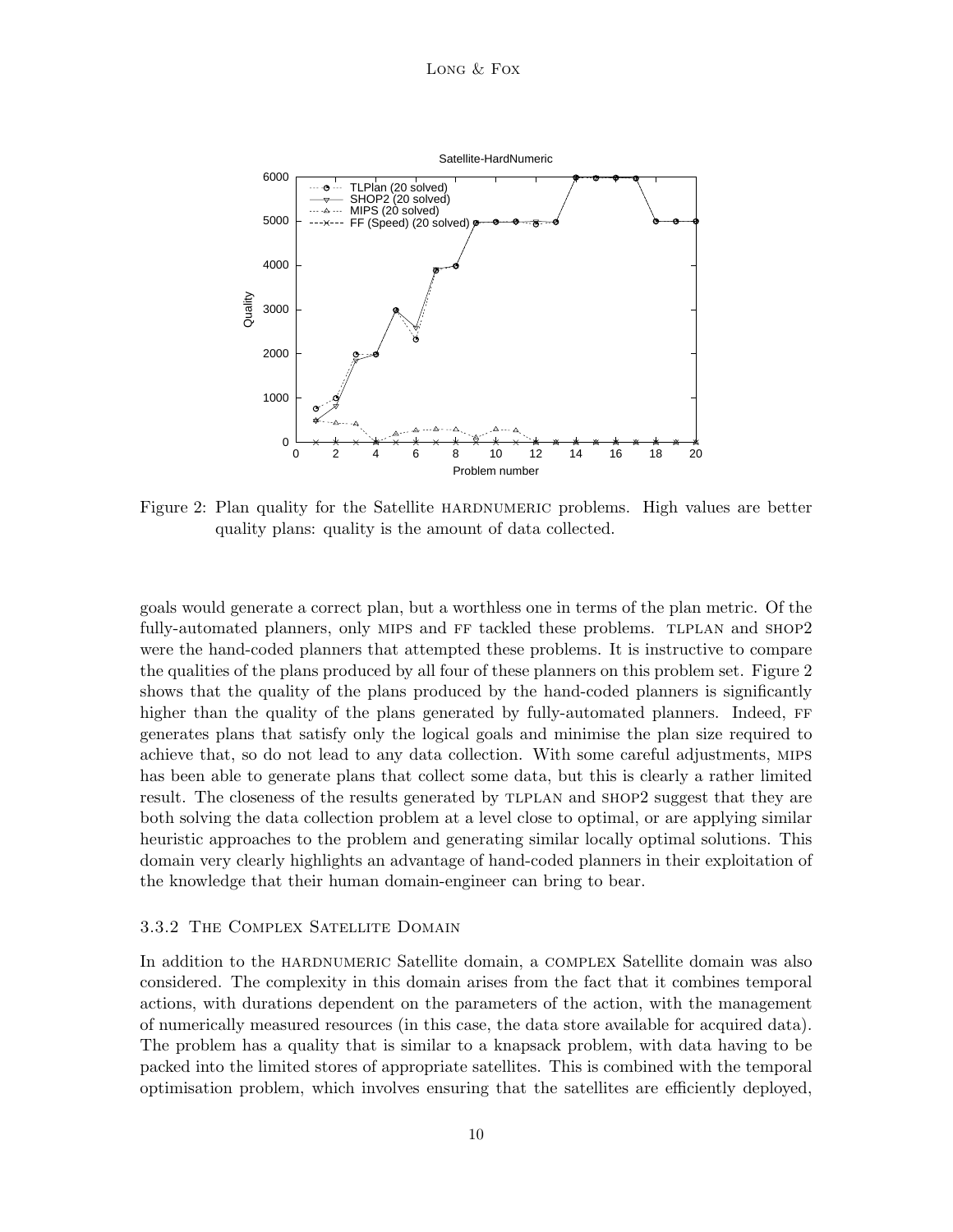

Figure 3: Plan quality for the Satellite COMPLEX problems. Low values represent better plans, since quality measures makespan, which was to be minimised.

moving between targets and capturing data according to their capabilities, their current aspects and their available store. As can be seen from Figure 3, the planners — fullyautomated and hand-coded — produced plans of quite widely varying quality (lower values are better, here, since quality is measured by makespan). In general, TLPLAN produced the best quality plans, although LPG also produced some high quality plans for the smaller problems. As can be seen in problems 13, 16, 19 and 20, particularly, the fully-automated planners occasionally produced plans with quality diverging very significantly from optimal (we do not actually know what the optimal values are for these problems, but we can obviously consider the best value produced as an upper bound on the optimal value).

## 3.3.3 THE SETTLERS DOMAIN

The Settlers domain is based on resource-management computer games, in which resources must be accumulated and used to construct new resource centres, with new specialised production and capabilities. An interesting problem that this domain highlights is that the PDDL2.1 family of languages does not offer a convenient way to name objects that are created during execution of a plan. In the version used for the competition, we overcame this problem by having a selection of names available at the outset that are not initially committed to any role. When an object is constructed, an unallocated name is used to name it, assigning to the name the properties of the new object and marking the name as used. An important problem that this approach creates for most current planners is that the initial grounding of actions involves creating all possible ways in which the names could be assigned to objects and then used in various roles within the plan. This leads to a significant explosion in the size of the domain encoding. It is interesting to observe that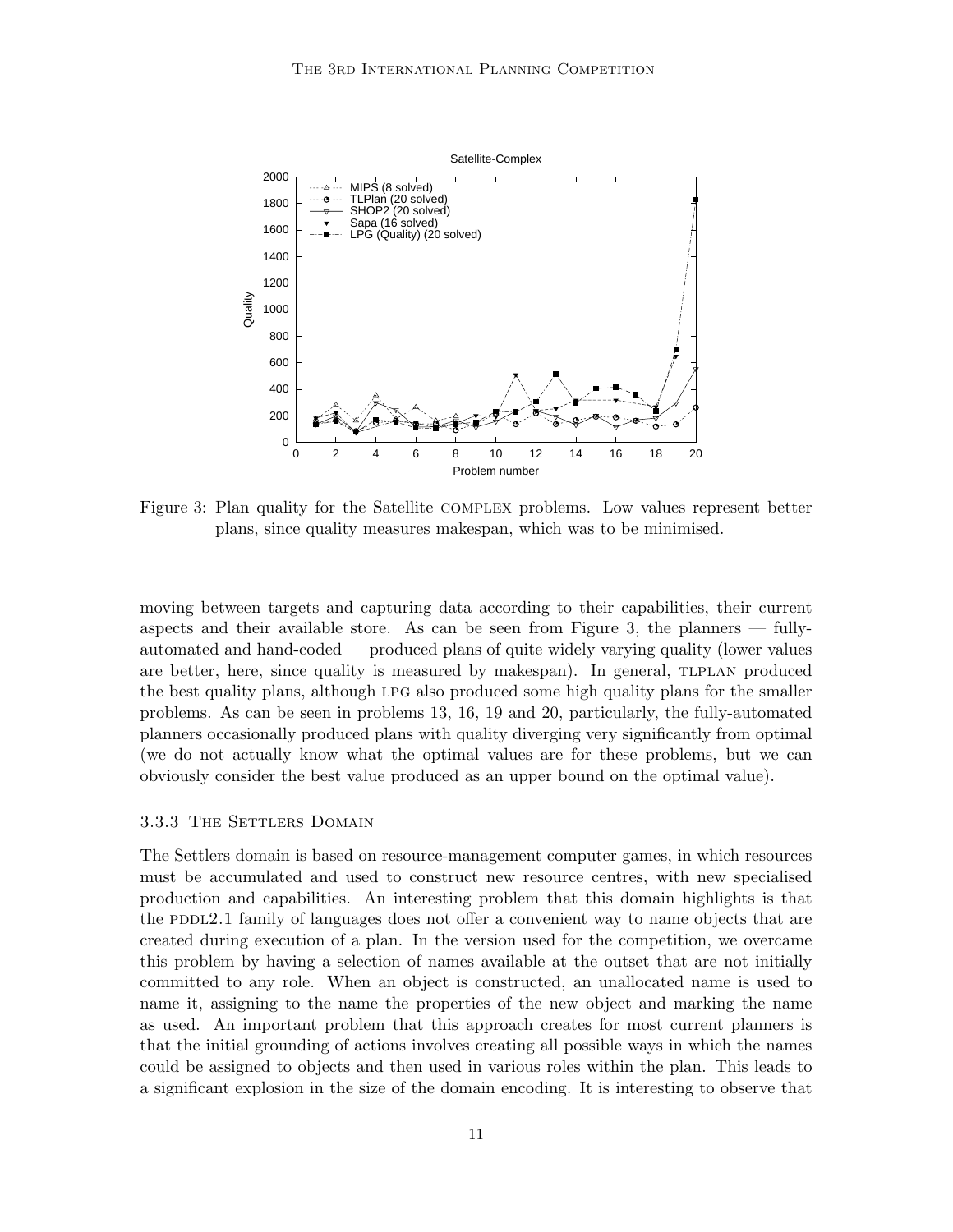only 6 of the 20 problems were solved by any (fully-automated) planner, and that only ff solved more than one problem. It is clear that this domain remains a challenge to planning technology, but also to the future development of PDDL2.1 in which it will be necessary to review the way in which object construction is modelled.

### 4. Analysis of Competition Performance

One of the important roles of a competition is to identify the state of the art in the field, in terms of a variety of measures, and to attempt to answer broad questions about the landscape of the research area. Of course, a competition cannot have the last word about the state of the art. There might be state of the art planning systems that are prevented, for whatever reason, from taking part in the competition. However, the competition does provide some useful insights into the capabilities of modern planning systems.

Planning performance can be measured in terms of the speed of solution of the problems and the number and quality of the solutions found. Other metrics might also be identified. There are different planning architectures and heuristic evaluation functions as well as different kinds of domains and problems. The state of the art is represented by specific exemplars of these architectures and heuristic functions and it is interesting to explore the suitability of different architectures for use on different domains, the scaling behaviour of particular approaches, the comparative performance of different planning systems, etc. We address some of these issues in the following sections.

We perform three collections of analyses to ascertain comparative performance based on consideration of raw speed and quality data, the extent to which domain influenced planner behaviour and the scaling behaviour of the planners. The first collection is a comparison between the planners based on their raw competition performance. We analyse the data from the point of view of a consumer interested in ranking the planners according to speed and plan quality. These experiments are aimed at answering coarse level questions of the form: which planner should I buy? In asking questions such as this we are trying to arrive at a general basis for comparison. Of course, our investigation of this question is constrained by the metrics used in the competition. Furthermore, the trade-off one makes between time and quality depends on the context in which a planner might be deployed. Therefore, we cannot combine the judgements of relative speed and relative plan quality performance to determine unequivocally which planner to buy. We take as a basic assumption that potential users of domain-independent planning technology are interested primarily in broad coverage with good behaviour across a wide variety of domains, rather than in restricted coverage with spectacular behaviour in just a few domains. Our raw performance analyses are based mainly on the Wilcoxon rank-sum matched-pairs test (see Appendix C), as explained below. An advantage of this test is that it is non-parametric, meaning that it does not rely on assumptions about the shapes or properties of the underlying population distributions. It is also robust to outliers.

The second collection of experiments is concerned with identifying whether there were domains that were significantly easier (or harder). We perform these experiments at each of the levels of problems used in the competition to determine whether there is agreement amongst the planners about the difficulty of the problems. In part, this assists us in going on to explore scalability issues but it also allows us to determine whether the problem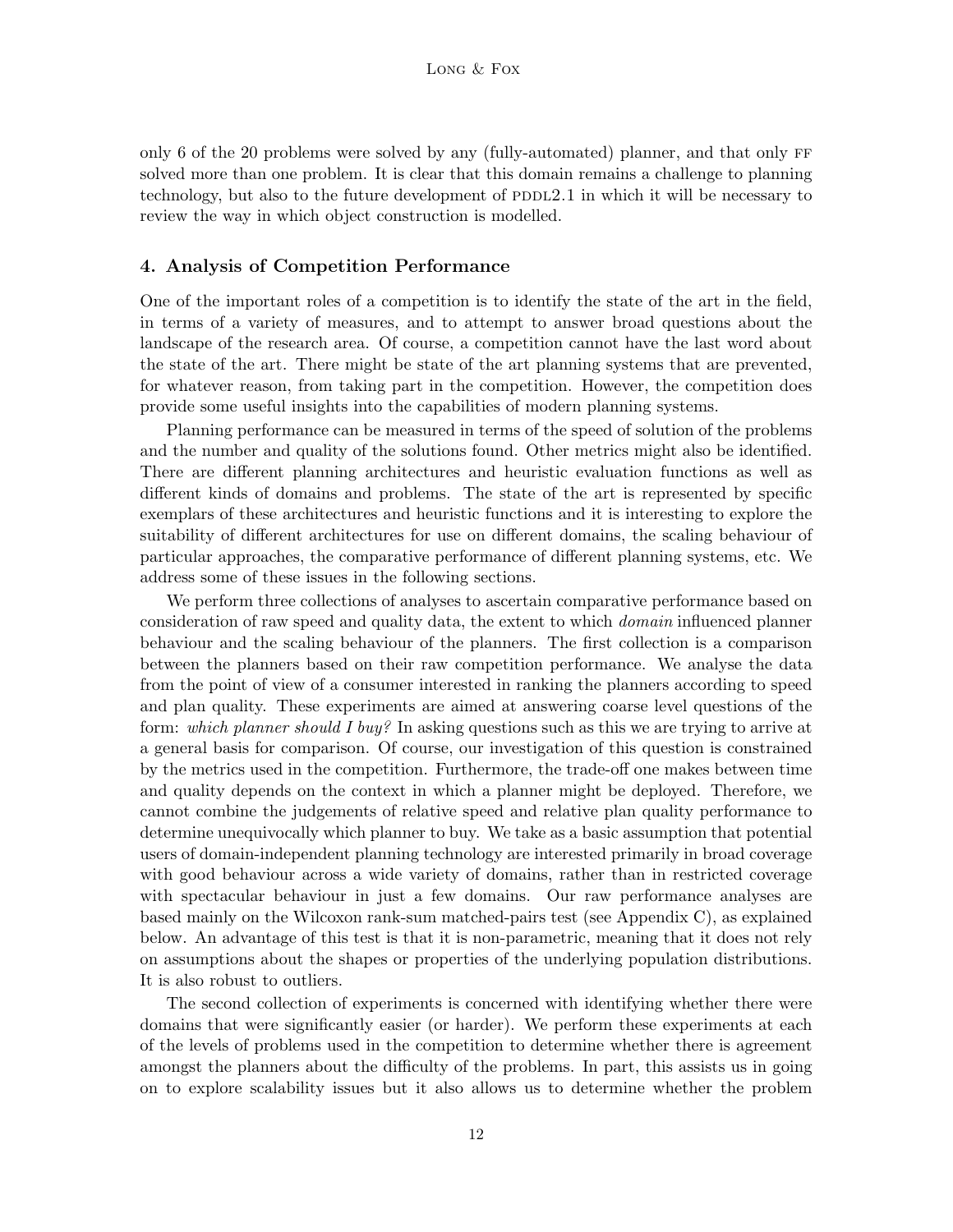set presented at the competition contained interesting challenges. Our third collection of experiments compares the way in which planners scale on problem sets in which they agree about problem difficulty.

#### 4.1 Raw Performance Analysis

We perform pairwise comparisons between planners to ascertain whether any consistent pattern can be identified in their relative speed and plan quality. We focus first on comparing the fully-automated planners and, separately, the hand-coded planners. We then perform an additional set of analyses to try to determine the raw performance benefit obtained from the use of hand-coded control knowledge. To do this, we perform the Wilcoxon test on pairs crossing the boundary between the fully-automated and hand-coded planner groupings. Where the conclusion is that the improvement obtained is significant, all we can say is that control rules yield an improvement in performance. We cannot account for the price, in terms of effort to encode the rules, that must be paid to obtain this improvement. The understanding of what is involved in writing useful control knowledge is still anecdotal and it remains an important challenge to the community to quantify this more precisely. One important consequence of the use of hand-crafted control knowledge is that to speak of "planner" performance blurs the distinction between the planning system itself and the control rules that have been produced to support its performance in each domain. Where a planner performs well it is impossible to separate the contributions from the planning system, the architecture of that system (and the extent that this contributes to the ease of expressing good control rules) and the sophistication of the control rules that have been used. We do not attempt to distinguish planner from control rules in the analysis that follows, but at least one competitor observed that results would have been significantly worse had there been less time to prepare, while, given more time, results could have been improved by concentrating on optimisation of plan metrics rather than simply on makespans. This observation helps to highlight the fact that, for planners exploiting handcoded control knowledge, the competition format should be seen as a highly constrained basis for evaluation of performance.

To summarise, we now present the hypotheses we are exploring in this section:

Null Hypothesis: There is no basis for any pairwise distinction between the performances of planners in terms of either time taken to plan or in quality (according to the specified problem metrics) of plans produced.

Alternative Hypothesis: The planners can be partially ordered in terms of their time performances and, separately, their quality performances.

### 4.2 Analytic Framework

We perform pairwise comparisons, between planners in the fully-automated and hand-coded groups, on the problems in each of the main four problem levels used in the competition. We do not include analyses of the complex and hardnumeric tracks because these resulted in too few data points for meaningful statistical conclusions to be drawn. We perform Wilcoxon rank-sum matched-pairs tests to identify whether the number of times one planner performed better than the other indicates a significant difference in performance between the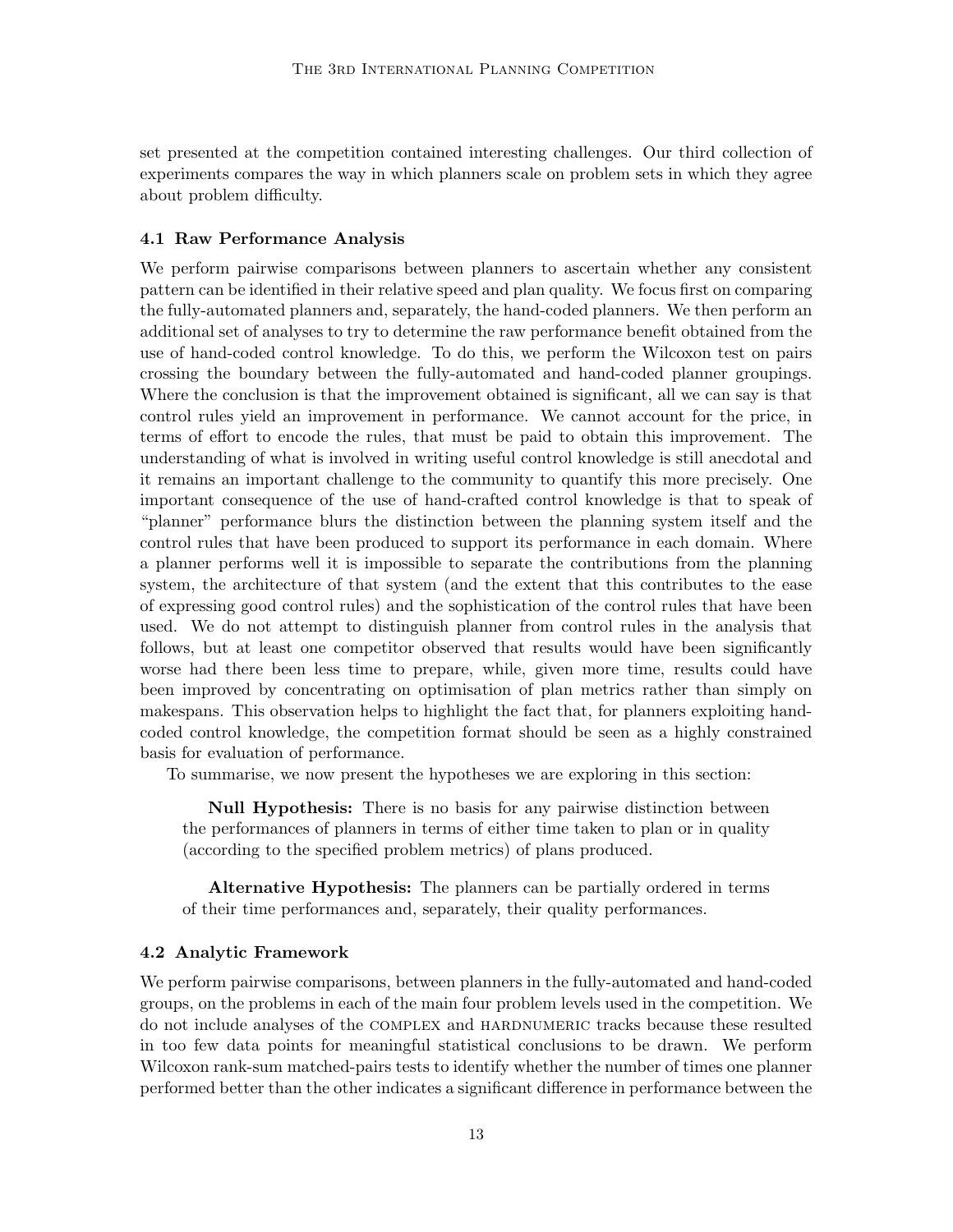#### Long & Fox

two. Having performed pairwise comparisons between the performances in each of the tracks we use the results to construct partial orderings on the speed and quality performances of the planners in these tracks. We use 0.001 as the significance level because we wish to extrapolate from collections of pairwise comparisons to infer confidence, at the  $p = 0.05$ level, in the transitive relationships between the planners. In the STRIPS track, which was the largest, we perform 15 pairwise comparisons so that a confidence level of  $95^{1/15} = 0.003$ was required in the transitive picture. We use a confidence level of 0.001, resulting in a slightly conservative analysis.

We use sufficiently large samples that the T-distribution, used by the Wilcoxon test, is approximately normal. We therefore quote Z-values to indicate the significance in the differences between the mean performances of the paired planners. We do not compare all pairs of planners: in some cases the superiority of a planner over another is so clear from examination of the raw data that statistical testing is obviated.

The Wilcoxon test tells us when one planner performs consistently better than another and whether this consistency is statistically significant. It does not tell us how much better one planner is than another. It could be that there is very little difference in performance perhaps the discrepancy can be accounted for by mere implementation differences. The consistency with which the difference occurs determines whether there is a statistically significant discrepancy between the performances of the planners. One planner can perform consistently better than another even though the other wins some of the time. For example, in a comparison between A and B, planner A might win more frequently than B because it is faster at solving a subset of problems in the set even though it is much slower at solving another subset of the problems. Provided the subset won by B is sufficiently large the greater number of wins due to A will not emerge as significant. For example, in a set of 10 problems ranked according to the differences in performance, if the first 7 problems in the ranking are won by A and the last 3 by B, A will obtain a score of 28 and B a score of 27. In this case no significant difference emerges *regardless* of the magnitude of the difference between A and B in the last three problems (see Appendix C). The rank-sum approach has the benefit of allowing large numbers of small wins to outweigh small numbers of large wins. This is desirable because a large win in a few problems is not an indication of overall better performance. We are interested in trying to measure the consistency of domain-independent behaviour and therefore in comparing the consistency of performance across domains given that planners perform differently within domains.

The size of the win need not indicate the complexity of the underlying problem so this does not allow us to make judgements about scalability. Essentially the test reveals consistent patterns in performance across a range of problems. We consider this to be of interest because knowing that one planner is significantly consistently better than another helps us make an objective judgement about which of the two planners is performing better across a varied problem set. If there is variability in the performances so that no consistent pattern emerges, it is very hard — perhaps impossible — to make this judgement objectively.

In a few cases, comparison using the Wilcoxon test does not lead to any statistically significant conclusions, but the proportion of wins by one of the planners is higher than is consistent with the null hypothesis of equal performance. This can be tested using a Z-test for a proportion (see Appendix C). Where this test yields a significant result we report it,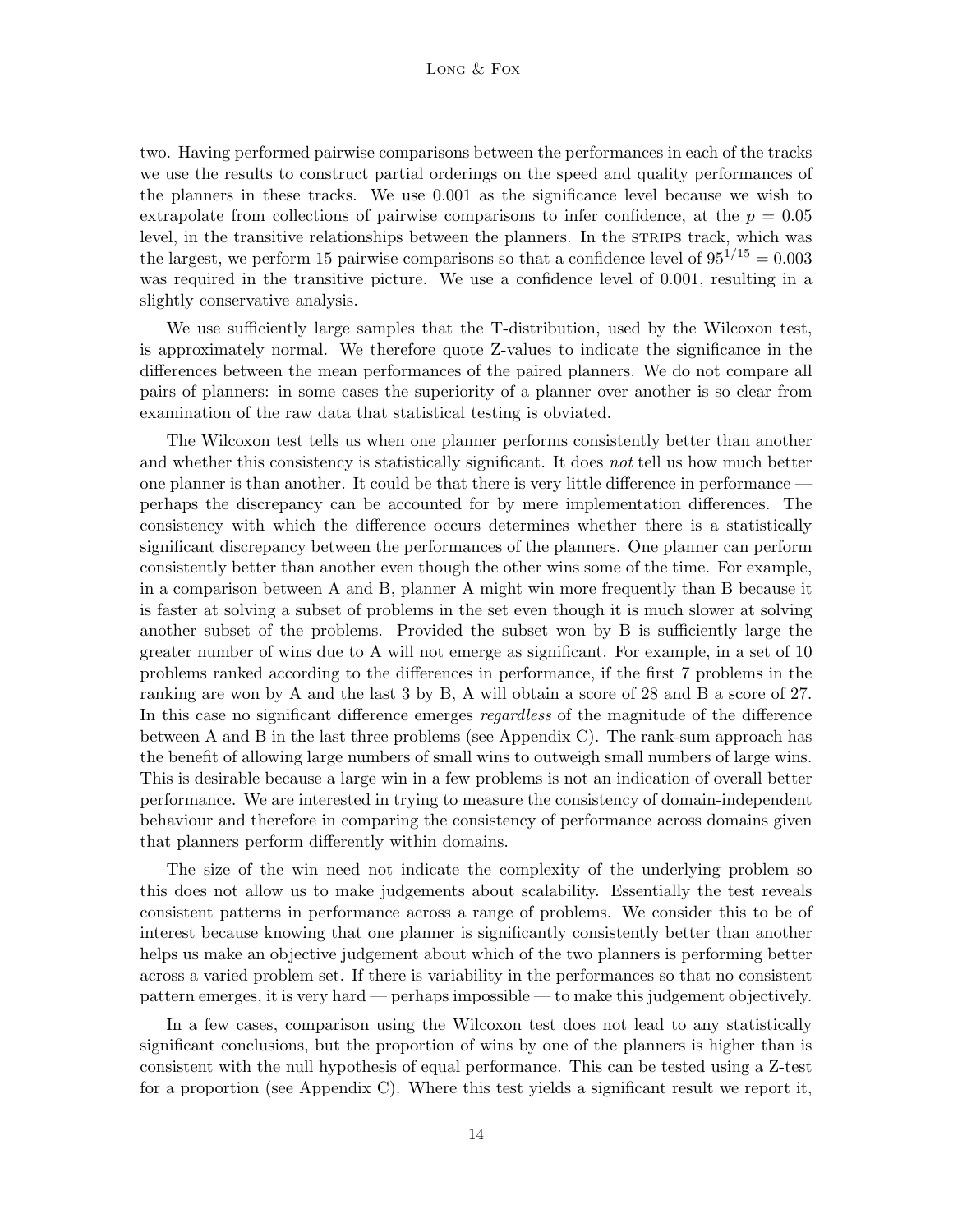as described below. This test is less informative than the Wilcoxon test as it does not take into account how the wins are distributed through the problem set.

In performing pairwise comparisons we must deal with cases where a planner did not solve a problem. We assign infinitely bad speed to the planner in these cases, ensuring that maximum possible benefit is given to planners solving problems, even very slowly. This methodology is valid because the Wilcoxon test is based on rank so the effect is simply to push the unsolved cases to the extreme of the ranking. In the case of quality we perform an initial collection of tests using infinitely bad quality for the unsolved problems. It is somewhat difficult to decide what it means to compare a true quality result with the infinitely bad quality assigned when a planner produced no solution. Our conclusion is that this comparison may not be informative enough, so in addition we perform the Wilcoxon test on just those cases where both planners produced a plan. We refer to these cases as double hits.

### 4.3 Results of Analysis

The results of performing the Wilcoxon tests, in order to compare speed performance between fully-automated planners, are shown in Figure 4. The results of similar tests to compare plan quality are presented in Figures 5 and 6. The double hits data are presented in Figure 6. The corresponding tests for the hand-coded planners are shown in Figures 7 and 8.

The tables have rows corresponding to the four problem levels for which the competition gathered sufficient data for analysis. These are: strips, numeric, simpletime and time. There are so many results for the fully-automated planners on STRIPS domains that they are split over two rows, creating five rows in these tables. In the comparisons of plan quality we report the STRIPS results using sequential plan length and concurrent plan length separately. The data in the rows are interpreted in the following way. Each cell, representing a pair of planners being compared, presents the Z-value and corresponding p-value identified from the Wilcoxon statistical table. The order of the planners' names in the title of the cell is significant: the first planner named is the one favoured by the comparison. Underneath the cell is an entry indicating the size of the sample used. The sample consists of all problems for which at least one of the planners being compared produced a solution: this results in there being different sample sizes for different comparisons. If the p-value is no greater than 0.001 then the difference in the mean performances obtained by the competing planners is statistically significant and it can be concluded that the planner in that column is significantly out-performing its competitor. If the p-value is greater than 0.001 the difference is not significant, in terms of the transitive view in which we are interested, and the null hypothesis that the planners are performing roughly equally cannot be rejected. We indicate the absence of significance at the  $p < 0.001$  level by the use of a bold font.

The Wilcoxon test tells us when there is a significant difference in mean behaviour but it does not identify the planner producing the greater proportion of wins in cases where the mean behaviour is insignificantly different. Therefore, when the Wilcoxon tests reports that there is no significant difference between a pair of planners we also report the Z-value of the proportion (see Appendix C), if significant, to provide this missing information. Where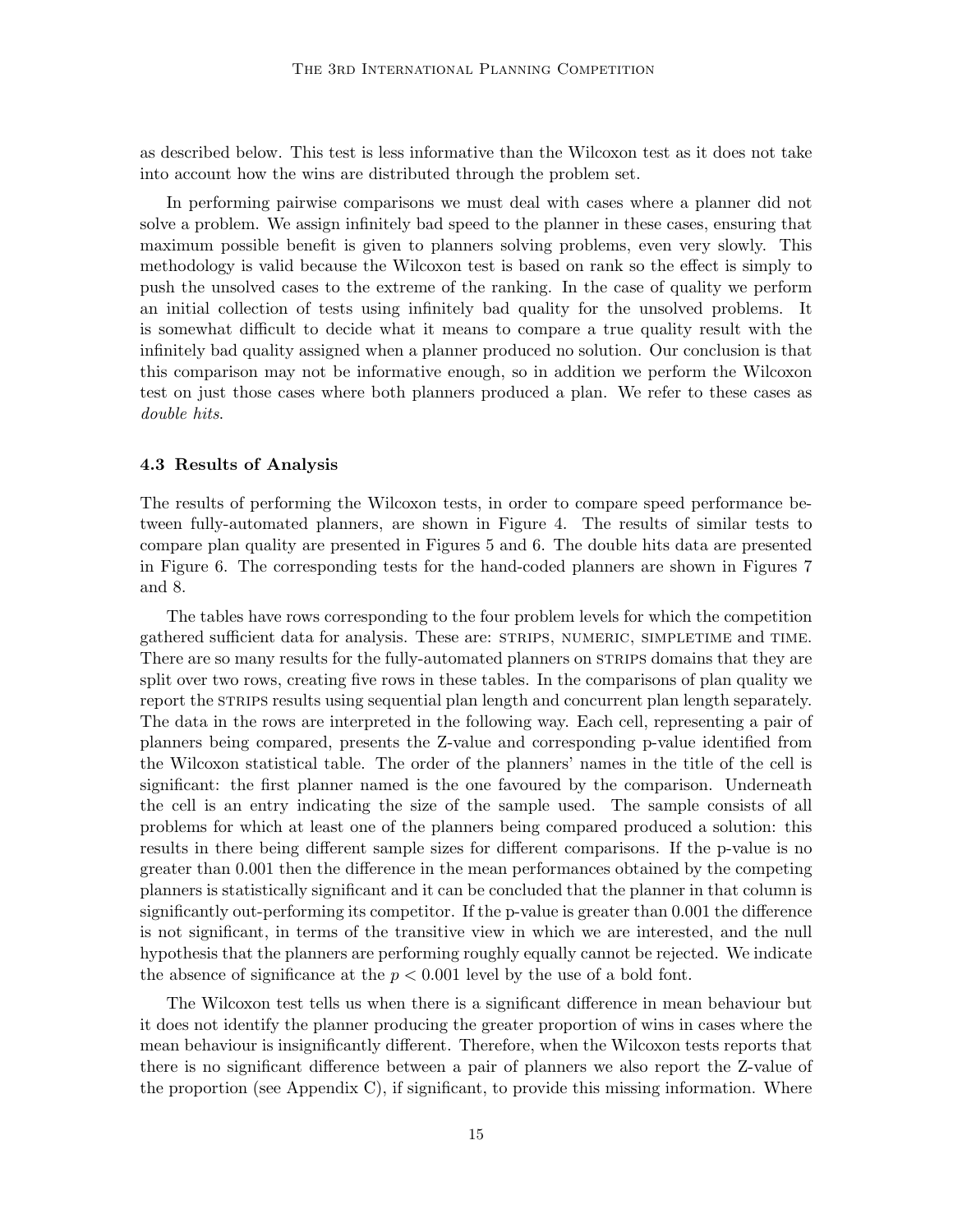Long & Fox

|                | FF-LPG      | LPG-MIPS        | $LPG-Sim$      | Sim-MIPS          | MIPS-VHPOP      | VHPOP-Stella |
|----------------|-------------|-----------------|----------------|-------------------|-----------------|--------------|
| <b>STRIPS</b>  | 6.2         | 5.3             | 1.9            | (3.1)<br>1.9      | 3.4             | 0.11         |
|                | $\star$     | $\star$         | 0.06           | 0.06<br>$(\star)$ | $\star$         | 0.92         |
|                | 120         | 118             | 118            | 114               | 98              | 59           |
|                | Sim-Stella  | LPG-VHPOP       | FF-MIPS        | $FF-Sim$          | MIPS-Stella     | Sim-VHPOP    |
| <b>STRIPS</b>  | 7.2         |                 | 8.9            | 7.8               | 4.7             | 4.3          |
|                | $\star$     | $\star$         | $\star$        | $\star$           | $\star$         | $\star$      |
|                | 83          | 117             | 117            | 117               | 80              | 108          |
|                | FF-LPG      | LPG-MIPS        | FF-MIPS        |                   |                 |              |
| <b>NUMERIC</b> | 3.5         | 3.8             | $\overline{8}$ |                   |                 |              |
|                | $\star$     | $\star$         | $\star$        |                   |                 |              |
|                | 93          | 86              | 85             |                   |                 |              |
|                | LPG-MIPS    | MIPS-VHPOP      | VHPOP-TP4      | $LPG-TP4$         | MIPS-TPSYS      | TP4-TPSYS    |
| <b>SIMPLE</b>  | 5           | $\bf{2}$        | 5.9            | 8.4               | 5.9             | $2.6\,$      |
| TIME           | $^\star$    | 0.04            | $\star$        | $^\star$          | $\star$         | < 0.01       |
|                | 100         | 68              | 54             | 100               | 47              | 14           |
|                | $LPG$ -Sapa | MIPS-Sapa       | LPG-MIPS       | MIPS-TP4          | Sapa-TP4        |              |
| <b>TIME</b>    | 3.3         | 0.72            | 3.4            | 5.1               | 5.2             |              |
|                | $\star$     | 0.67            | $\star$        | $\star$           | $^\star$        |              |
|                | 95          | $\overline{72}$ | 96             | $\overline{36}$   | $\overline{38}$ |              |

Figure 4: Table showing results of statistical tests for the comparison of speeds of planners. Bolded results are those that are *not* significant at  $p = 0.001$  level. Each cell represents a pair of planners being compared. It presents the Z-value and corresponding p-value identified from the Wilcoxon statistical table. The order of the planners' names in the title of the cell is significant: the first planner named is the one favoured by the comparison. Underneath the cell is an entry indicating the size of the sample used.  $\forall$  indicates a result less than 0.001.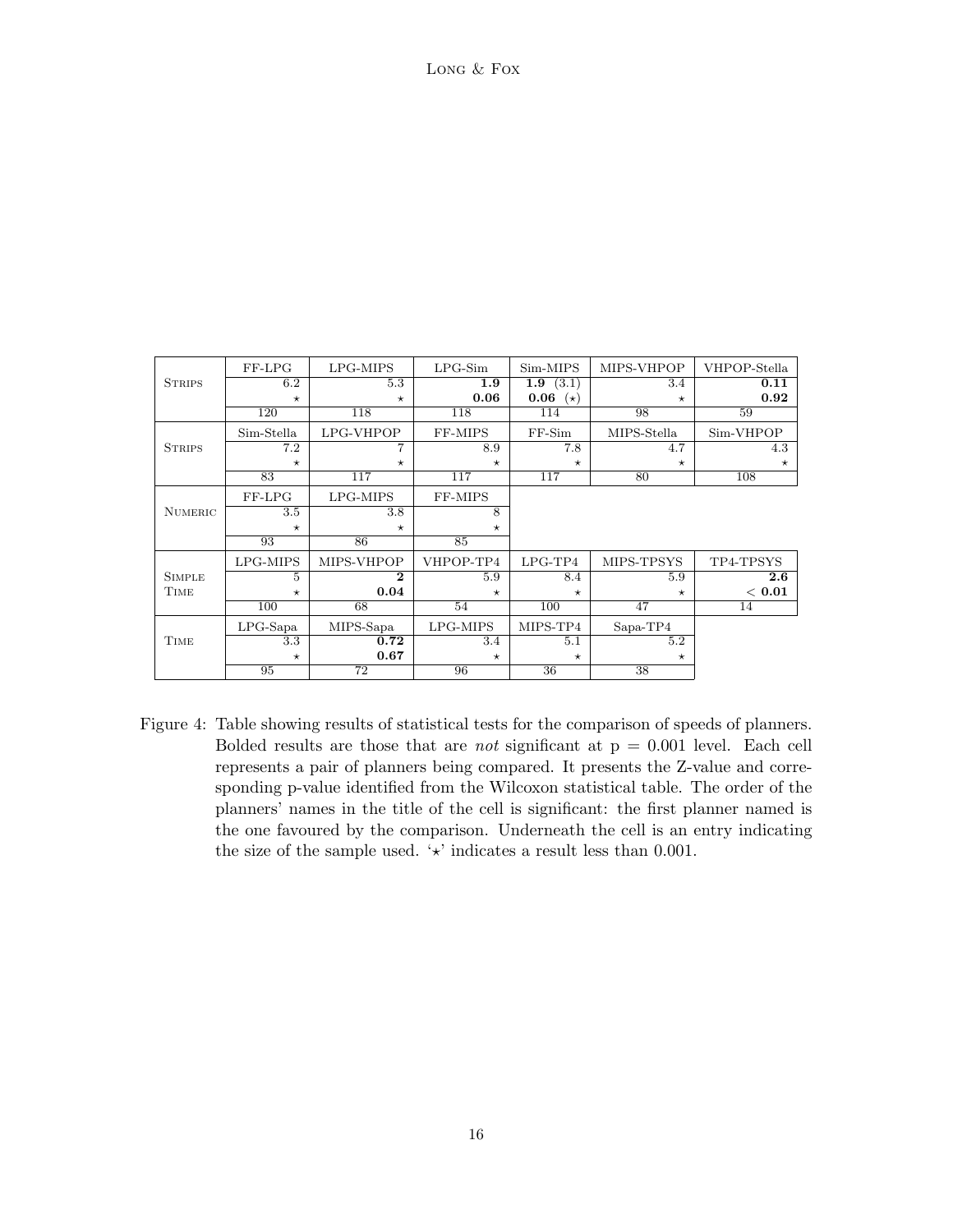|                | $LPG$ - $FF$     | LPG-MIPS         | $LPG-Sim$        | MIPS-Sim          | MIPS-VHPOP       | VHPOP-Stella              |
|----------------|------------------|------------------|------------------|-------------------|------------------|---------------------------|
| <b>STRIPS</b>  | 0.21             | 6.9              | $\overline{7.6}$ | 0.38              | $\overline{1.3}$ | (3.3)<br>$\overline{2.1}$ |
| (Seq)          | 0.84             | $\star$          | $\star$          | 0.7               | 0.21             | $0.04(*)$                 |
|                | $\overline{120}$ | 118              | 118              | 114               | 98               | 59                        |
|                | Sim-Stella       | LPG-VHPOP        | FF-MIPS          | $FF-Sim$          | MIPS-Stella      | Sim-VHPOP                 |
| <b>STRIPS</b>  | 5.6              | 7.7              | $\overline{7.2}$ | 8.5               | 5                | 0.45                      |
| (Seq)          | $\star$          | $\star$          | $^\star$         | $\star$           | $\star$          | 0.65                      |
|                | 83               | 117              | 117              | $\overline{117}$  | 80               | 108                       |
|                | $LPG$ - $FF$     | LPG-MIPS         | $LPG-Sim$        | MIPS-Sim          | MIPS-VHPOP       | VHPOP-Stella              |
| <b>STRIPS</b>  | $6\overline{6}$  | 5.3              | 8.6              | 2.4<br>(4.1)      | 0.69             | 0.93                      |
| (Conc)         | $\star$          | $\star$          | $\star$          | 0.01<br>$(\star)$ | 0.49             | 0.35                      |
|                | $\overline{120}$ | 118              | 118              | 114               | 98               | 59                        |
|                | Sim-Stella       | LPG-VHPOP        | FF-MIPS          | $FF-Sim$          | MIPS-Stella      | VHPOP-Sim                 |
| <b>STRIPS</b>  | $\overline{2.1}$ | 5.2              | 1.4              | 8.5               | $\overline{3.7}$ | 0.13                      |
| (Conc)         | 0.03             | $\star$          | 0.16             | $\star$           | $\star$          | 0.90                      |
|                | $\overline{83}$  | $\overline{117}$ | $\overline{117}$ | $\overline{117}$  | 80               | 108                       |
|                | $LPG$ - $FF$     | LPG-MIPS         | FF-MIPS          |                   |                  |                           |
| <b>NUMERIC</b> | 3(4.5)           | 6.1              | $\overline{3.5}$ |                   |                  |                           |
|                | $< 0.01 (*)$     | $\star$          | $\star$          |                   |                  |                           |
|                | 93               | 86               | 85               |                   |                  |                           |
|                | LPG-MIPS         | MIPS-VHPOP       | VHPOP-TP4        | $LPG-TP4$         | MIPS-TPSYS       | TP4-TPSYS                 |
| <b>SIMPLE</b>  | 8.7              | (3.5)<br>2.4     | 5.4              | 8.6               | $5.\overline{6}$ | $\overline{2.7}$          |
| TIME           | $\star$          | $0.01(*)$        | $^\star$         | $^\star$          | $\star$          | < 0.01                    |
|                | 100              | 68               | 54               | 100               | 47               | 14                        |
|                | $LPG$ -Sapa      | Sapa-MIPS        | LPG-MIPS         | $LPG-TP4$         | MIPS-TP4         | $Sapa-TP4$                |
| <b>TIME</b>    | 6.7              | 0.029            | 6.6              | 6.6               | 5                | 5.2                       |
|                | $\star$          | 0.99             | $\star$          | $\star$           | $\star$          | $\star$                   |
|                | 95               | 72               | 96               | 57                | 36               | 38                        |

Figure 5: Table of results of statistical tests of comparisons of plan quality across problems solved by at least one planner in each pair. Bolded results are those that are not significant at the  $p = 0.001$  level. ' $\star$ ' indicates a result less than 0.001.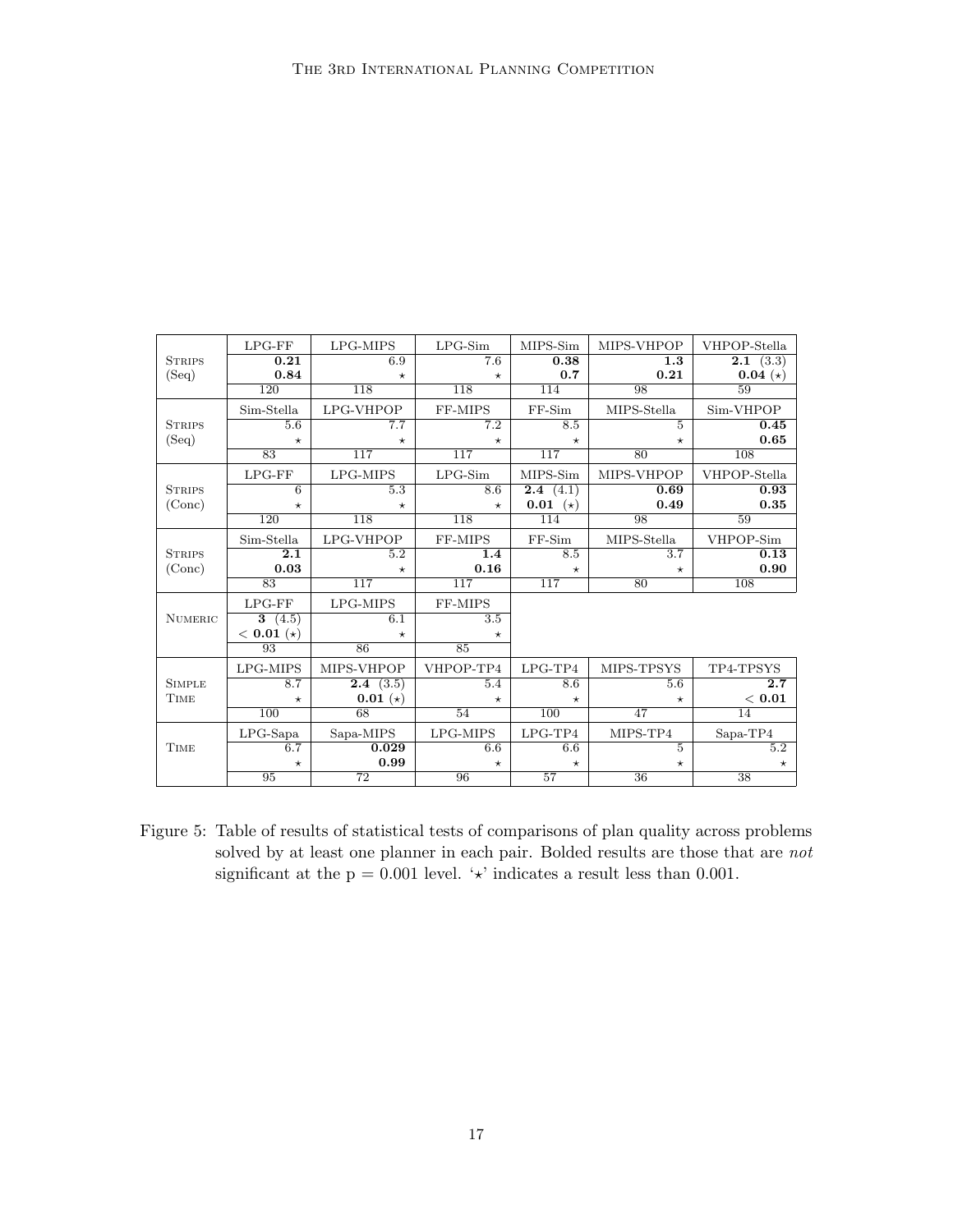|                | $LPG$ - $FF$   | LPG-MIPS                | $LPG-Sim$        | MIPS-Sim        | VHPOP-MIPS       | VHPOP-Stella     |
|----------------|----------------|-------------------------|------------------|-----------------|------------------|------------------|
| <b>STRIPS</b>  | 0.24           | 4.3                     | 5.9              | 1.4             | $\overline{2.9}$ | 4.7              |
| (Seq)          | 0.83           | $\star$                 | $\star$          | 0.16            | < 0.01           | $\star$          |
|                | 114            | $\overline{85}$         | 90               | $\overline{63}$ | $\overline{56}$  | 39               |
|                | Sim-Stella     | LPG-VHPOP               | FF-MIPS          | $FF-Sim$        | MIPS-Stella      | VHPOP-Sim        |
| <b>STRIPS</b>  | 1.8            | 3.6                     | 4.6              | 7.1             | 3.1              | 5.2              |
| (Seq)          | 0.08           | $\star$                 | $^{\star}$       | $\star$         | < 0.01           | $\star$          |
|                | 49             | 68                      | 86               | 91              | 44               | 51               |
|                | $LPG$ - $FF$   | LPG-MIPS                | $LPG-Sim$        | MIPS-Sim        | VHPOP-MIPS       | VHPOP-Stella     |
| <b>STRIPS</b>  | 6.5            | $\overline{1.5}$        | 7.5              | 6.3             | $\overline{3.9}$ | 2.7              |
| (Conc)         | $\star$        | 0.14                    | $\star$          | $\star$         | $\star$          | < 0.01           |
|                | 114            | 85                      | 90               | 63              | $\overline{56}$  | 39               |
|                | Stella-Sim     | VHPOP-LPG               | MIPS-FF          | $FF-Sim$        | MIPS-Stella      | VHPOP-Sim        |
| <b>STRIPS</b>  | $\overline{6}$ | $\overline{\mathbf{3}}$ | 4.8              | 7.1             | 0.24             | 6.1              |
| (Cone)         | $\star$        | < 0.01                  | $\star$          | $\star$         | 0.83             | $\star$          |
|                | 49             | 68                      | 86               | 91              | 44               | 51               |
|                | $LPG$ - $FF$   | LPG-MIPS                | MIPS-FF          |                 |                  |                  |
| <b>NUMERIC</b> | 3.8            | $\overline{3.2}$        | $\overline{4.2}$ |                 |                  |                  |
|                | $\star$        | $\star$                 | $\star$          |                 |                  |                  |
|                | 69             | 46                      | $\overline{50}$  |                 |                  |                  |
|                | LPG-MIPS       | MIPS-VHPOP              | TP4-VHPOP        | $LPG-TP4$       | TPSYS-MIPS       | TP4-TPSYS        |
| <b>SIMPLE</b>  | 6.6            | 2.9(3.8)                | 3.4              | 1.3             | 0.61             | $\overline{1.8}$ |
| <b>TIME</b>    | $\star$        | $< 0.01 (*)$            | $^\star$         | 0.19            | 0.54             | 0.07             |
|                | 58             | 44                      | $\overline{15}$  | $\overline{15}$ | $\overline{10}$  | $\overline{10}$  |
|                | $LPG$ -Sapa    | MIPS-Sapa               | LPG-MIPS         | $LPG-TP4$       | TP4-MIPS         | $TP4-Sapa$       |
| <b>TIME</b>    | 4.7            | $\overline{1.6}$        | $\overline{4.2}$ | 1.9             | $\overline{1.1}$ | $\overline{1.3}$ |
|                | $\star$        | 0.09                    | $\star$          | 0.06            | 0.27             | 0.19             |
|                | 62             | 50                      | $\overline{55}$  | $\overline{5}$  | $\overline{5}$   | $\overline{5}$   |

Figure 6: Table showing results of statistical tests of comparisons between quality of plans from pairs of planners considering only problems solved by both planners. Each cell represents a pair of planners being compared. It presents the Z-value and corresponding p-value identified from the Wilcoxon statistical table. The order of the planners' names in the title of the cell is significant: the first planner named is the one favoured by the comparison. Underneath the cell is an entry indicating the size of the sample used.  $\forall$  indicates a result less than 0.001.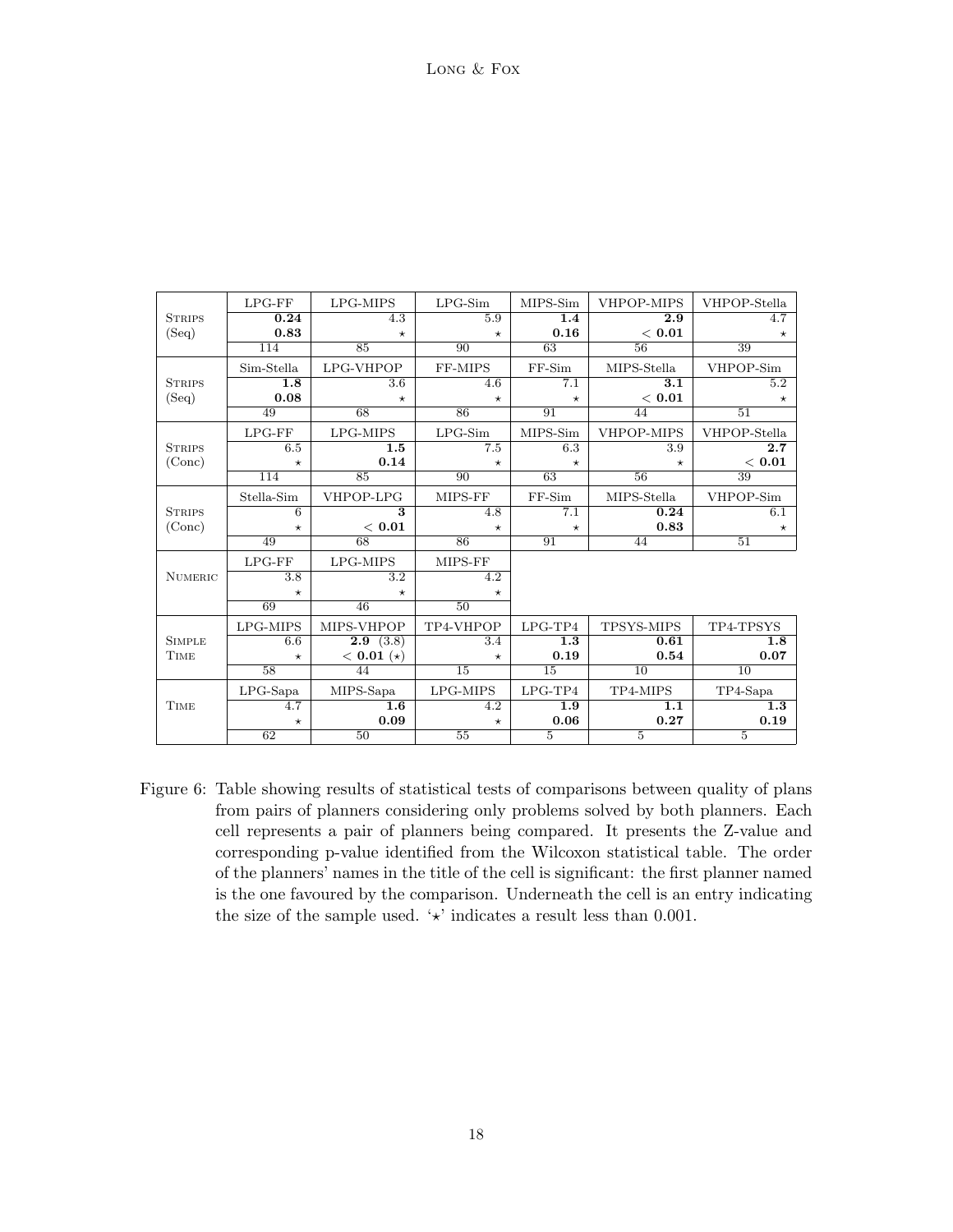|                |          | Small Problems |          | Large Problems |           |          |  |
|----------------|----------|----------------|----------|----------------|-----------|----------|--|
|                | TL-TAL   | TAL-SHOP2      | TL-SHOP2 | TAL-TL         | TAL-SHOP2 | TL-SHOP2 |  |
| <b>STRIPS</b>  | 6.8      | 0.028          | 7.2      | 5.6            | 8.5       | 8.2      |  |
|                | $^\star$ | 0.99           | $\star$  | $\star$        | $\star$   | $\star$  |  |
|                | 102      | 102            | 102      | 98             | 98        | 98       |  |
|                | TL-SHOP2 |                |          | TL-SHOP2       |           |          |  |
| <b>NUMERIC</b> | 6.5      |                |          | 7.9            |           |          |  |
|                | $\star$  |                |          | $\star$        |           |          |  |
|                | 102      |                |          | 98             |           |          |  |
|                | TL-TAL   | SHOP2-TAL      | TL-SHOP2 | TL-TAL         | TAL-SHOP2 | TL-SHOP2 |  |
| <b>SIMPLE</b>  | 8.7      | 0.61           | 7        | 0.77           | 6.4       | 8.4      |  |
| TIME           | $\star$  | 0.34           | $\star$  | 0.44           | $\star$   | $\star$  |  |
|                | 102      | 102            | 102      | 98             | 98        | 98       |  |
|                | TL-TAL   | TAL-SHOP2      | TL-SHOP2 | TL-TAL         | TAL-SHOP2 | TL-SHOP2 |  |
| TIME           | 8.8      | 0.2            | 7.8      | 3.1            | 7.3       | 8        |  |
|                | $\star$  | 0.84           | $\star$  | $\star$        | $\star$   | $\star$  |  |
|                | 102      | 102            | 102      | 98             | 98        | 98       |  |

Figure 7: Table showing results of statistical tests for the comparison of speeds of handcoded planners.  $\forall$  indicates a result less than 0.001.

|                |                | Small Problems   |          | Large Problems |           |          |  |
|----------------|----------------|------------------|----------|----------------|-----------|----------|--|
|                | TL-TAL         | TAL-SHOP2        | TL-SHOP2 | TAL-TL         | TAL-SHOP2 | TL-SHOP2 |  |
| <b>STRIPS</b>  | 2.3            | $\mathbf 2$      | 5.3      | 0.89           | 4.4       | 3.6      |  |
| (Seq)          | 0.01           | 0.04             | $\star$  | 0.38           | $\star$   | $\star$  |  |
|                | 102            | 102              | 102      | 98             | 98        | 98       |  |
|                | TAL-TL         | TAL-SHOP2        | SHOP2-TL | TAL-TL         | TAL-SHOP2 | SHOP2-TL |  |
| <b>STRIPS</b>  | 8.6            | 4.3              | 7        | 8.6            | 7         | 7.7      |  |
| (Conc)         | $\star$        | $\star$          | $\star$  | $\star$        | $\star$   | $\star$  |  |
|                | 102            | $\overline{102}$ | 102      | 98             | 98        | 98       |  |
|                | TL-SHOP2       |                  |          | TL-SHOP2       |           |          |  |
| <b>NUMERIC</b> | 0.18           |                  |          | 0.15           |           |          |  |
|                | 0.86           |                  |          | 0.88           |           |          |  |
|                | 102            |                  |          | 98             |           |          |  |
|                | TL-TAL         | TAL-SHOP2        | TL-SHOP2 | TAL-TL         | TAL-SHOP2 | TL-SHOP2 |  |
| <b>SIMPLE</b>  | 1              | 4.5              | 5.3      | 0.76           | 5.5       | 5.4      |  |
| TIME           | 0.32           | $\star$          | $\star$  | 0.44           | $\star$   | $\star$  |  |
|                | 102            | 102              | 102      | 98             | 98        |          |  |
|                | TL-TAL         | SHOP2-TAL        | TL-SHOP2 | TL-TAL         | TAL-SHOP2 | TL-SHOP2 |  |
| TIME           | $\overline{4}$ | 0.26             | 3.9      | 2.3            | 0.54      | 5.7      |  |
|                | $\star$        | 0.80             | $\star$  | 0.01           | 0.58      | $\star$  |  |
|                | 102            | 102              | 102      | 98             | 98        | 98       |  |

Figure 8: Table showing results of statistical tests on comparative quality of plans produced by hand-coded planners. This table shows results for problems solved by at least one of the planners — results restricted to problems solved by both are insignificantly different, since the hand-coded planners all solved almost all problems attempted.  $\star$  indicates a result less than 0.001.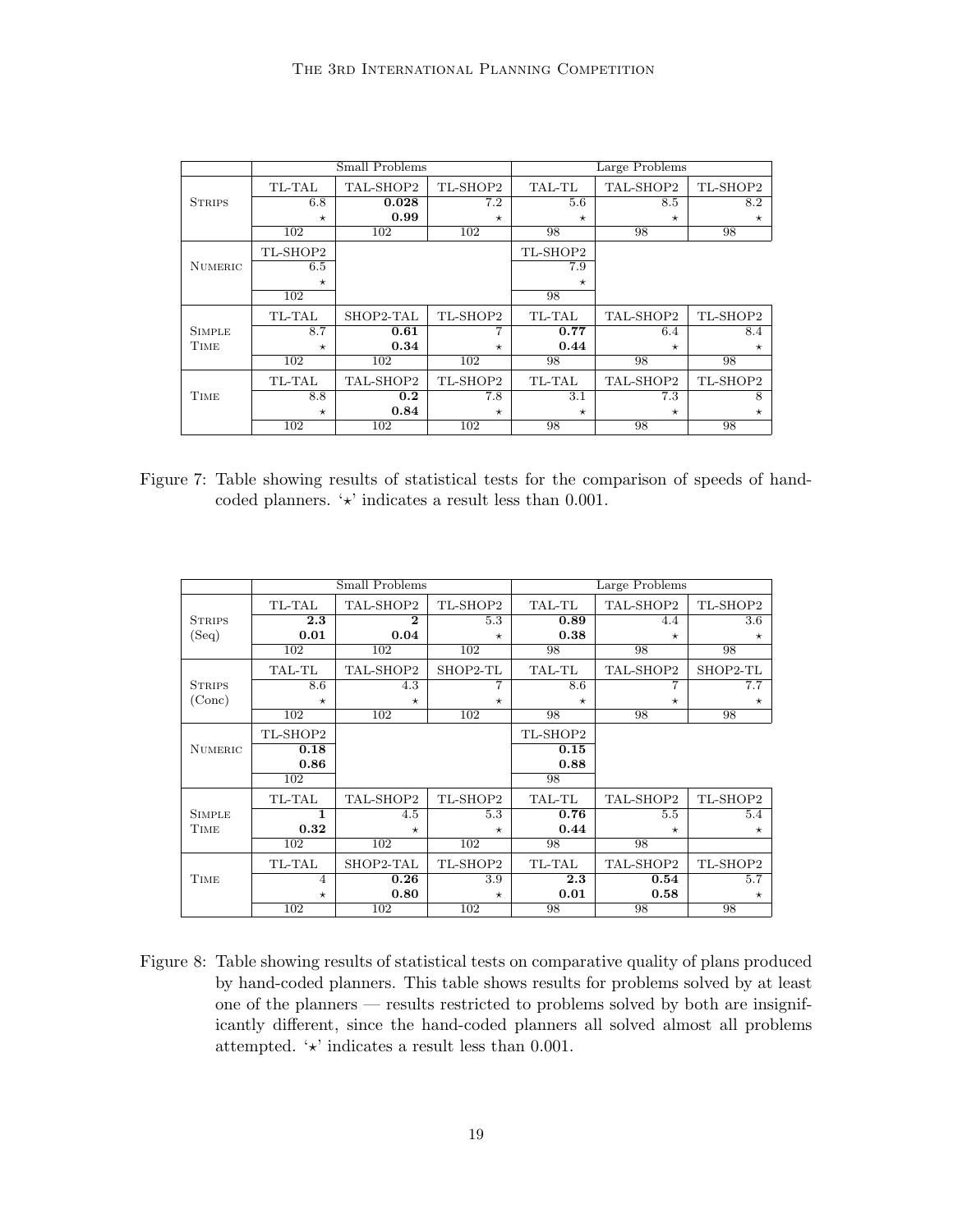we do this the Z-value of the proportion, and its p-value, appear in brackets following the Wilcoxon result.

### 4.4 Interpretation

Our results show that the null hypothesis can be rejected. Therefore, we adopt the alternative hypothesis and here discuss the resulting partial orders inferred from the data.

The data presented in Figures 4 to 8 can be interpreted in terms of partial orderings on the speed and quality performances of the fully-automated and hand-coded planners at each of the four problem levels. This can be done, at each level, simply by putting an ordering between pairs of planners from A to B when the Wilcoxon value for that pair is reported in the sub-column associated with A and is significant at the 0.001 level. The results are shown in Figures 9 to 12. In each of these figures sub-graphs associated with each of the four problem levels are identified. The presence of an arrow in a graph indicates that a statistically significant ordering exists. The absence of an arrow from A to B indicates that no statistically significant relationship between A and B was found at the corresponding problem level and therefore that no transitive ordering can depend on such a relationship.

### 4.4.1 Partial orderings based on speed

Figure 9 describes the speed comparisons that can be made between the fully-automated planners according to the Wilcoxon test. It can be observed that FF is significantly consistently faster than the other fully-automated planners at the STRIPS and NUMERIC levels (the significance of each of the arrows in the figure is sufficient to support transitive reasoning). Indeed, at the STRIPS and NUMERIC levels there is an interesting linear ordering between FF, lpg, mips and vhpop (three of which were the prize-winners amongst the fully-automated planners) which is maintained between lpg, mips and vhpop at the simpletime level. Despite the observation that SIMPLANNER was faster, in a significant proportion of the STRIPS problems than mips, there is no significant Wilcoxon relationship between them so that the four prize-winners comprise a spine of performance around which the other planners competing at these levels are clustered. The relationship breaks down at the TIME level because only lpg, mips, sapa and tp4 participated. In this data set it can be seen that mips and sapa are indistinguishable, with respect to the Wilcoxon test, but lpg is significantly consistently faster than both.

For comparing the hand-coded planners the competition used a collection of small problems and a collection of large problems at each problem level. The large problems were beyond the capabilities of any of the fully-automated planners. Interestingly, the handcoded planners behaved differently in the small and large problem collections. This is most marked in Figure 10, at the strains level, where the performances of TLPLAN and talplanner are inverted in the small and large problem sets. In the small simpletime and TIME problems TLPLAN is consistently faster than either TALPLANNER or SHOP2, with talplanner and shop2 being statistically indistinguishable in these data sets. tlplan is also consistently faster than talplanner, which is in turn consistently faster than shop2, in the large TIME problems.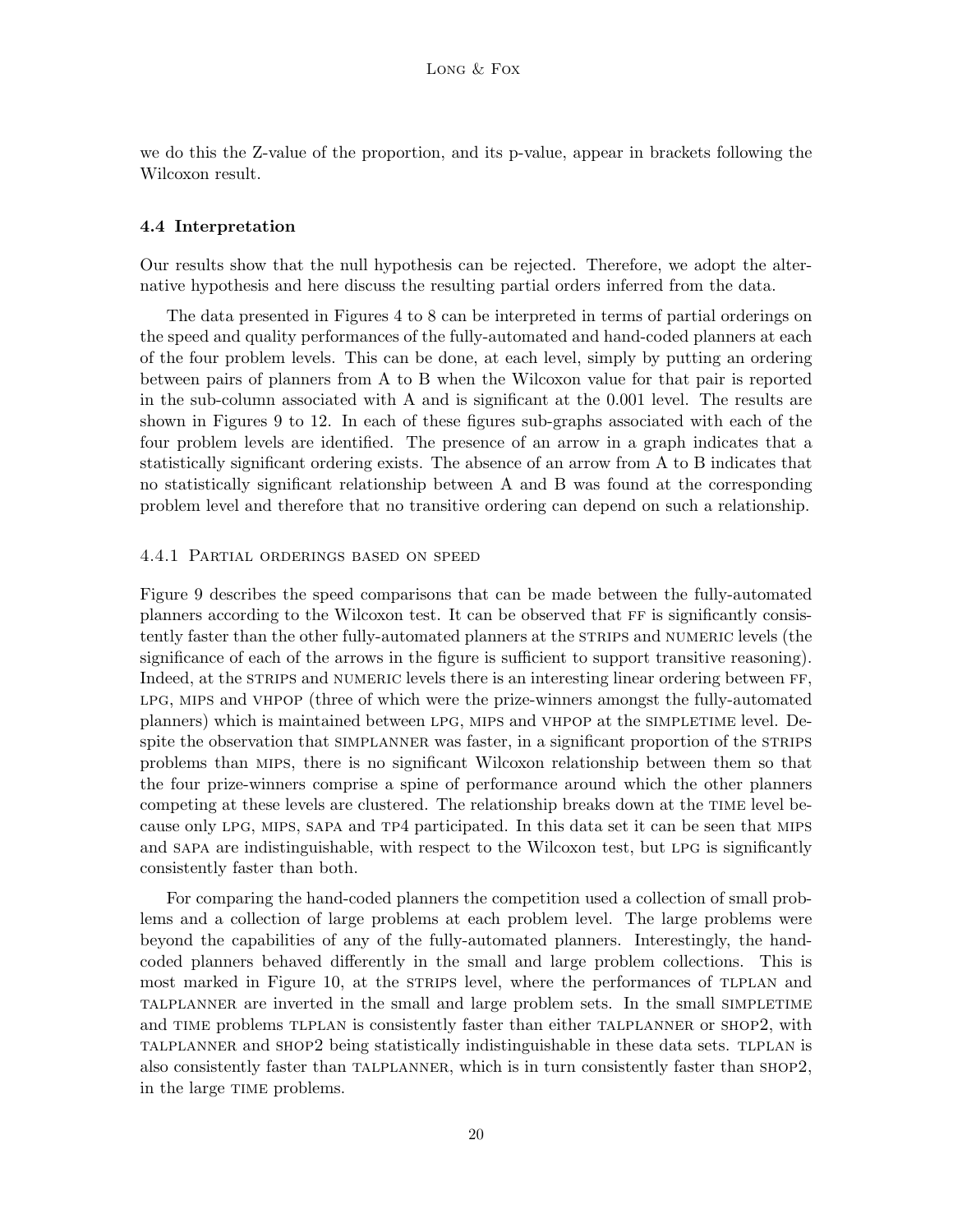

Figure 9: A partial order on the fully-automated planners in terms of their relative speed performances.



Figure 10: A partial order on the hand-coded planners in terms of their relative speed performances.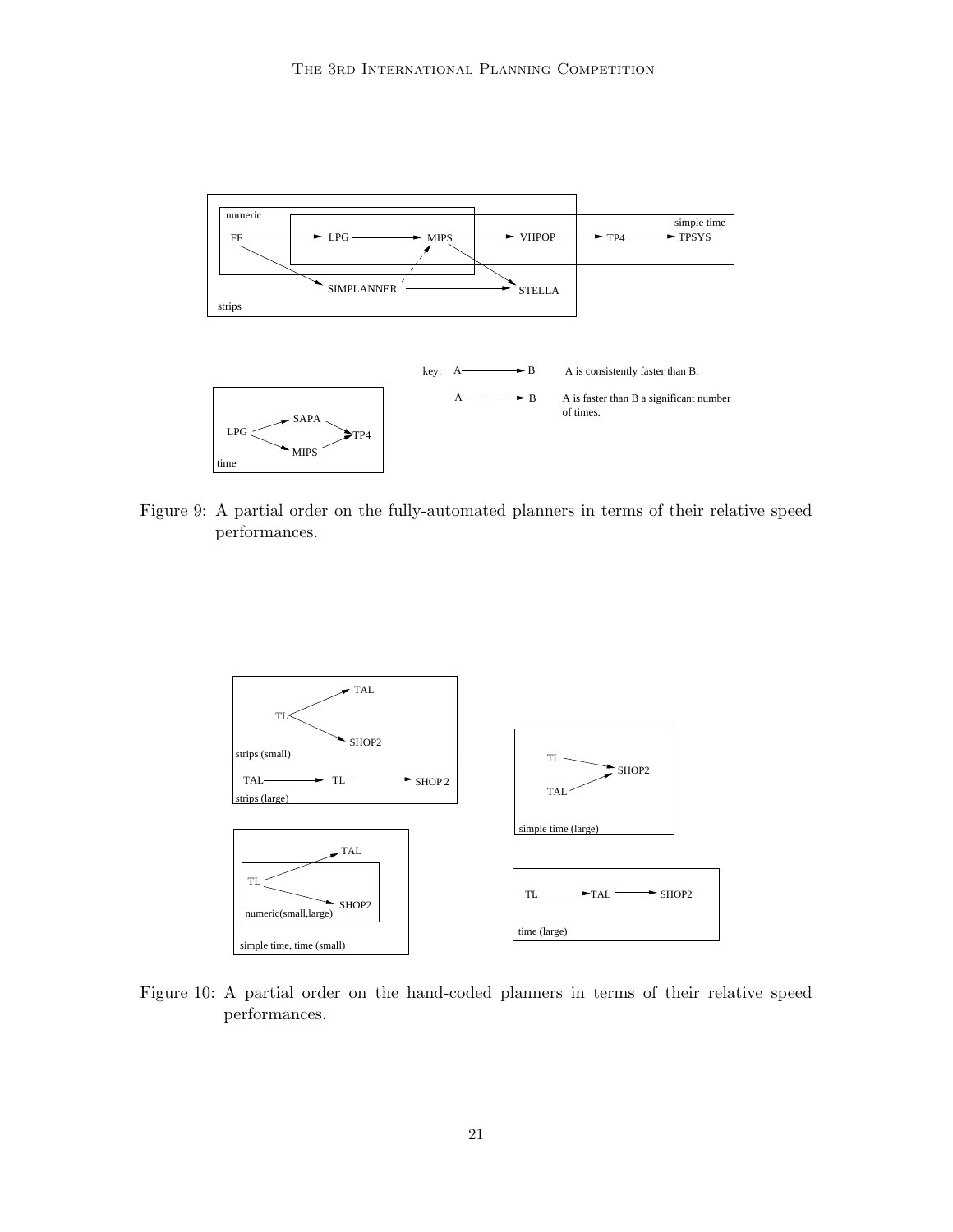### 4.4.2 Partial orderings based on quality

The construction of the partial order on quality performance at the STRIPS level for the fully-automated planners is shown in Figure 11. To interpret the figures depicting quality performance it should be noted that, at all problem levels except strips, specific quality metrics were provided and plan quality must be measured in terms of these metrics. At the strups level no such metrics were provided and quality is a measure of plan length — either sequential or concurrent. In the figures we have labelled the arrows in the STRIPS graphs to denote whether the relationship exists in terms of sequential or concurrent ordering, or both. Where the ordering is for both sequential and concurrent quality the arrow is left unlabelled. It can be observed that two planners might be ordered in one direction for sequential length and in the other for concurrent length.

As indicated above, comparison of quality performance is made difficult if one of the two planners being compared solved many more problems than the other (this problem only arises for the fully-automated planners because the hand-coded planners failed to solve so few problems that the proportion of unsolved problems did not affect our tests). Using an infinite quality measure for unsolved problems the Wilcoxon test concludes that the planner solving the most problems has overall better quality — in other words, if one is interested in overall solution quality one should choose the planner that solves the most problems even if, in some cases, it produces worse quality plans than its competitor. However, we also want to understand the relationship between the two planners in the double hits case. We notice that consideration of just these problems sometimes inverts the relationship detected by the first test. For example, in Figure 11 it can be observed that, at the SIMPLETIME level, VHPOP consistently produced better quality plans than TP4 across the whole problem set but, when only double hits are considered,  $TP4$  produced consistently better plans than vhpop. This suggests that tp4 is solving problems with higher quality solutions, but that the price it pays in search to find these solutions is so high that it solves a much smaller set of problems than other planners, such as vhpop. We depict these results using dotted arrows in the graphs. Finally, it can arise that the Wilcoxon test detects no significant relationship between two planners, but that the difference in the proportion of problems solved by the two planners is significant. We indicate the resulting weaker relationship using a dashed arrow.

Figure 11 shows that lpg emerges as the fully-automated planner consistently producing the highest quality plans at all problem levels. The relationship between ff and mips is more complex because, whilst ff produced plans of better sequential quality than mips, mips produced better quality concurrent plans than ff when considering only double hits. The reason for this apparent discrepancy is that mips post-processes sequential plans into partially ordered plans exploiting some of the available concurrency in the problem, which ff does not exploit. However, it fails to solve a larger subset of problems than ff, giving ff the advantage in quality overall.

In the STRIPS problems SIMPLANNER solves more problems than STELLA and hence is seen to be performing at a consistently higher sequential-plan quality level. When double hits are considered STELLA outperforms SIMPLANNER in concurrent-plan quality. Also, when double hits are considered, it can be seen that VHPOP consistently outperforms STELLA for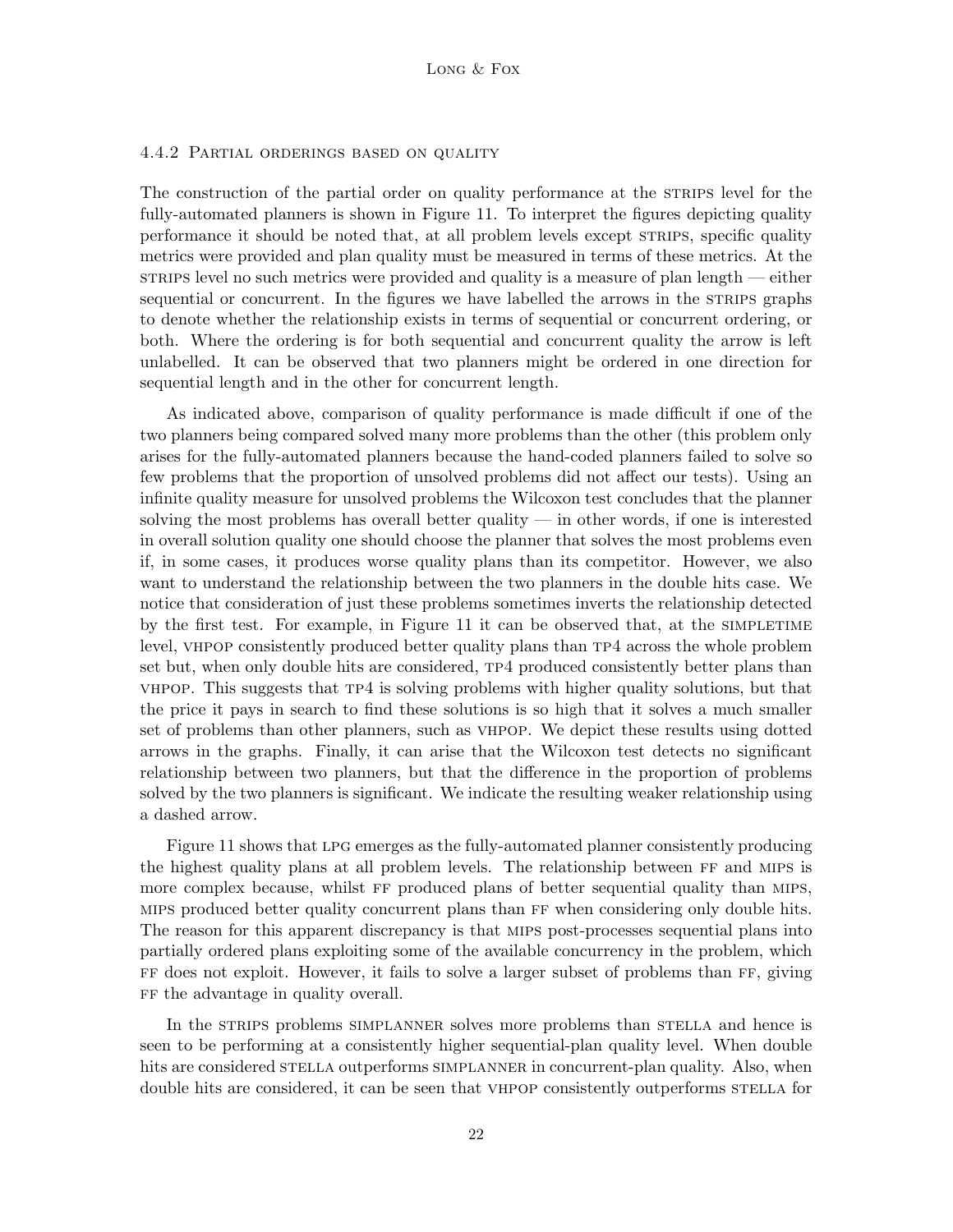

Figure 11: The fully-automated planners depicted in terms of their relative quality performances.



Figure 12: The hand-coded planners depicted in terms of their relative quality performances.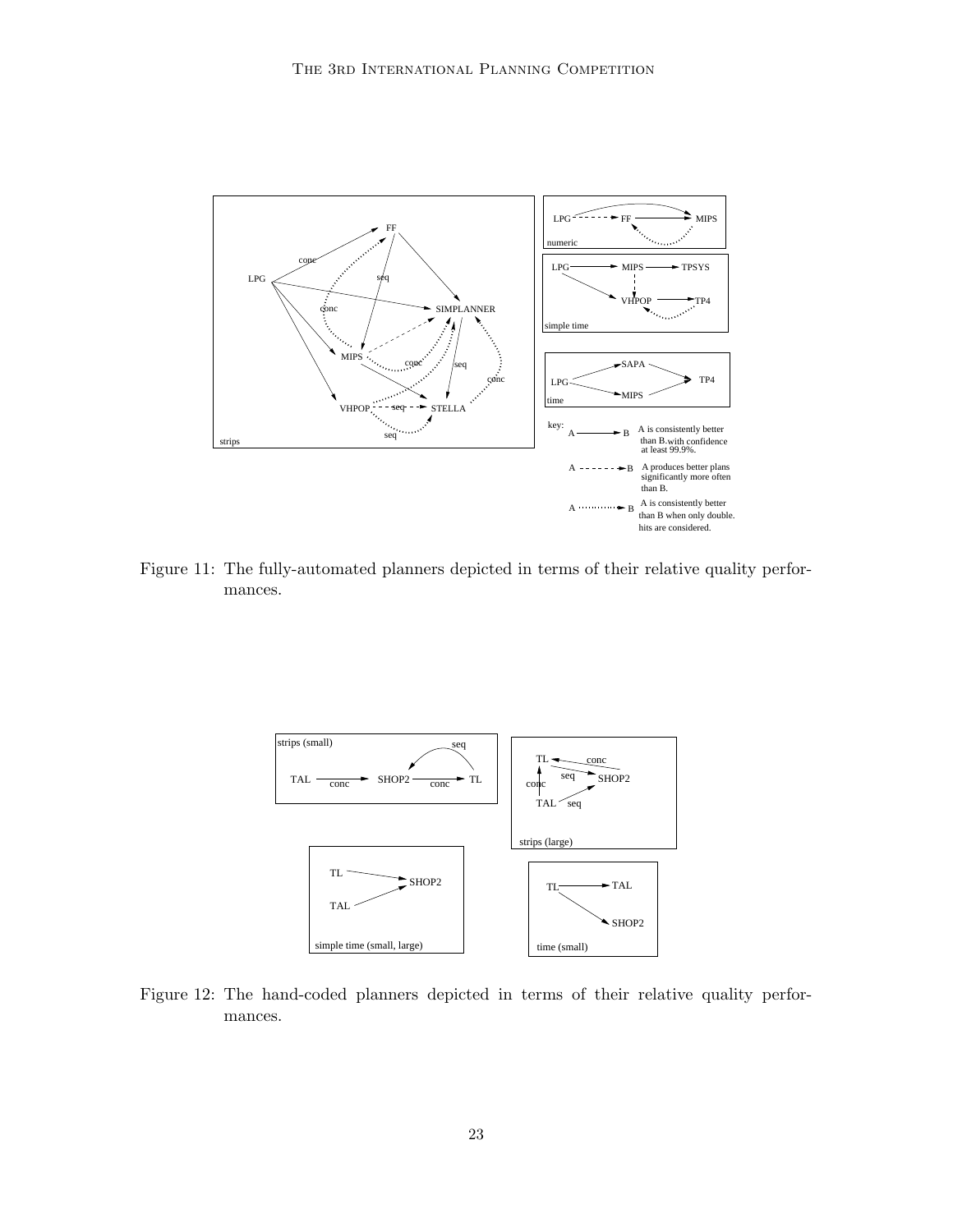sequential-plan quality and SIMPLANNER in all cases. Interestingly, VHPOP and STELLA have no Wilcoxon or proportion test relationship when all problems are considered.

mips outperforms vhpop and tpsys in the simpletime problems, with vhpop consistently better than tp4. When only double hits are considered tp4 outperforms vhpop demonstrating that tp4 produces better quality solutions for those problems that it solves. Given the available data it seems that  $T P4$  and TPSYS are not performing significantly differently, but it may be that the data set is too small to draw this conclusion with confidence.

In the TIME data set there is no significant consistent pattern in the relative performances of sapa and mips. lpg consistently produces better quality plans.

As with the fully-automated planners we find that the speed comparisons that can be observed do not hold when the planners are compared in terms of quality. Figure 12 shows the quality comparisons we performed on the three competing hand-coded planners. It shows that, in the small STRIPS problems TLPLAN consistently outperformed SHOP2 in terms of sequential plan quality. In the small problems talplanner produces shorter makespan plans than both tlplan and shop2 and shop2 produces shorter makespan plans than tlplan. tlplan produces sequential strips plans and does not use any post-processing step to introduce parallelism. As a result it is certain to be outperformed in a makespan comparison with planners capable of producing parallel plans.

No significant relationships emerged in the numeric problems. talplanner did not compete in the numeric problems. No significant Wilcoxon result was established.

In the SIMPLETIME problems (both small and large) the quality performances of TLPLAN and TALPLANNER are indistinguishable, and both are consistently better than SHOP2. In the TIME problems TLPLAN emerges as consistently better than TALPLANNER and SHOP2.

## 4.4.3 Cross-boundary partial orderings

We performed a final collection of comparisons to try to better understand what advantages can be obtained from the use of hand-coded rather than fully-automated planners, in terms of speed and quality. We compare the best-performing fully-automated planner with the best-performing hand-coded planner in both categories: FF with TLPLAN for speed, at all levels, and lpg with talplanner at the strips level, shop2 at the numeric level and with tlplan at the remaining problem levels, for quality.

The tables in Figures 14 and 15 show the results of the tests. Figure 13 summarises the conclusions. It can be observed that TLPLAN is consistently faster than FF at all problem levels in which they both participated, demonstrating that the control knowledge being exploited by tlplan is giving it a real speed advantage. It remains to be seen exactly why this should be the case, given that for several STRIPS domains the control knowledge that is usually described as having been encoded appears to prune no additional states over those already pruned when an ff-style heuristic measure is used. The reason for this added value is an interesting question for the community to consider in trying to evaluate the advantages and disadvantages of the hand-coded approach.

It can also be observed that talplanner produces consistently better concurrent plans than LPG at the STRIPS level. Again, this result needs to be explained by an in-depth analysis of the control information being exploited by TALPLANNER. At the SIMPLETIME level LPG produces plans that are consistently better quality than those of TLPLAN.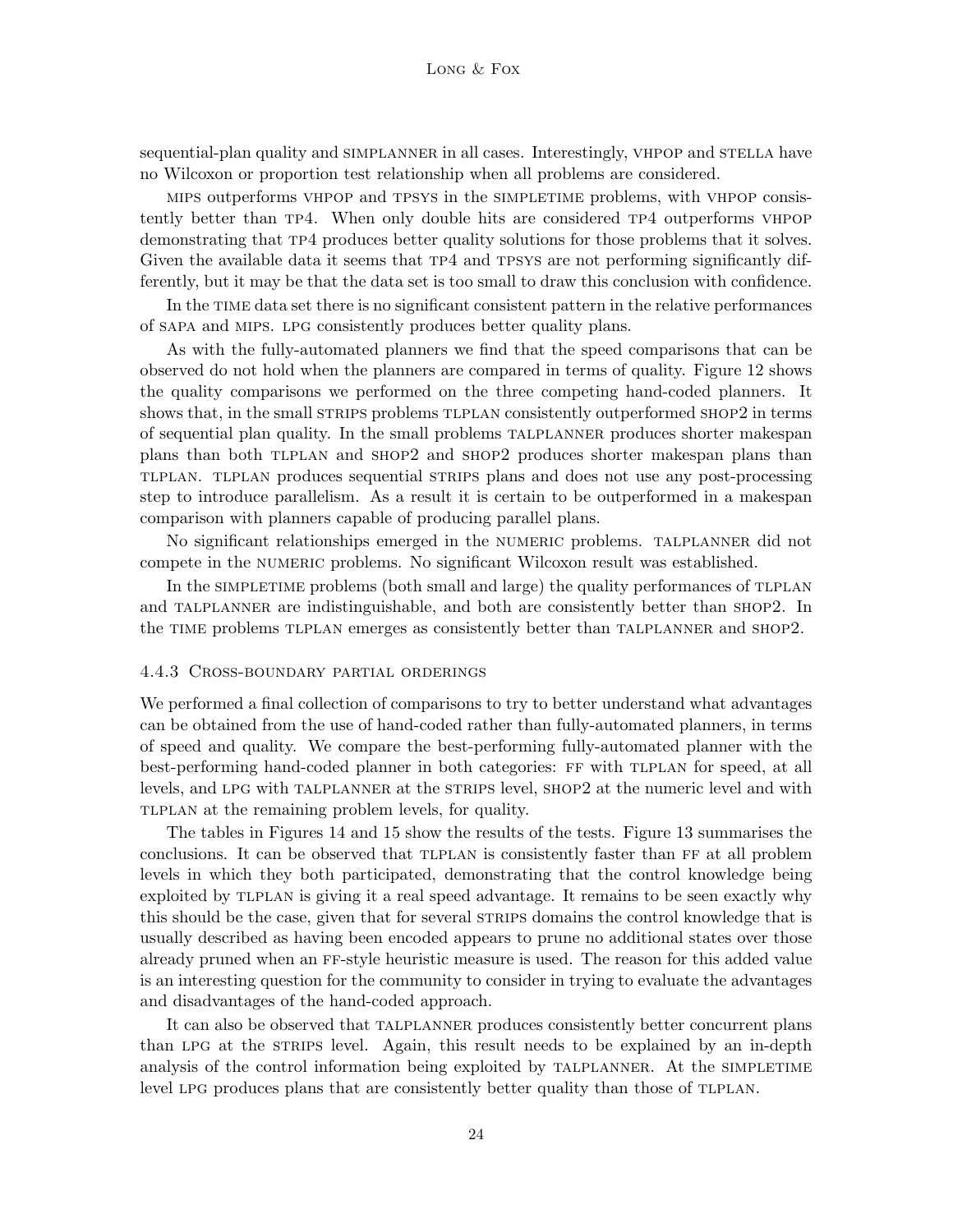

Figure 13: A comparison between the best of the fully-automated planners and the best of the hand-coded planners at each problem level.

|                   | TLPlan-FF  | TAL-LPG | <b>TAL-VHPOP</b> |
|-------------------|------------|---------|------------------|
| <b>STRIPS</b>     | 6.7        | 7.8     | 8.5              |
|                   | < 0.001    | < 0.001 | < 0.001          |
|                   | 102        | 102     | 102              |
|                   | SHOP2-LPG  |         |                  |
| <b>NUMERIC</b>    | 8.2        |         |                  |
|                   | < 0.001    |         |                  |
|                   | 102        |         |                  |
|                   | TLPlan-LPG |         |                  |
| <b>SIMPLETIME</b> | 8.6        |         |                  |
|                   | < 0.001    |         |                  |
|                   | 102        |         |                  |
|                   | TLPlan-LPG |         |                  |
| <b>TIME</b>       | 8.7        |         |                  |
|                   | < 0.001    |         |                  |
|                   | 102        |         |                  |

Figure 14: Table of results for comparisons of fully-automated and hand-coded planners in terms of speed. Each cell represents a pair of planners being compared. It presents the Z-value and corresponding p-value identified from the Wilcoxon statistical table. The order of the planners' names in the title of the cell is significant: the first planner named is the one favoured by the comparison. Underneath the cell is an entry indicating the size of the sample used.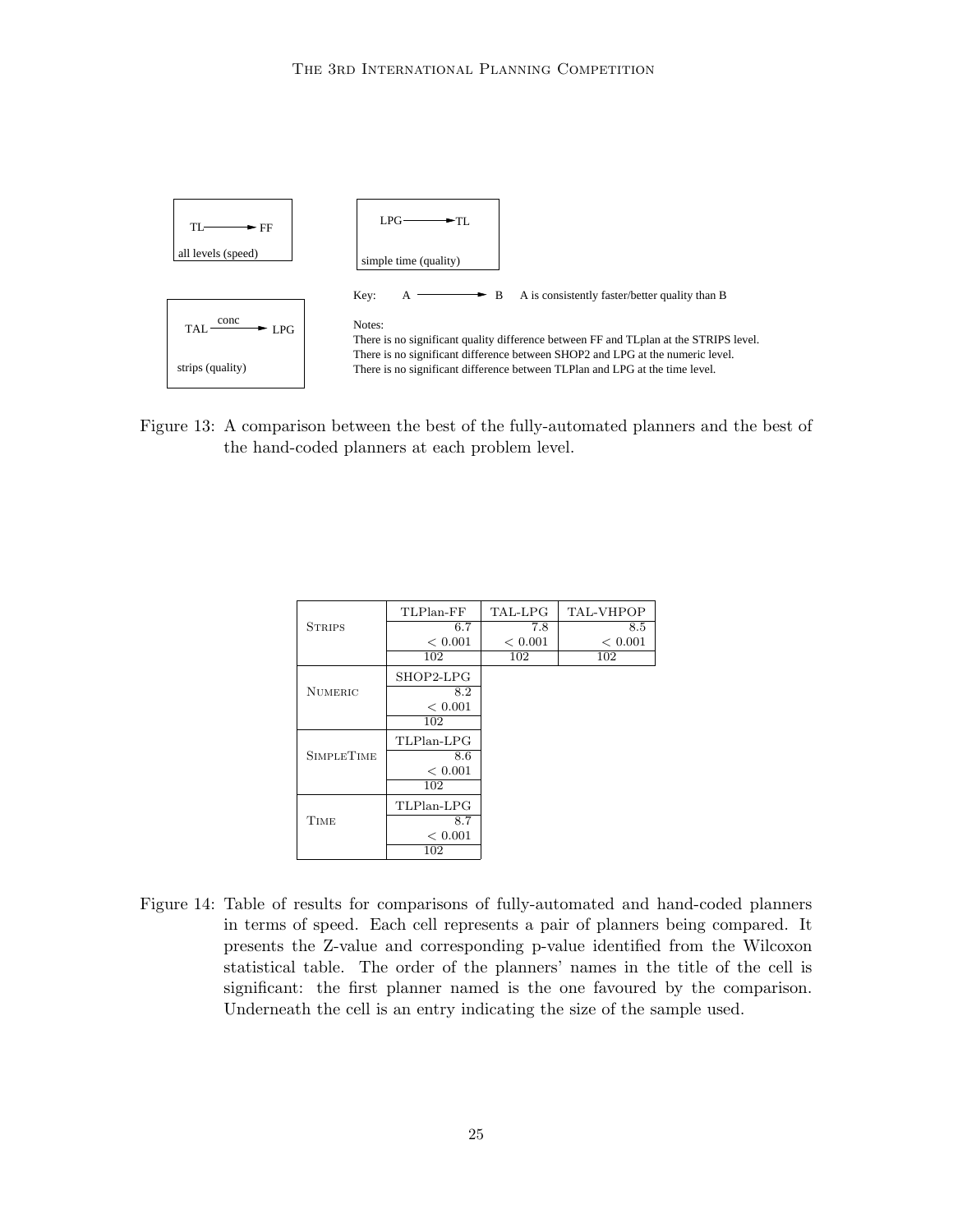|                |              | Problems solved by at least one |           | Problems solved by both |                          |                  |
|----------------|--------------|---------------------------------|-----------|-------------------------|--------------------------|------------------|
|                | TLPlan-FF    | $LPG-TAL$                       | TAL-VHPOP | FF-TLPlan               | $LPG-TAL$                | VHPOP-TAL        |
| <b>STRIPS</b>  | 0.57         | 1.8 $(3.9)$                     | 2.9       | $\bf 0.35$              | <b>2.4</b> $(4.2)$       | 4.9              |
| (Seq)          | 0.57         | <b>0.08</b> $(< 0.001)$         | < 0.01    | 0.72                    | <b>0.01</b> ( $<$ 0.001) | < 0.001          |
|                | 102          | 102                             | 102       | 97                      | 99                       | 67               |
|                | TLPlan-FF    | TAL-LPG                         | TAL-VHPOP | FF-TLPlan               | TAL-LPG                  | <b>TAL-VHPOP</b> |
| <b>STRIPS</b>  | 0.57         | 5.9                             | 6.4       | 0.35                    | 5.6                      | $2.6\,$          |
| (Conc)         | 0.57         | < 0.001                         | < 0.001   | 0.72                    | < 0.001                  | < 0.01           |
|                | 102          | 102                             | 102       | 97                      | 99                       | 67               |
|                | SHOP2-LPG    |                                 |           | $LPG-SHOP2$             |                          |                  |
| <b>NUMERIC</b> | 1.9          |                                 |           | $1.6\phantom{0}$        |                          |                  |
|                | 0.06         |                                 |           | 0.11                    |                          |                  |
|                | 102          |                                 |           | 83                      |                          |                  |
|                | $LPG-TLPlan$ |                                 |           | $LPG-TLPlan$            |                          |                  |
| <b>SIMPLE</b>  | 3.9          |                                 |           | 4.3                     |                          |                  |
| TIME           | < 0.001      |                                 |           | < 0.001                 |                          |                  |
|                | 102          |                                 |           | 100                     |                          |                  |
|                | TLPlan-LPG   |                                 |           | $LPG-TLPlan$            |                          |                  |
| <b>TIME</b>    | 0.093        |                                 |           | $1.6\phantom{0}$        |                          |                  |
|                | 0.92         |                                 |           | 0.11                    |                          |                  |
|                | 102          |                                 |           | 93                      |                          |                  |

Figure 15: Table of results of comparisons of plan quality between fully-automated and hand-coded planners.

It is interesting to observe that hand-coding control information does not appear to lead to any consistent improvement in plan quality across the data sets. It does seem to lead to a speed advantage which must indicate that, in general, control rules provide a basis for more efficient pruning than weak general heuristic measures. The Wilcoxon test does not measure the extent of the speed advantage obtained, nor does it measure the extent of the quality advantage obtained from using a fully-automated planner in preference. These trade-offs need further close analysis, but it is interesting to see that there was not in fact a uniform advantage obtained by the hand-coded planners, at least on the smaller problems that formed the common foundation for testing. Of course, the development of hand-coded control knowledge can prioritise different aspects of the solutions generated and it is possible that further development of control rules might support the construction of more heavily optimised plans.

### 5. Tests for Magnitude

To complement the Wilcoxon tests we perform some additional analyses to identify whether, given two planners being compared, the magnitude of the difference in performance between the two planners is statistically significant. We perform paired t-tests (see Appendix C) using a subset of pairs of planners. We focus our attention on those pairs for which consistent significant differences were identified, because we consider it not to be meaningful to compare magnitude results for planners where no consistent domination is exhibited. We also restrict our attention to the planners that were, according to the Wilcoxon tests, the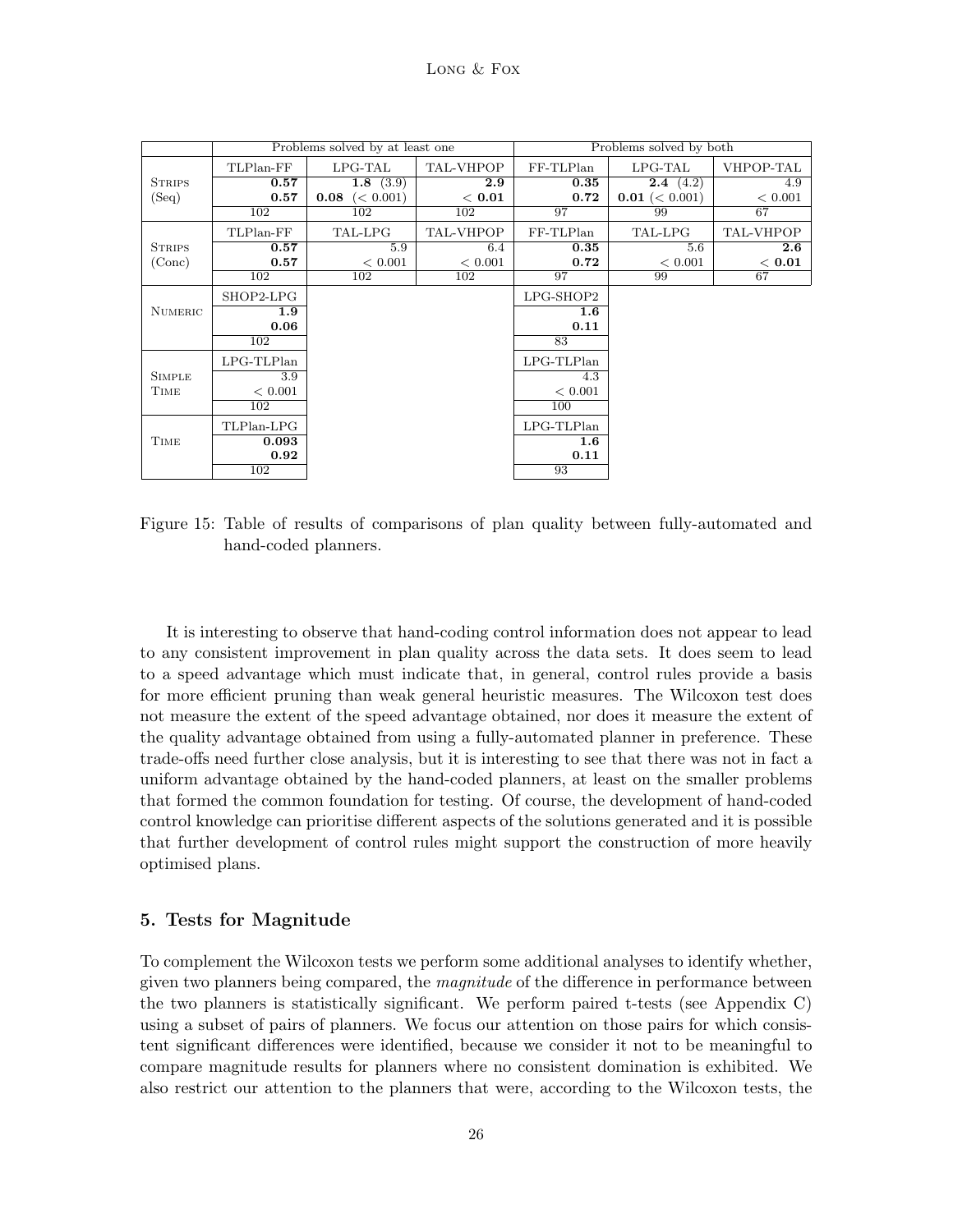most impressive performers at each of the competition levels. We perform separate tests for speed and quality.

When investigating the magnitude of differences in performances it is not meaningful to include problems which were not solved by one of the planners being compared. Using infinite time or quality measures would result in a magnitude value that would grossly distort the true picture. For the magnitude tests we therefore consider only double hits. The price we pay for this is that we give undesirable emphasis to the smaller and easier problems since these are the ones most frequently solved by both planners. This should be borne in mind when interpreting the data.

The hypotheses being considered in this section are:

Null Hypothesis: There is no consistent magnitude difference in the performances between planners.

Alternative Hypothesis: Planners that demonstrate significant differences in consistency of performance also demonstrate corresponding magnitudes in the differences between their performances.

#### 5.1 Analytic Framework

The t-tests are performed using the normalised performances of the two planners. They find the magnitude of difference between the performances of two planners,  $p^1$  and  $p^2$ , on a collection of problem instances. For example, given a collection of  $n$  problems, we find the pairs of results  $p_{r_i}^1$  and  $p_{r_i}^2$  obtained for instances  $i = 1$  to  $i = n$ . In each case we normalise these values by dividing each of them by the mean of the pair. This process establishes a range of performances between 0 and 2, with 1 standing for equal performance. The t-test results in a t-value representing the difference in the mean normalised performances of the two planners. We perform 2-tailed tests at  $p < 0.05$  because we are interested in the individual results rather than in extrapolated partial orderings based on magnitude. We want to consider the magnitude information as it is relevant to individual consistency results.

#### 5.2 Results of Analysis

The tables in Figures 16 to 20 are organised as follows. Tables in Figures 16, 18 and 20 contain the speed results found for the fully-automated, hand-coded and mixed pairs respectively. Tables in Figures 17, 19 and 20 contain the quality results for the same three groups. In each table there is a row for each of the five competition levels (although empty rows have been omitted). The columns represent the pairs of planners being compared. In each cell five pieces of data are reported: the mean normalised performance for each planner; the t-value computed and the degrees of freedom used (which is derived from the number of double hits at that level) and the resulting p-value. A positive t-value means that the magnitude difference is in favour of the planner identified second in the cell. A negative t-value is in favour of the planner identified first. Where the resulting t-value indicates a difference in magnitude that is not significant at the  $p=0.05$  level we use a bold font. In both speed and quality tests, an average performance smaller than 1 is favourable for a planner. The interpretation of the value is that it represents the average proportion of the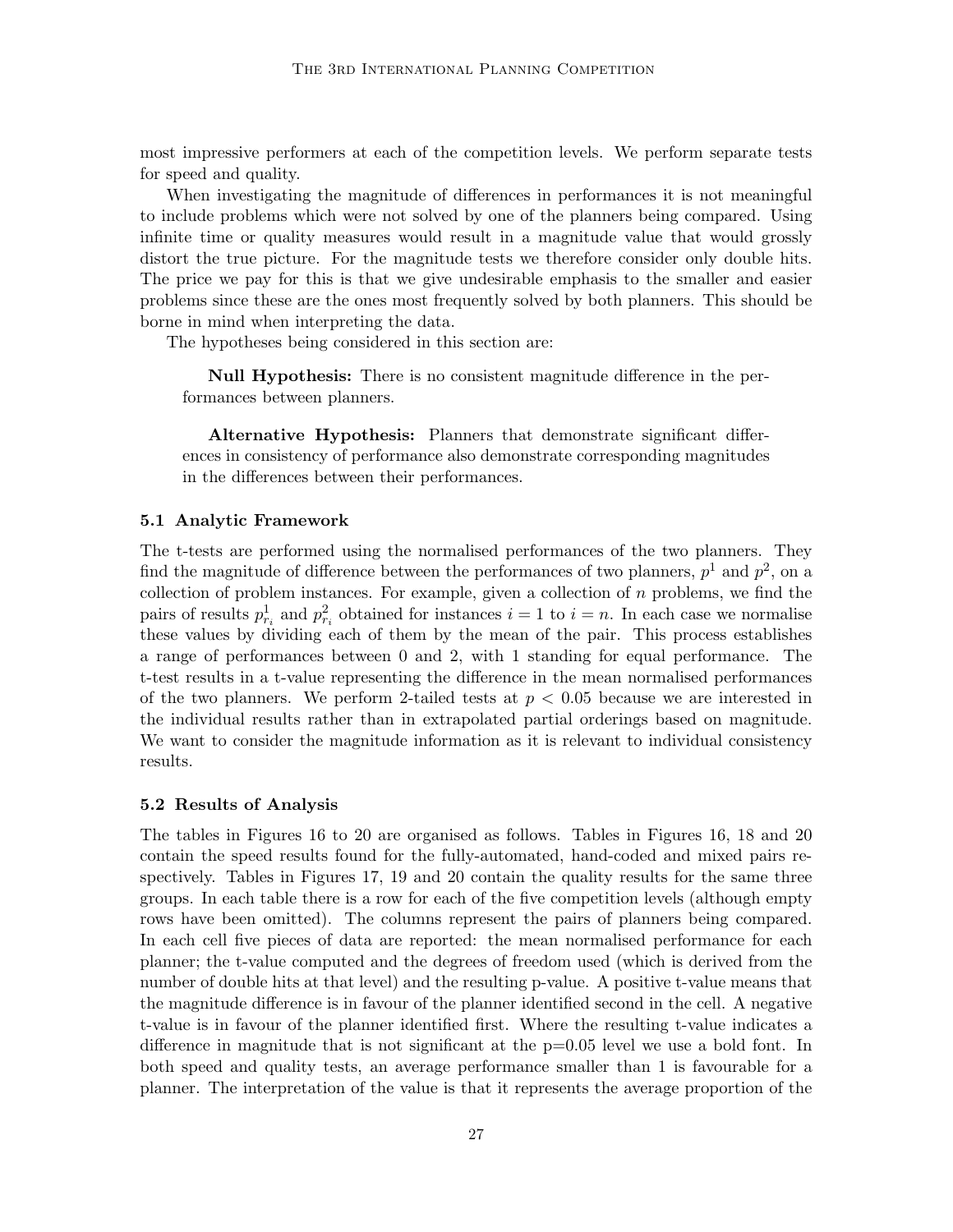| <b>STRIPS</b>     | FF 0.4        | <b>MIPS 1.21</b>  | FF 0.22          | $LPG$ 0.76 | $LPG$ 1.28 | Sim 0.26          |
|-------------------|---------------|-------------------|------------------|------------|------------|-------------------|
|                   | $LPG$ 1.6     | LPG 0.79          | MIPS 1.78        | VHPOP 1.24 | Sim 0.72   | <b>VHPOP 1.74</b> |
|                   | $-12.26, 113$ | 2.69,84           | $-21.30.85$      | $-2.82,67$ | 3.73,89    | $-15.19.50$       |
|                   | < 0.001       | 0.007             | < 0.001          | 0.005      | < 0.001    | < 0.001           |
| NUMERIC           | FF 0.23       | MIPS 0.8          |                  |            |            |                   |
|                   | LPG 1.77      | LPG 1.2           |                  |            |            |                   |
|                   | $-16.04,68$   | $-1.84, 45$       |                  |            |            |                   |
|                   | < 0.001       | 0.06              |                  |            |            |                   |
| <b>SIMPLETIME</b> | $LPG$ 1.03    | MIPS 0.85         |                  |            |            |                   |
|                   | MIPS 0.97     | <b>VHPOP 1.15</b> |                  |            |            |                   |
|                   | 0.35,57       | $-1.43, 43$       |                  |            |            |                   |
|                   | 0.73          | 0.15              |                  |            |            |                   |
| TIME              | $LPG$ 1.25    | $LPG$ 1.16        | <b>MIPS 0.77</b> |            |            |                   |
|                   | MIPS 0.75     | Sapa $0.84$       | Sapa $1.23$      |            |            |                   |
|                   | 2.64,54       | 1.81,61           | $-3.41,49$       |            |            |                   |
|                   | 0.008         | 0.07              | < 0.001          |            |            |                   |

Figure 16: Magnitude comparisons for fully-automated planners in terms of speed.

| STRIPS (seq)      | <b>MIPS 1.05</b> | FF 0.95          | $LPG$ 0.98  | LPG 0.91   | Sim 1.08   |
|-------------------|------------------|------------------|-------------|------------|------------|
|                   | $LPG$ 0.95       | MIPS 1.05        | VHPOP 1.02  | Sim 1.09   | VHPOP 0.92 |
|                   | 5.61,84          | $-5.39.85$       | $-2.73,67$  | $-7.21,89$ | 6.01,50    |
|                   | < 0.001          | < 0.001          | 0.006       | < 0.001    | < 0.001    |
| STRIPS (conc)     | FF 1.18          | FF 1.13          | LPG 0.7     | Sim 1.33   |            |
|                   | $LPG$ 0.82       | MIPS 0.87        | Sim 1.3     | VHPOP 0.67 |            |
|                   | 9.70,113         | 6.81,85          | $-12.95.89$ | 14.37,50   |            |
|                   | < 0.001          | < 0.001          | < 0.001     | < 0.001    |            |
| NUMERIC           | FF 1.17          | FF 1.01          | MIPS 1.2    |            |            |
|                   | $LPG$ 0.83       | <b>MIPS 0.99</b> | LPG 0.8     |            |            |
|                   | 6.00.68          | 0.14,49          | 4.25,45     |            |            |
|                   | < 0.001          | 0.89             | < 0.001     |            |            |
| <b>SIMPLETIME</b> | $LPG$ 0.86       | <b>MIPS 0.93</b> |             |            |            |
|                   | <b>MIPS 1.14</b> | VHPOP 1.07       |             |            |            |
|                   | $-7.98,57$       | $-3.97,43$       |             |            |            |
|                   | < 0.001          | < 0.001          |             |            |            |
| TIME              | LPG 0.9          | $LPG$ 0.86       |             |            |            |
|                   | MIPS 1.1         | Sapa $1.14$      |             |            |            |
|                   | $-3.44,54$       | $-4.99.61$       |             |            |            |
|                   | < 0.001          | < 0.001          |             |            |            |

Figure 17: Magnitude comparisons for fully-automated planners in terms of quality.

mean performances of a pair of planners on each test set. Thus, an average performance of 0.66 for a planner (which will compare with an average performance of 1.34 for the other planner in the pair being considered) means that the first planner is, on average, twice as fast as the second.

### 5.3 Interpretation

The results demonstrate that the null hypothesis can be rejected in almost all pairwisecomparisons of planners for which the Wilcoxon test shows a significant consistent performance difference. There are some cases in which the null hypothesis cannot be rejected, implying that the consistent performance difference in a pair of planners does not translate into a statistical significance in their mean relative performances.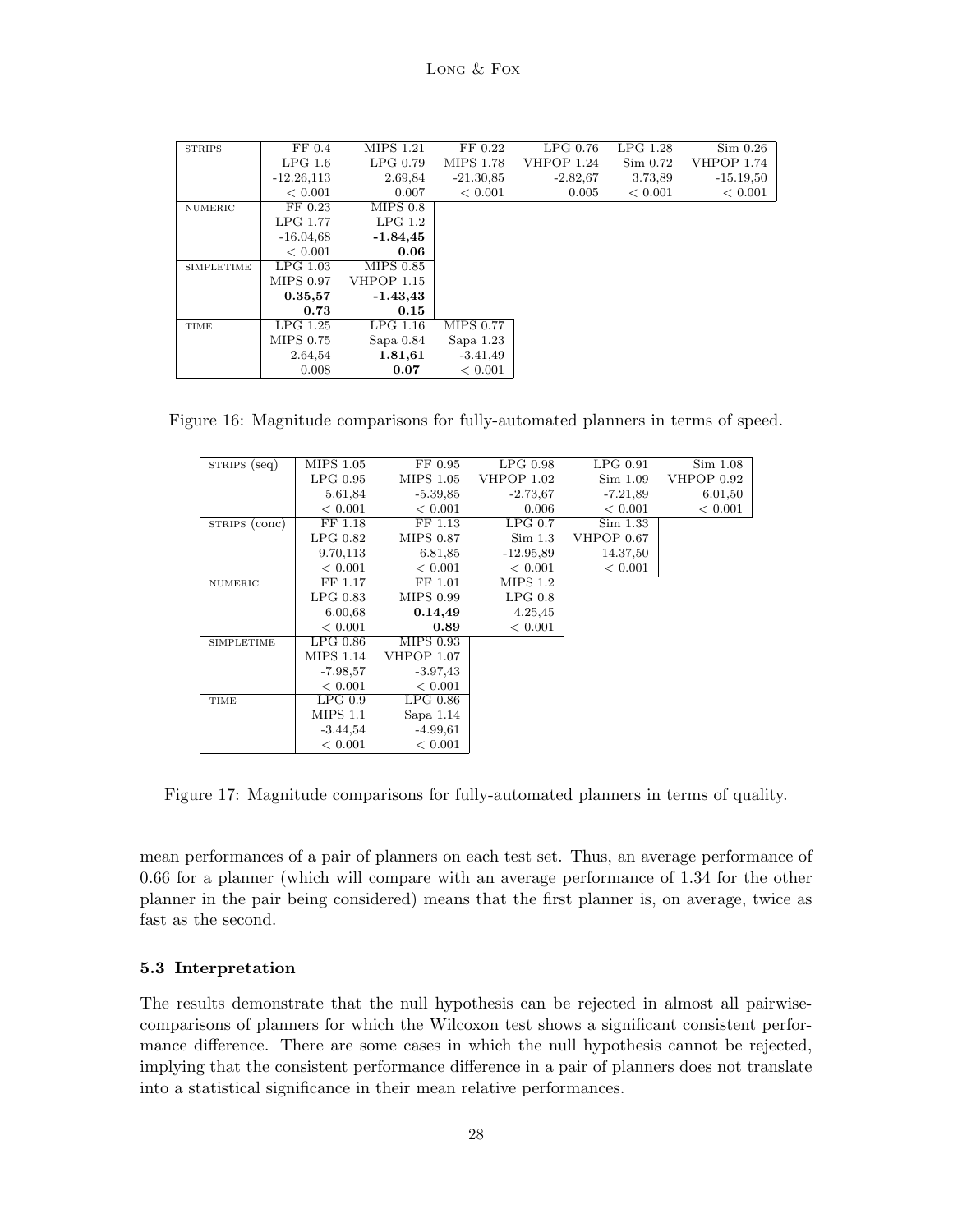|                   |                  | Small Problems    | Large Problems    |                 |                   |
|-------------------|------------------|-------------------|-------------------|-----------------|-------------------|
| <b>STRIPS</b>     | TLPlan 0.52      | TLPlan 0.61       | $TLPlan$ 1.32     | $TLPlan$ 0.39   | TAL 0.24          |
|                   | <b>TAL 1.48</b>  | SHOP2 1.39        | <b>TAL 0.68</b>   | SHOP2 1.61      | SHOP2 1.76        |
|                   | $-12.98, 101$    | $-8.32, 101$      | 7.74,97           | $-17.41.97$     | $-26.04.97$       |
|                   | < 0.001          | < 0.001           | < 0.001           | < 0.001         | < 0.001           |
| <b>NUMERIC</b>    | TLPlan 0.7       |                   | TLPlan 0.31       |                 |                   |
|                   | <b>SHOP2 1.3</b> |                   | SHOP2 1.69        |                 |                   |
|                   | $-6.21, 101$     |                   | $-19.22.92$       |                 |                   |
|                   | < 0.001          |                   | < 0.001           |                 |                   |
| <b>SIMPLETIME</b> | TLPlan 0.43      | TLPlan 0.67       | TLPlan 0.32       | <b>TAL 0.48</b> |                   |
|                   | TAL 1.57         | <b>SHOP2 1.33</b> | <b>SHOP2 1.68</b> | SHOP2 1.52      |                   |
|                   | $-21.34, 101$    | -7.79,101         | $-24.27.97$       | $-11.28.97$     |                   |
|                   | < 0.001          | < 0.001           | < 0.001           | < 0.001         |                   |
| TIME              | TLPlan 0.44      | TLPlan 0.59       | TLPlan 0.82       | TLPlan 0.31     | <b>TAL 0.46</b>   |
|                   | TAL 1.56         | SHOP2 1.41        | TAL 1.18          | SHOP2 1.69      | <b>SHOP2 1.54</b> |
|                   | $-25.00, 101$    | $-10.14, 101$     | $-5.75.97$        | $-23.75.95$     | $-12.81,95$       |
|                   | < 0.001          | < 0.001           | < 0.001           | < 0.001         | < 0.001           |

Figure 18: Magnitude comparisons for hand-coded planners in terms of speed.

|                   |                   | Small Problems  |                   | Large Problems |                   |                 |  |
|-------------------|-------------------|-----------------|-------------------|----------------|-------------------|-----------------|--|
| STRIPS (seq)      | TLPlan 0.96       |                 |                   | TLPlan 0.96    | <b>TAL 0.98</b>   |                 |  |
|                   | <b>SHOP2 1.04</b> |                 |                   | SHOP2 1.04     | <b>SHOP2 1.02</b> |                 |  |
|                   | $-5.48,101$       |                 |                   | $-3.82.97$     | $-2.13,97$        |                 |  |
|                   | < 0.001           |                 |                   | < 0.001        | 0.033             |                 |  |
| STRIPS (conc)     | TLPlan 1.38       | TLPlan 1.27     | <b>TAL 0.88</b>   | $TLPlan$ 1.7   | $TLPlan$ 1.5      | <b>TAL 0.75</b> |  |
|                   | TAL 0.62          | SHOP2 0.73      | <b>SHOP2 1.12</b> | <b>TAL 0.3</b> | <b>SHOP2 0.5</b>  | SHOP2 1.25      |  |
|                   | 21.10,101         | 11.81,101       | $-5.15, 101$      | 48.66,97       | 16.58,97          | $-8.94.97$      |  |
|                   | < 0.001           | < 0.001         | < 0.001           | < 0.001        | < 0.001           | < 0.001         |  |
| <b>SIMPLETIME</b> | TLPlan 0.89       | <b>TAL 0.93</b> |                   | TLPlan 0.85    | <b>TAL 0.87</b>   |                 |  |
|                   | SHOP2 1.11        | SHOP2 1.07      |                   | SHOP2 1.15     | SHOP2 1.13        |                 |  |
|                   | $-7.66, 101$      | $-3.82, 101$    |                   | $-6.85.97$     | $-4.80.97$        |                 |  |
|                   | < 0.001           | < 0.001         |                   | < 0.001        | < 0.001           |                 |  |
| TIME              | TLPlan 0.9        | TLPlan 0.94     |                   | TLPlan 0.88    |                   |                 |  |
|                   | <b>TAL 1.1</b>    | SHOP2 1.06      |                   | SHOP2 1.12     |                   |                 |  |
|                   | $-4.39, 101$      | $-4.08, 101$    |                   | $-6.46,95$     |                   |                 |  |
|                   | < 0.001           | < 0.001         |                   | < 0.001        |                   |                 |  |

Figure 19: Magnitude comparisons for hand-coded planners in terms of quality.

|                   | Speed       | Quality         |            |             |             |  |  |  |
|-------------------|-------------|-----------------|------------|-------------|-------------|--|--|--|
| <b>STRIPS</b>     |             |                 | Seq        | Conc        |             |  |  |  |
|                   | TLPlan 0.55 | TLPlan 1        | TAL 1.04   | TAL 0.84    | TLPlan 1.23 |  |  |  |
|                   | FF 1.45     | FF <sub>1</sub> | $LPG$ 0.96 | $LPG$ 1.16  | LPG 0.77    |  |  |  |
|                   | $-7.60,96$  | 0.54,96         | 3.89,98    | $-7.16,98$  | 12.54,98    |  |  |  |
|                   | < 0.001     | 0.589           | < 0.001    | < 0.001     | < 0.001     |  |  |  |
| <b>SIMPLETIME</b> | LPG 1.9     | LPG 0.94        |            |             |             |  |  |  |
|                   | TLPlan 0.1  |                 |            | TLPlan 1.06 |             |  |  |  |
|                   | 38.14,99    |                 |            | $-3.89.99$  |             |  |  |  |
|                   | < 0.001     |                 |            | < 0.001     |             |  |  |  |
| <b>TIME</b>       | LPG 1.9     |                 |            |             |             |  |  |  |
|                   | TLPlan 0.1  |                 |            |             |             |  |  |  |
|                   | 26.85,92    |                 |            |             |             |  |  |  |
|                   | < 0.001     |                 |            |             |             |  |  |  |

Figure 20: Comparisons between fully-automated and hand-coded planners in terms of both speed and quality.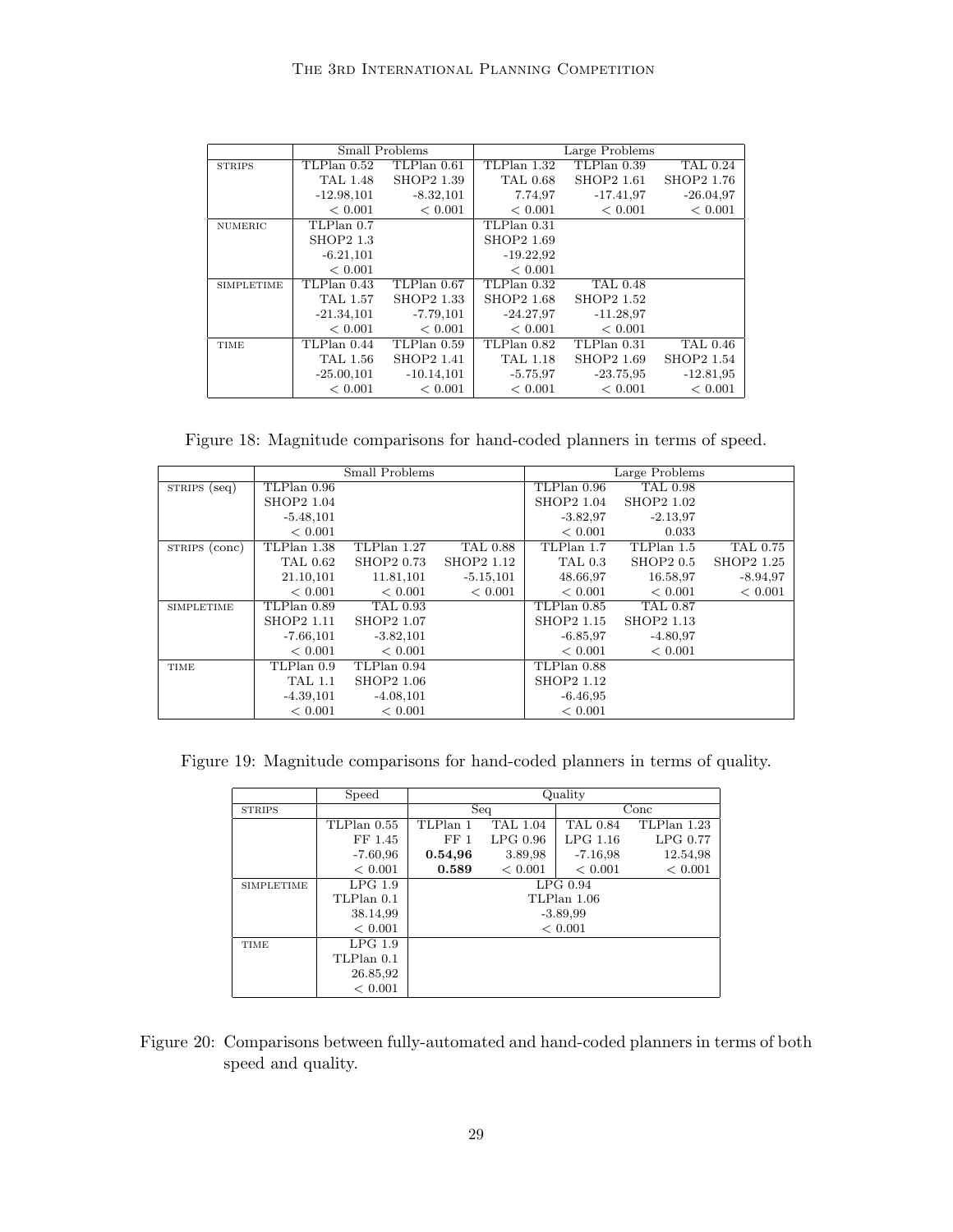As shown in tables 16 to 20, a reassuring consistency emerged with the results of the Wilcoxon tests. That is: where significant consistency differences are identified between two planners using the Wilcoxon test, the t-test for magnitude generally reveals a significant magnitude difference as well.

### 6. Dependence of Performance on Domain

We consider it important to quantify the difficulty of the problems used in the competition because this provides the basis for a deeper understanding of relative planner performance. To explore this we investigate whether any of the domains that were used were uniformly considered easy, or hard, amongst the fully-automated and hand-coded planners. We also investigate whether, as might be expected to be the case, the STRIPS problems were generally considered to be easier than the problems at the numeric and temporal levels. These two questions lead to two related investigations based on bootstrapping techniques. Our analyses show that different planners experienced different domains and levels as difficult, within both the fully-automated and the hand-coded categories.

In the first competition, in 1998, it was reported (Long, 2000) that no planner solved any problem with more than about 25,000 ground actions and that 10,000 ground actions marked a limit beyond which planner performance was markedly unreliable. A ground action is formed by replacing action schema parameters with objects of the correct types selected from those in a problem instance. Any static preconditions — preconditions whose truth can be ascertained entirely from the initial state — are used to filter the ground actions, so that only those that are plausibly applicable are counted. Relevant ground actions are found by applying a reachability analysis from the initial state and a regression analysis from the goals in order to identify the subset of ground actions that could actually play any useful role in the plan. It seems plausible that the number of ground actions could offer a guide to the difficulty of problems. In fact, a brief survey of the largest problems in the third competition, in Figure 21, reveals that action counts can vary widely across domains. It is encouraging to observe that the size of problems that can be solved with reasonable reliability, at least in some domains, has grown significantly, despite the fact that it is still typical for planners to ground the action set prior to planning. It is also of interest to observe that the size of problems measured by action counts is not a strong indication of difficulty — problems from the Rovers and Satellite domains were amongst those found harder by many of the planners, despite having small action counts.

To summarise, the hypotheses being explored in this section are:

Null Hypothesis: The domains used in the competition were equally challenging to all planners at all levels.

Alternative Hypothesis: Domain/level combinations can be distinguished in terms of relative difficulty posed to different planners.

For ease of comparison with the results presented in Sections 7 and 8 we observe that, in this section, we are specifically concerned with a cross-domain analysis and with whether the planners agreed on which of the domain/level combinations were hard.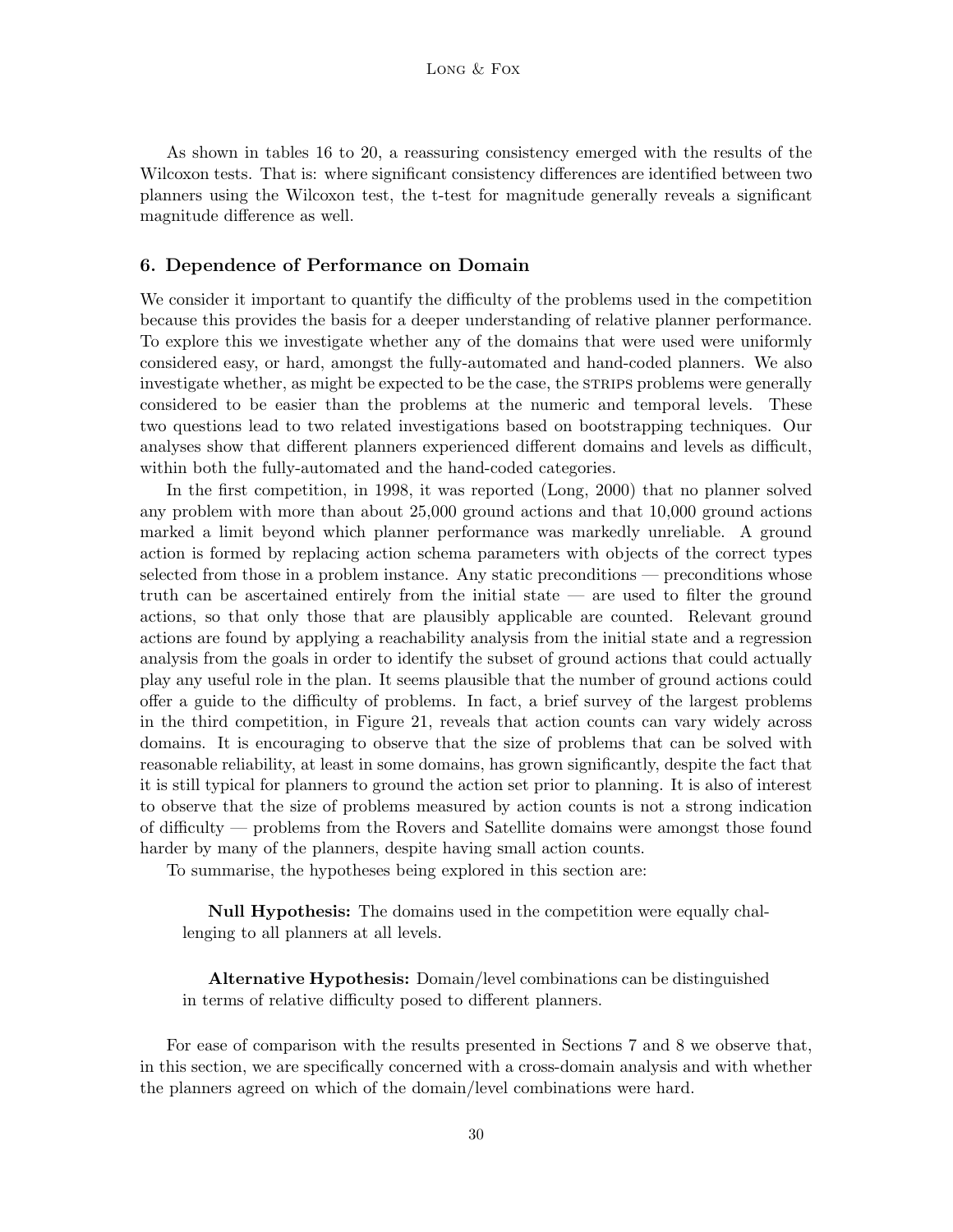| Domain     | Largest Ground Action Count | Largest Relevant Action Count |
|------------|-----------------------------|-------------------------------|
| Depots     | 332,064                     | 22,924                        |
| DriverLog  | 31,140                      | 15,696                        |
| ZenoTravel | 32,780                      | 32,780                        |
| Rovers     | 7,364                       | 3,976                         |
| Satellite  | 4,437                       | 4,437                         |
| FreeCell   | 112,600                     | 25,418                        |
| Settlers   | 5,884                       | 4,503                         |

Figure 21: Counts of ground action instances (generated using FF).

### 6.1 Analytic Framework

In order to explore the two questions, we used the planners to discover how hard the domains and levels were. For each planner, domain and problem level we plot the number of problem instances left to solve against time in milliseconds. This results in a curve, the area under which can be taken to be a measure of the difficulty experienced by the planner in solving problems in the given domain at the given problem level. In order to keep the area under the curve finite we use a cut-off time of thirty minutes. This extended cut-off time (fifteen minutes was used in the competition) results in a higher penalty being paid by a planner that fails to solve problems.

In the experiment used to address the first question, the null hypothesis is that the planner finds all problems at a specific level equally difficult across all domains. To test this we constructed, using a bootstrapping technique, ten thousand samples of twenty values from the collection of all timings obtained from domains at the appropriate level. The values were selected at random from the performances of planners competing in the domains, one value for each of a collection of randomly selected problems. For example, if problem one was chosen from DriverLog, problem two from Depots, problem three from Rovers, problem four from Depots, etc., then the value associated with problem one would be that produced for that problem by a planner selected at random from those that competed in DriverLog. Similarly, the value associated with problem two would be chosen from a planner that competed in Depots, and so on. For each collection of 20 values we plotted the number of problem instances left to solve against time, as above. This resulted in a sampling distribution of *level-specific* areas. Using these bootstrap samples we check whether the area calculated for the particular planner-domain-level combination lies at the extremes of this distribution, or not. If it lies in the first 2.5% of the distribution we reject the null hypothesis on the grounds that the planner found problems at that level, in that domain, to be significantly easy. If it lies in the top 2.5% of the distribution we reject the null hypothesis and conclude that those problems were significantly *hard* for that planner.

In testing the relative hardness of problem levels within a domain (the second question), we perform similar experiments in which, for each planner, the bootstrapped samples were obtained by sampling timings from all problem levels within all domains. This resulted in a new sampling distribution of the *level-independent* area statistic. The null hypothesis, that the domain/level combination is not an indicator of difficulty, is tested by seeing whether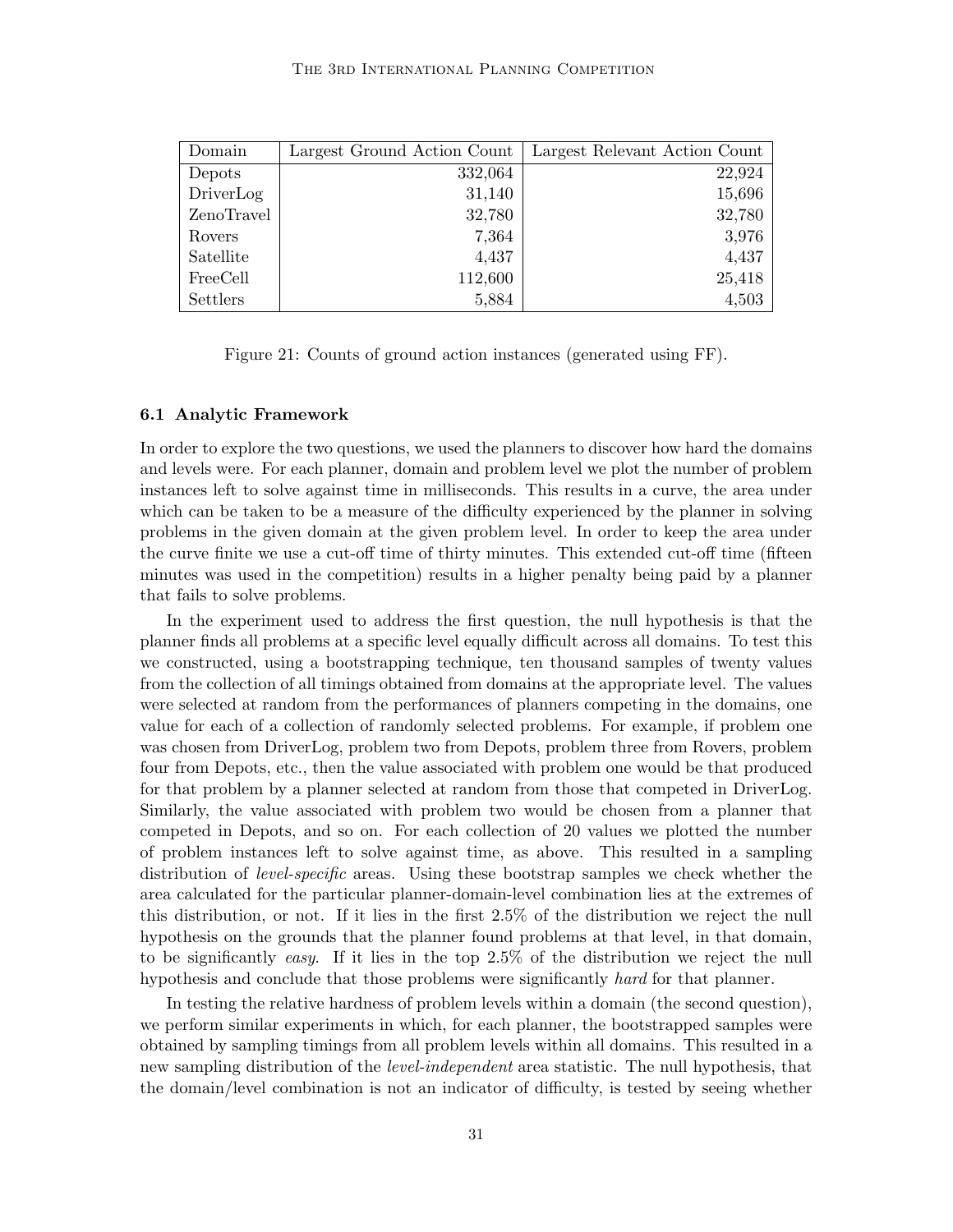|            |               |                | Level-dependent              |      | Level independent            |                |                                                                                                                                                                                       |                                                                                                                                                            |  |
|------------|---------------|----------------|------------------------------|------|------------------------------|----------------|---------------------------------------------------------------------------------------------------------------------------------------------------------------------------------------|------------------------------------------------------------------------------------------------------------------------------------------------------------|--|
|            | <b>STRIPS</b> | <b>NUMERIC</b> | <b>SIMPLETIME</b>            | TIME | <b>STRIPS</b>                | <b>NUMERIC</b> | <b>SIMPLETIME</b>                                                                                                                                                                     | TIME                                                                                                                                                       |  |
|            | [6]           | [3]            | $\left\lceil 3 \right\rceil$ | [3]  | $\left\lceil 6 \right\rceil$ |                | $[3] % \includegraphics[width=0.9\columnwidth]{figures/fig_0_2.pdf} \caption{Schematic diagram of the top of the top of the top of the top of the top of the right.} \label{fig:2} %$ | $[3] % \includegraphics[width=0.9\columnwidth]{figures/fig_1a} \caption{Schematic diagram of the top of the top of the top of the right.} \label{fig:1} %$ |  |
| Depots     | 1/3           | 1/0            | 0/1                          | 0/1  | 2/2                          | 1/1            | 0/1                                                                                                                                                                                   | 0/1                                                                                                                                                        |  |
| DriverLog  | 0/1           | 2/0            | 1/0                          | 2/0  | 1/0                          | 0/0            | 1/0                                                                                                                                                                                   | 1/0                                                                                                                                                        |  |
| ZenoTravel | 3/0           | 2/0            | 1/0                          | 1/0  | 4/0                          | 2/0            | 0/0                                                                                                                                                                                   | 0/1                                                                                                                                                        |  |
| Rovers     | 2/1           | 0/1            | 0/1                          | 1/1  | 3/1                          | 0/2            | 0/1                                                                                                                                                                                   | 0/1                                                                                                                                                        |  |
| Satellite  | 4/0           | 0/2            | 1/0                          | 1/0  | 4/0                          | 0/2            | 2/0                                                                                                                                                                                   | 1/0                                                                                                                                                        |  |
| FreeCell   | 1/2           |                |                              |      | 2/2                          |                |                                                                                                                                                                                       |                                                                                                                                                            |  |
| Settlers   |               | 0/2            |                              |      |                              | 0/2            |                                                                                                                                                                                       |                                                                                                                                                            |  |

Figure 22: Comparisons of performance between domains for fully-automated planners.

the areas computed for planner-domain-level combinations are extreme with respect to the new sampling distribution.

### 6.2 Results of Analysis

Figures 22 to 25 report the results of the two experiments described above. Figures 22 and 23 describe the level-specific and level-independent comparisons we made using the fully-automated planners and the hand-coded planners respectively. The table for the handcoded planners is further divided into two parts: the first five rows correspond to the small problems, the latter five rows to the large problems. The performance of the hand-coded planners on the large problems was measured using bootstrapped samples taken from the large problem collection.

The tables are organised as follows: the rows correspond to domains, as labelled, and the columns to the levels considered and the number of planners used. The number of planners varies between columns because different planners participated at the different domain levels. For example, more planners participated at the STRIPS level than at any of the others. When planners produced too little data to justify statistical analysis they were not included in the tests. Thus, of the eleven fully-automated planners in the competition seven produced enough data for analysis in these experiments.

The cells of the tables contain two integer values separated by a diagonal. The value on the left of the diagonal indicates the number of planners that found the problems in the corresponding domain and level significantly easy. The value on the right indicates the number that found those problems significantly hard. Thus, it can be seen in Figure 22 that of the six fully-automated planners that participated at the STRIPS level of the Depots domain, one found the problems easy and three found them hard. For the other two planners the areas calculated using the method explained above were not found to be sufficiently extreme for rejection of the null hypothesis. Broadly speaking (we discuss the interpretation of the data in detail below) the four left-hand columns tell us whether the problems in a particular domain and level were easy or hard relative to other problems at that level; the four right-hand columns tell us whether they were easy or hard relative to all other problems. In addition, the rows allow us to compare domains for relative difficulty: for example, none of the planners found ZenoTravel to be hard at any level relative to other problems at the same level, whilst Depots and Rovers were found to be hard by at least one competitor at all levels.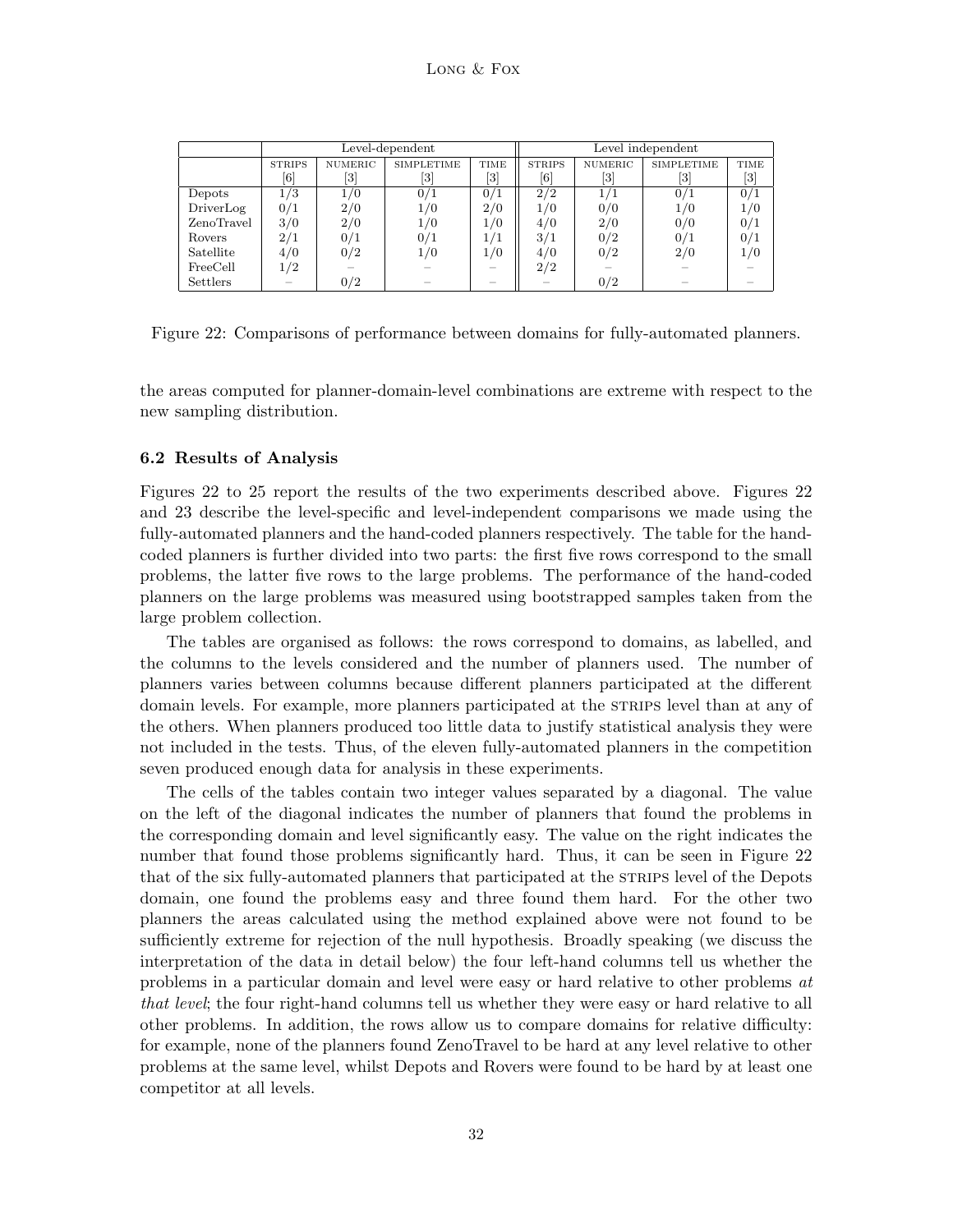|                                    |               |                | Level-dependent   |                  | Level-independent |                |                   |                                                                                                                                                                          |  |
|------------------------------------|---------------|----------------|-------------------|------------------|-------------------|----------------|-------------------|--------------------------------------------------------------------------------------------------------------------------------------------------------------------------|--|
|                                    | <b>STRIPS</b> | <b>NUMERIC</b> | <b>SIMPLETIME</b> | TIME             | <b>STRIPS</b>     | <b>NUMERIC</b> | <b>SIMPLETIME</b> | <b>TIME</b>                                                                                                                                                              |  |
|                                    | [3]           | [2]            | [3]               | [3]              | [3]               | [2]            | [3]               | $[3] % \includegraphics[width=0.9\columnwidth]{figures/fig_0_2.pdf} \caption{Schematic diagram of the top of the top of the top of the top of the right.} \label{fig:2}$ |  |
| Depots                             | 2/0           | 2/0            | 1/0               | 3/0              | 3/0               | 2/0            | 3/0               | 3/0                                                                                                                                                                      |  |
| DriverLog                          | 0/0           | 2/0            | 0/0               | 3/0              | 3/0               | 1/0            | 2/0               | 0/0                                                                                                                                                                      |  |
| ZenoTravel                         | 3/0           | $\iota/0$      | 3/0               | 3/0              | 3/0               | 1/0            | 3/0               | 2/0                                                                                                                                                                      |  |
| Rovers                             | 0/2           | 0/1            | 0/3               | 0/2              | 1/0               | 0/1            | 0/1               | 0/2                                                                                                                                                                      |  |
| Satellite                          | 2/1           | 0/1            | 2/1               | 0/1              | 2/0               | 0/0            | 2/1               | 0/1                                                                                                                                                                      |  |
| $\overline{\text{Depots}}$ (large) | 2/0           | 2/0            | 2/0               | $\overline{3/0}$ | 2/0               | 1/0            | 2/0               | $\overline{2/0}$                                                                                                                                                         |  |
| DriverLog (large)                  | 0/1           | 1/0            | 0/1               | 1/1              | 0/0               | 0/0            | 0/1               | 0/1                                                                                                                                                                      |  |
| ZenoTravel (large)                 | 3/0           | 1/0            | 3/0               | 3/0              | 3/0               | 1/0            | 3/0               | 3/0                                                                                                                                                                      |  |
| Rovers (large)                     |               | 0/0            |                   | 1/0              | 2/0               | 0/0            | 2/0               | 0/0                                                                                                                                                                      |  |
| Satellite (large)                  | 1/0           | 0/1            | 2/0               | 0/2              | 1/0               | 0/1            | 2/0               | 0/1                                                                                                                                                                      |  |

Figure 23: Comparisons of performance between domains using hand-coded planners.

The level-independent tests are reported in exactly the same way in the right-hand halves of Figures 22 (for the fully-automated comparison) and 23 (for the hand-coded comparison). These tables tell us whether the problems in a particular domain and level are easy or hard relative to problems from other domains *irrespective of level*.

The data presented in Figures 24 and 25 show which planners found which domain-level combinations easy or hard as discussed with reference to the tables in Figures 22 and 23. This information might contribute to an understanding about which planning approaches are likely to be suited to what kinds of problems, although further analysis would be needed to pursue this question.

The tables are organised as follows. There is a row for each of the individual planners, indicating which domain-level combinations were found to be easy or hard for the corresponding planner. Associated with the categorization of a combination as easy or hard is the p-value indicating the statistical significance of this finding. We have presented only the findings that were significant at the 5% level. Because this is a two-tailed test (we had no a priori knowledge to help us to determine whether a problem would be easy or hard) the critical value at the easy end is 0.025. At the hard end the critical value is 0.975. Figure 24 shows our findings for the fully-automated planners. Figure 25 shows the same information with respect to the hand-coded planners.

### 6.3 Interpretation

The results allow us to reject the null hypothesis in some cases, but not in others. We are able to determine significant differences in the relative hardness of domains as determined by specific planners, but there is also evidence of lack of consistency between the judgements of different planners. For example, there are some domain/level combinations that are found hard by certain planners and not by others.

The tables in Figures 22 and 23 allow us to determine which domains presented the most interesting challenges to the planners participating in the competition. Although it is difficult to draw firm conclusions from data that is really only indicative, some interesting patterns do emerge. For example, the level-specific data in Figure 22 shows that none of the fully-automated planners found ZenoTravel problems, at any levels, to be significantly hard by comparison with problems drawn from other domains at the same level. The Satellite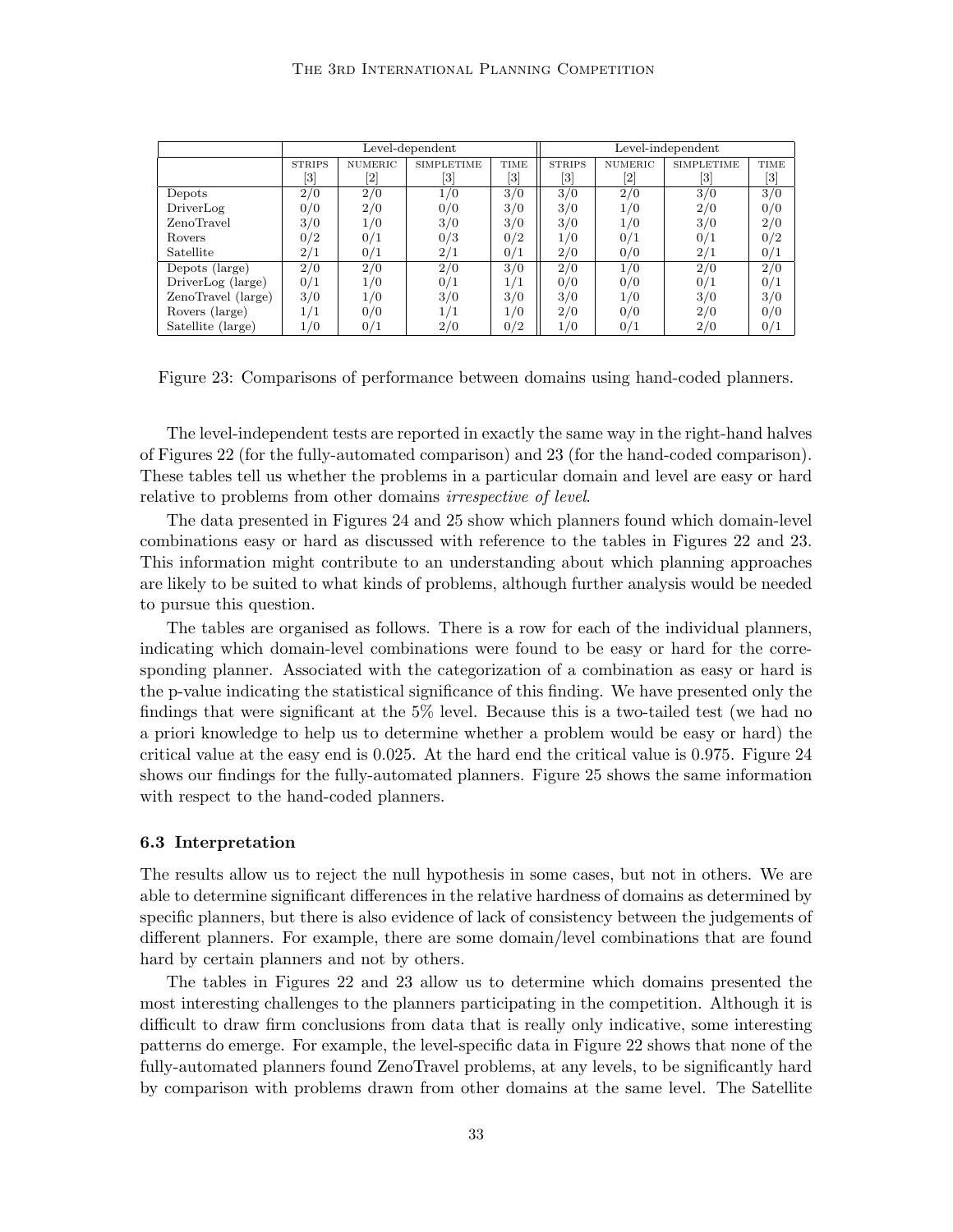|              | Easy                  |              | Hard              |              |
|--------------|-----------------------|--------------|-------------------|--------------|
| $\rm FF$     | Depots Numeric        | 0.015        | Rovers Numeric    | 1            |
|              | Depots Strips         | 0.012        | Settlers Numeric  | 1            |
|              | FreeCell Strips       | 0.017        |                   |              |
|              | Rovers Strips         | $\mathbf{0}$ |                   |              |
|              | Satellite HardNumeric | 0            |                   |              |
|              | Satellite Strips      | 0.0007       |                   |              |
|              | ZenoTravel Numeric    | 0.0026       |                   |              |
|              | ZenoTravel Strips     | 0.0015       |                   |              |
| <b>LPG</b>   | Rovers Strips         | 0.0007       | Satellite Numeric | 1            |
|              | Satellite SimpleTime  | 0.019        | ZenoTravel Time   | 0.98         |
|              | Satellite Strips      | 0.0001       |                   |              |
| <b>MIPS</b>  | DriverLog HardNumeric | 0.0046       | Depots Numeric    | 0.99         |
|              | DriverLog SimpleTime  | 0.0094       | Rovers Numeric    | 0.98         |
|              | DriverLog Strips      | 0.0088       | Rovers Time       | 0.98         |
|              | DriverLog Time        | 0.0093       | Satellite Complex | 0.98         |
|              | FreeCell Strips       | $\Omega$     | Satellite Numeric | 1            |
|              | Satellite HardNumeric | $\Omega$     | Settlers Numeric  | 1            |
|              | ZenoTravel Numeric    | 0.01         |                   |              |
|              | ZenoTravel Strips     | 0.0021       |                   |              |
| Sapa         | Satellite Time        | 0.0017       | Depots Time       | $\mathbf{1}$ |
| Simplanner   | Depots Strips         | 0.0003       | Rovers Strips     | 1            |
|              | ZenoTravel Strips     | 0.013        |                   |              |
| Stella       | Satellite Strips      | 0.016        | Depots Strips     | $\mathbf{1}$ |
|              | ZenoTravel Strips     | $\Omega$     | FreeCell Strips   | 1            |
| <b>VHPOP</b> | Rovers Strips         | $\Omega$     | Depots SimpleTime | $\mathbf{1}$ |
|              | Satellite SimpleTime  | 0.0006       | Depots Strips     | 1            |
|              | Satellite Strips      | 0.0004       | FreeCell Strips   | L            |
|              |                       |              | Rovers SimpleTime | 0.98         |

Figure 24: Easy/hard boundaries for fully-automated planners.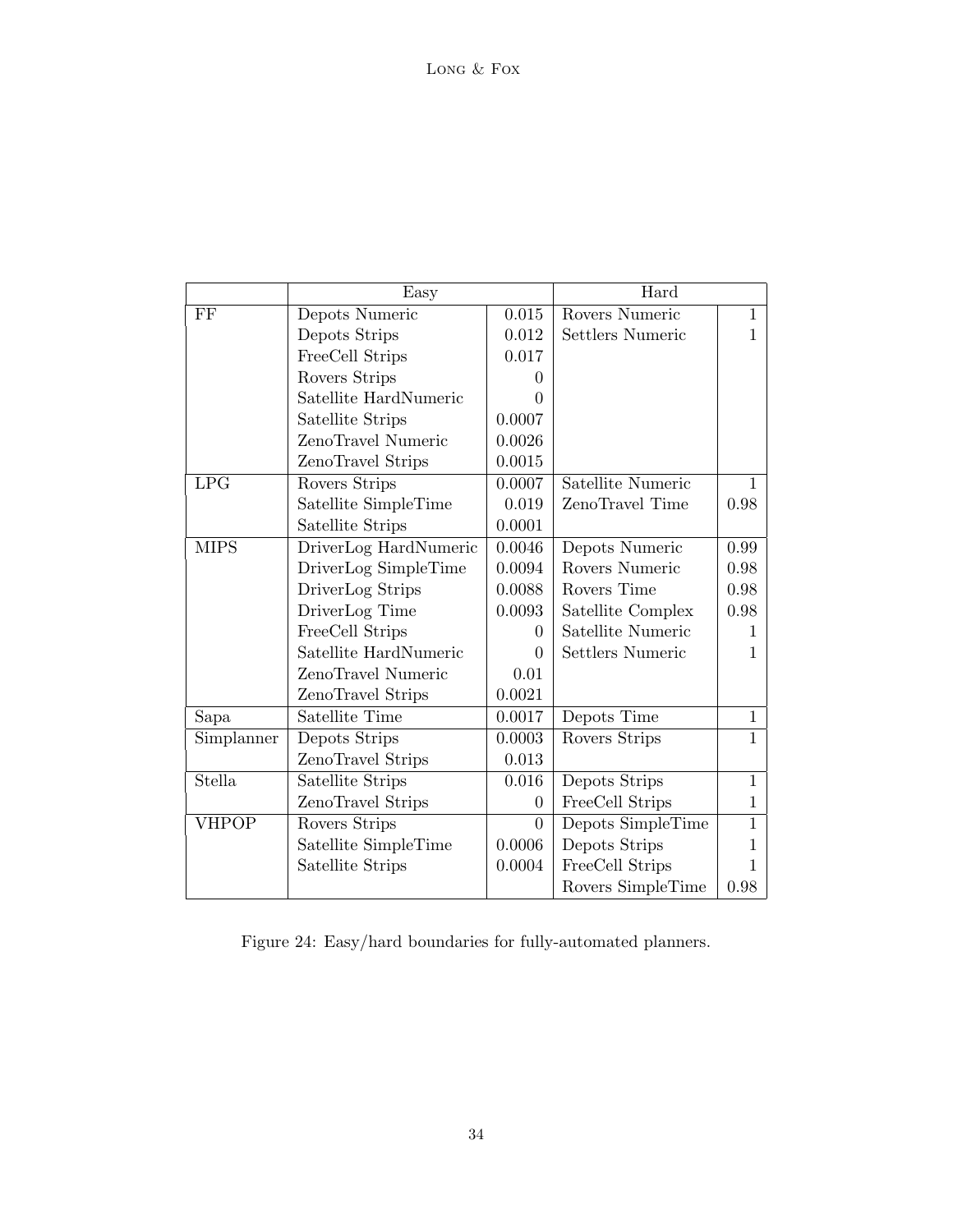|            | Easy                     |                | Hard                    |              |
|------------|--------------------------|----------------|-------------------------|--------------|
| SHOP2      | Depots Numeric           | 0.0031         | Rovers Numeric          | $\mathbf 1$  |
|            | Depots SimpleTime        | 0.0057         | Rovers Time             | $\mathbf 1$  |
|            | Depots Strips            | 0.0001         |                         |              |
|            | Depots Time              | 0.0088         |                         |              |
|            | Depots HC SimpleTime     | 0.0001         |                         |              |
|            | Depots HC Strips         | 0              |                         |              |
|            | Depots HC Time           | 0.0006         |                         |              |
|            | DriverLog HardNumeric    | 0.015          |                         |              |
|            | DriverLog SimpleTime     | 0.015          |                         |              |
|            | DriverLog Strips         | 0.019          |                         |              |
|            | Satellite SimpleTime     | 0              |                         |              |
|            | Satellite Strips         | $\overline{0}$ |                         |              |
|            | Satellite HC SimpleTime  | $\overline{0}$ |                         |              |
|            | Satellite HC Strips      | $\Omega$       |                         |              |
|            | ZenoTravel Numeric       | 0.0018         |                         |              |
|            | ZenoTravel SimpleTime    | 0.0003         |                         |              |
|            | ZenoTravel Strips        | 0.0001         |                         |              |
|            | ZenoTravel Time          | 0.0043         |                         |              |
|            | ZenoTravel HC Numeric    | 0.0001         |                         |              |
|            | ZenoTravel HC SimpleTime | $\overline{0}$ |                         |              |
|            | ZenoTravel HC Strips     | $\Omega$       |                         |              |
|            | ZenoTravel HC Time       | 0.0001         |                         |              |
| TALPlanner | Depots SimpleTime        | 0              | DriverLog HC SimpleTime | $\mathbf 1$  |
|            | Depots Strips            | $\overline{0}$ | DriverLog HC Time       | 1            |
|            | Depots Time              | 0.013          | Rovers SimpleTime       | 0.99         |
|            | Depots HC SimpleTime     | 0.0029         | Rovers Time             | 1            |
|            | Depots HC Strips         | 0              | Satellite SimpleTime    | 0.98         |
|            | DriverLog Strips         | 0              | Satellite Time          | 1            |
|            | Rovers Strips            | 0.0026         | Satellite HC Time       | $\mathbf{1}$ |
|            | Rovers HC SimpleTime     | 0.0009         |                         |              |
|            | Rovers HC Strips         | 0              |                         |              |
|            | ZenoTravel SimpleTime    | 0              |                         |              |
|            | ZenoTravel Strips        | 0              |                         |              |
|            | ZenoTravel HC SimpleTime | 0              |                         |              |
|            | ZenoTravel HC Strips     | 0              |                         |              |
|            | ZenoTravel HC Time       | 0.017          |                         |              |
| TLPlan     | Depots Numeric           | 0.0009         | Satellite HardNumeric   | $\mathbf{1}$ |
|            | Depots SimpleTime        | 0.01           | Satellite HC Complex    | 1            |
|            | Depots Strips            | 0.0009         | Satellite HC Numeric    | $\mathbf{1}$ |
|            | Depots Time              | 0.0003         |                         |              |
|            | Depots HC Numeric        | $\overline{0}$ |                         |              |
|            | Depots HC Time           | 0.0084         |                         |              |
|            | DriverLog HardNumeric    | 0.0051         |                         |              |
|            | DriverLog Numeric        | 0.0083         |                         |              |
|            | DriverLog SimpleTime     | 0.02           |                         |              |
|            | DriverLog Strips         | 0.0009         |                         |              |
|            | Rovers HC SimpleTime     | 0.0037         |                         |              |
|            | Rovers HC Strips         | 0.013          |                         |              |
|            | Satellite SimpleTime     | $\overline{0}$ |                         |              |
|            | Satellite Strips         | $\overline{0}$ |                         |              |
|            | Satellite HC SimpleTime  | 0.0001         |                         |              |
|            | ZenoTravel SimpleTime    | $\overline{0}$ |                         |              |
|            | ZenoTravel Strips        | $\overline{0}$ |                         |              |
|            | ZenoTravel Time          | 0.0014         |                         |              |
|            | ZenoTravel HC SimpleTime | $\overline{0}$ |                         |              |
|            | ZenoTravel HC Strips     | 0              |                         |              |
|            | ZenoTravel HC Time       | $\overline{0}$ |                         |              |

Figure 25: Easy/hard boundaries for hand-coded planners. Note: HC indicates the larger problems used only for the hand-coded planners.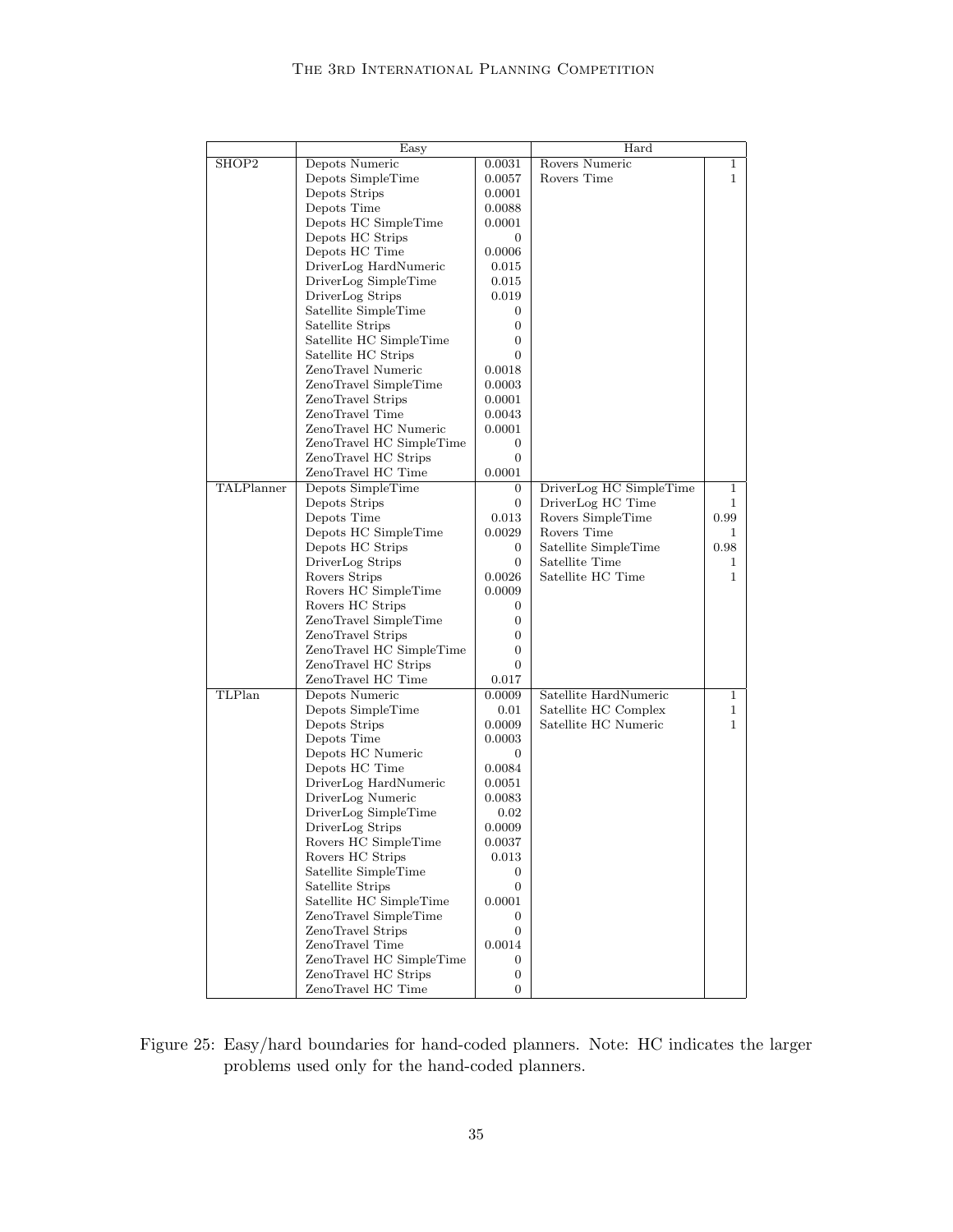#### Long & Fox

strips problems were significantly easy, by comparison with other strips problems, for the majority of the participating planners, and not hard for any of them. On the other hand the Satellite numeric problems were found to be challenging relative to other numeric problems. Figure 23 shows that the hand-coded planners found ZenoTravel problems easy at all levels, by comparison with problems at similar levels, and this remains true for the large problem instances. Depots problems were also easy for the hand-coded planners.

When we consider the level-independent picture in the right-hand halves of Figures 22 and 23 we can observe that ZenoTravel emerges as significantly easy for the fully-automated planners, across all levels, by comparison with other problems irrespective of level. This pattern is broken by only one full-automated planner (lpg) finding these problems hard at the time problem level. The Satellite domain is similarly easy for the fully-automated planners, at all levels except numeric. It can be noted that the number of planners finding the strips problems easy in the level-independent comparisons is surprisingly high. The interpretation is that the problems in the population as a whole are much harder, so that the performance on strainties problems is pushed to the extremes of the performance on all problems. The hand-coded planners found the Depots and ZenoTravel problems to be uniformly easy at all levels.

Considering both the fully-automated and the hand-coded planners, the DriverLog, Rovers and Satellite domains present the most varied picture, suggesting that the problems in these domains presented the greatest challenges overall. All of the hand-coded planners found the simpletime Rovers problems significantly hard relative to other simpletime problems, but only one found these problems amongst the hardest that they had to solve overall. Interestingly, the perceived difficulty of the small Rovers problems does not persist into the large problems.

An interesting comparison can be made between the results of the analysis for STRIPS domains and the work of Hoffmann (2003b) analysing the topologies of STRIPS and ADL versions of the common planning benchmark domains. Hoffmann examines the behaviour of the  $h<sup>+</sup>$  function, measuring relaxed distances between states in the state spaces for these problems, in order to determine whether the function offers a reliable guide to navigate through the state space in search of plans. According to Hoffmann's analysis, the STRIPS versions of Depots, DriverLog and Rovers have local minima in the function and can have arbitrarily wide plateaus (sequences of states with equal values under  $h^+$ ). These features can make problem instances in these domains hard for planners relying on  $h^+$  (or approximations of it) to guide their search. This includes most of the fully-automated planners in the competition. However, interestingly, several of the fully-automated planners found one or more of these three domains to be easy at the strips level (although in a few cases they were found to be hard). As Hoffmann points out, the potential hardness of a domain does not mean that all collections of problem instances from that domain are hard. Our observations seem to suggest that the competition collections posed instances that tended towards the easy end of the spectrum. This was unintentional and demonstrates that it can be difficult to obtain a good spread of challenges, particularly when generating problems automatically. Satellite and ZenoTravel domains have, in contrast, constant-bounded plateaus and therefore the  $h^+$  function is a reliable guide in navigating the state space for these domains. Interestingly, in our analysis all fully-automated planners found these domains either easy or neither easy nor hard at the STRIPS level.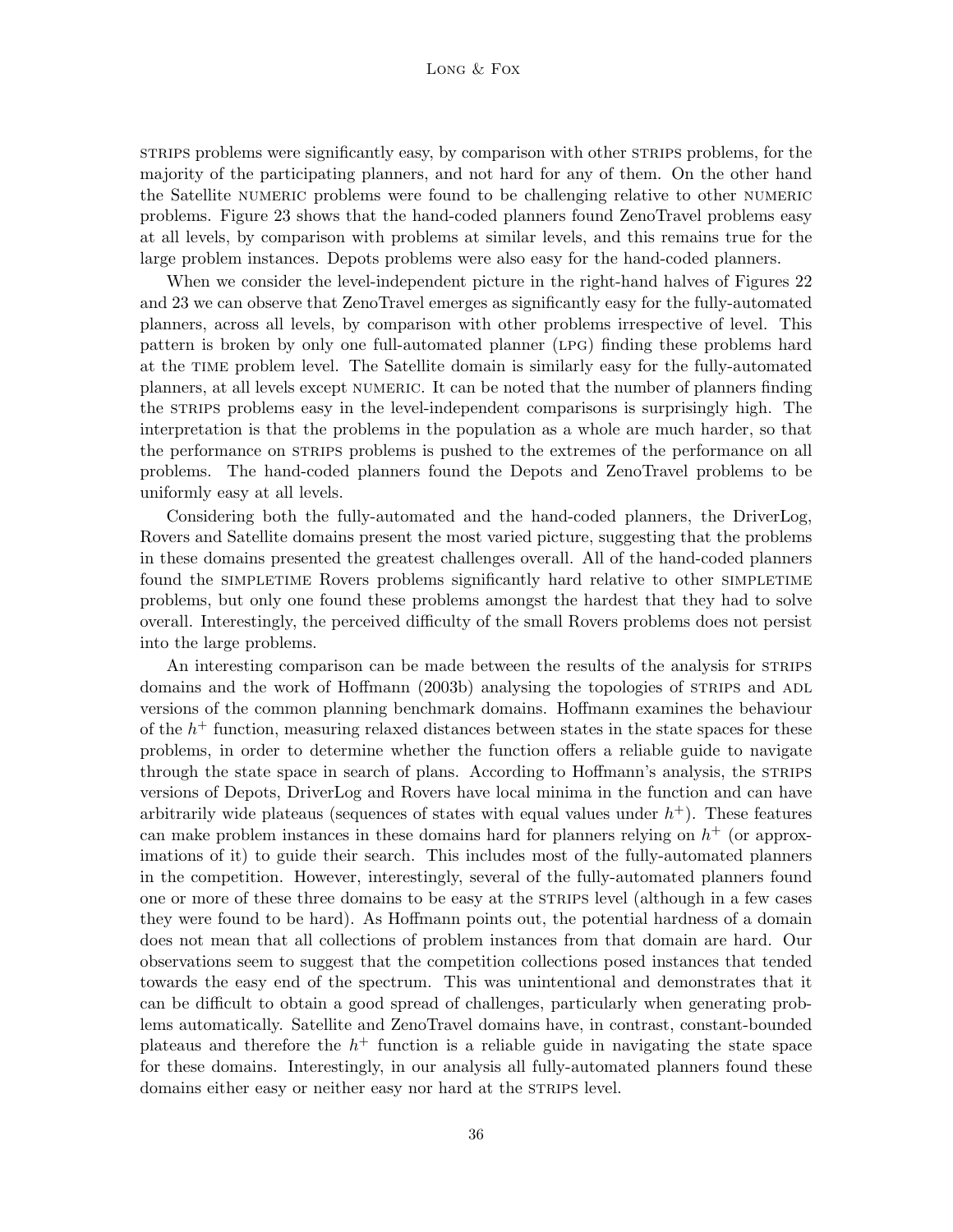## 7. Scaling Issues

Section 6 addressed the issue of relative difficulty of problems *without* considering the question of whether planners agree about the difficulty of specific problems. The results of that section allow us to conclude that there is no overall consensus about which of the competition domains and levels were found hard, but it does not allow us to determine which planners agreed or disagreed on particular domains and levels. In order to look at the relative scaling behaviour of planners we need to identify the extent of such agreement. This is because to examine scaling behaviour it is necessary to have a scale that measures performance in a way that is meaningful to both planners in a comparison. The analysis described in this section therefore seeks to establish statistical evidence of such agreement.

In order to evaluate scaling behaviour we first explore whether the competing planners agree on what makes a problem, within a particular domain and level, hard. Although it might seem straightforward to ensure that a problem set consists of increasingly difficult problems (for example, by generating instances of increasing size) in fact it is not straightforward to achieve this. It appears that problem size and difficulty are not strongly correlated, whether size is taken as a measure of the number of objects, the number of relations or even the number of characters in a problem description. Although a coarse relationship can be observed — very large instances take more time to parse and to ground — small instances can sometimes present more difficult challenges than large instances. This indicates that factors other than size appear to be important in determining whether planners can solve individual instances.

In summary, the hypotheses explored in this section are:

Null Hypothesis: The planners differ in their judgements about which individual problem instances are hard within a given domain/level combination.

Alternative Hypothesis: The planners demonstrate significant agreement about the relative difficulties of the problem instances within any given domain/level combination.

In this section we are specifically concerned with a within-domain/level analysis and with whether planners agree on the relative difficulty of problem instances within a given domain/level combination.

### 7.1 Analytic Framework

As discussed in Section 6, we use the planners themselves as judges to determine how difficult individual problems were. Given that most of the competing planners proceeded by first grounding the problem instance and then by searching the problem space using some variation on the theme of a relaxed distance estimate, there seems little reason to believe that the planners would strongly diverge. If a particular instance, or family of instances, proved difficult for one planner it might be expected that this same collection would be challenging for all the competitors. To avoid being distracted by the impact of hand-coded control rules we separate the judgements of the fully-automated planners from those of the hand-coded planners. For each domain/level combination the hypothesis is that planners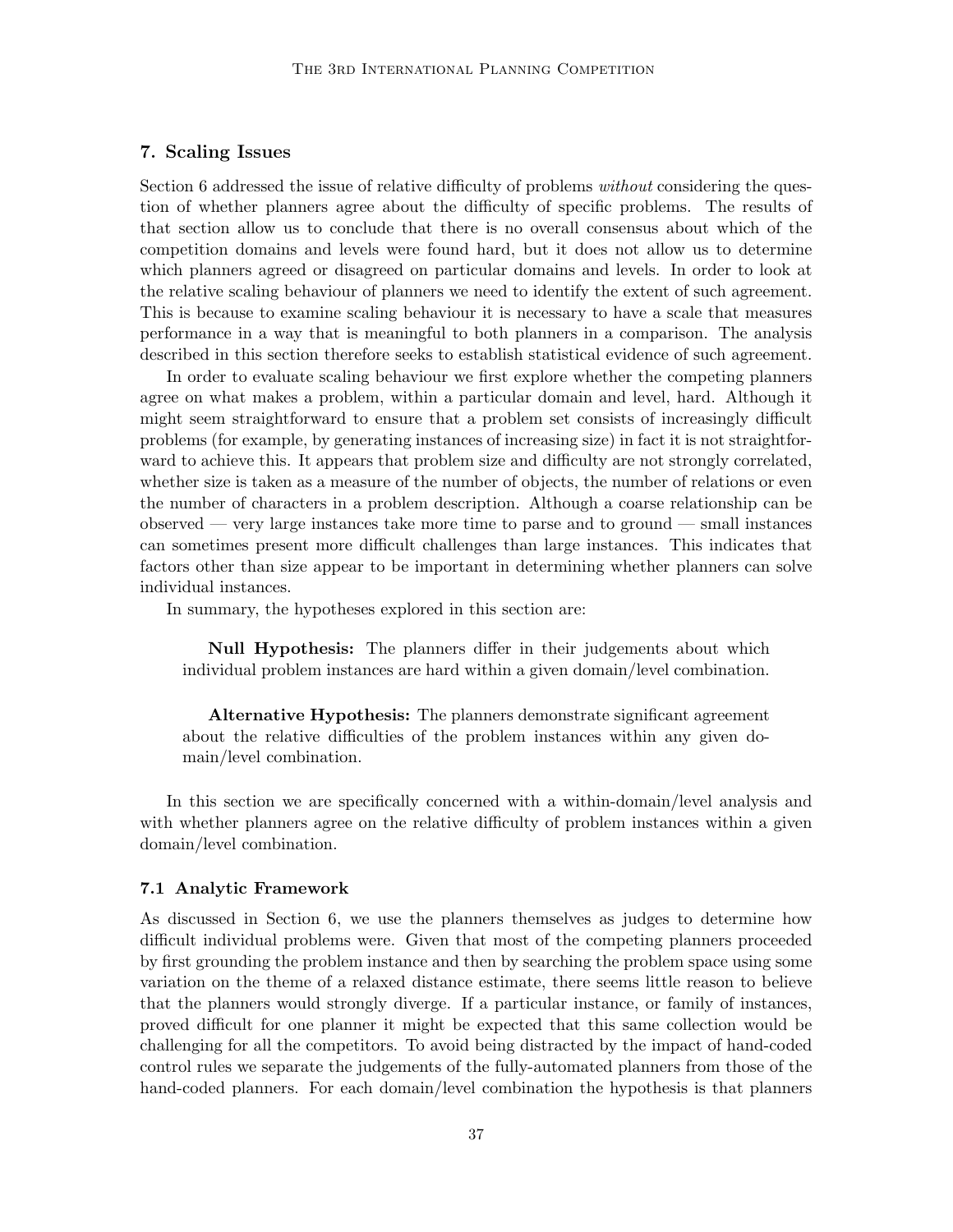| Fully      | <b>Strips</b>       | Numeric            | HardNumeric        | SimpleTime         | <b>Time</b>        | Complex            |
|------------|---------------------|--------------------|--------------------|--------------------|--------------------|--------------------|
| Automated  |                     |                    |                    |                    |                    |                    |
| Depots     | $F_{21,110} = 5.3$  | $F_{21,44} = 5.48$ |                    | $F_{21,66} = 1.77$ | $F_{20.63} = 2.14$ |                    |
| DriverLog  | $F_{19,100} = 17.1$ | $F_{19,40} = 17.4$ | $F_{19,40} = 4.05$ | $F_{19,60} = 4.44$ | $F_{19,60} = 4.63$ |                    |
| ZenoTravel | $F_{19,100} = 21.7$ | $F_{19,40} = 14$   |                    | $F_{19,60} = 9.4$  | $F_{17,36} = 12.1$ |                    |
| Rovers     | $F_{19,80} = 4.54$  | $F_{18,38} = 9.47$ |                    | $F_{19,60} = 4.25$ | $F_{19,40} = 6.92$ |                    |
| Satellite  | $F_{19,100} = 7.36$ | $F_{15,48} = 1.74$ | $F_{19,20} = 11.8$ | $F_{19,60} = 3.6$  | $F_{19,60} = 4.19$ | $F_{19,60} = 3.78$ |
| FreeCell   | $F_{19,100} = 6.21$ |                    |                    |                    |                    |                    |
| Settlers   |                     | $F_{5.6} = 1.6$    |                    |                    |                    |                    |
|            |                     |                    |                    |                    |                    |                    |
| Hand-Coded | <b>Strips</b>       | Numeric            | HardNumeric        | SimpleTime         | Time               | Complex            |
| (Small)    |                     |                    |                    |                    |                    |                    |
| Depots     | $F_{21,44} = 2.49$  | $F_{21,22} = 2.19$ |                    | $F_{21,44} = 4.54$ | $F_{21.44} = 6.21$ |                    |
| DriverLog  | $F_{19,40} = 2.58$  | $F_{19,20} = 3.73$ | $F_{19,20} = 6.45$ | $F_{19,40} = 5.34$ | $F_{19,40} = 6.52$ |                    |
| ZenoTravel | $F_{19,40} = 2.93$  | $F_{19,20} = 8.3$  |                    | $F_{19,40} = 5.54$ | $F_{19,40} = 4.22$ |                    |
| Rovers     | $F_{19,40} = 4.5$   | $F_{19,20} = 36.5$ |                    | $F_{19,40} = 28.3$ | $F_{19,40} = 18$   |                    |
| Satellite  | $F_{19,40} = 7.25$  | $F_{19,20} = 38.7$ | $F_{19,20} = 9.4$  | $F_{19,40} = 5$    | $F_{19,40} = 20.6$ | $F_{19,20} = 51.3$ |
|            |                     |                    |                    |                    |                    |                    |
| Hand-Coded | <b>Strips</b>       | Numeric            | HardNumeric        | SimpleTime         | Time               | Complex            |
| (Large)    |                     |                    |                    |                    |                    |                    |
| Depots     | $F_{21.44} = 11.4$  | $F_{21,22} = 3.76$ |                    | $F_{21.44} = 13.8$ | $F_{21.44} = 10.8$ |                    |
| DriverLog  | $F_{19,40} = 61.4$  | $F_{19,20} = 57.3$ | $F_{19,20} = 66.4$ | $F_{19,40} = 91.6$ | $F_{19,40} = 80.5$ |                    |
| ZenoTravel | $F_{19,40} = 3.14$  | $F_{19,20} = 1.47$ |                    | $F_{19,40} = 3.54$ | $F_{19,40} = 3.37$ |                    |
| Rovers     | $F_{19,40} = 17.2$  | $F_{19,20} = 29.9$ |                    | $F_{19,40} = 33$   | $F_{19,40} = 49.4$ |                    |
| Satellite  | $F_{15,32} = 20.8$  | $F_{15,16} = 33.5$ |                    | $F_{15,32} = 43.7$ | $F_{15,32} = 88.5$ | $F_{15,16} = 152$  |

Figure 26: F-values for the multiple judgments rank correlation tests.

tend to agree about the relative difficulties of the problems presented within that domain and level.

To explore the extent to which agreement exists we perform rank correlation tests for agreement in multiple judgements (Kanji, 1999) (we refer to this test as an MRC). In our experiment the judges are the planners and the subjects are the problem instances. We perform a distinct MRC for each domain/level combination, showing in each case how the planners ranked the instances in that domain and level. We therefore perform 25 MRCs for the fully-automated planners (there were 25 distinct domain/level pairs in which the fullyautomated planners competed), 23 for the hand-coded planners on the small problems (the hand-coded planners did not compete in the Freecell STRIPS or Settlers NUMERIC domains) and 22 for the hand-coded planners on the large problems (amongst which there were no Satellite HARDNUMERIC instances). The results of these tests are shown in Figure 26. In each test the  $n$  planners rank the  $k$  problem instances in order of time taken to solve. Unsolved problems create no difficulties as they are pushed to the top end of the ranking. The MRC determines whether the independent rankings made by the n planners agree. The test statistic follows the F-distribution with  $(k-1, k(n-1))$  degrees of freedom determining whether the critical value is exceeded.

## 7.2 Results of Analysis

The cells in Figure 26 report the F values obtained (and the degrees of freedom used). In almost all cases the critical value was exceeded and the null hypothesis of non-agreement could be rejected for at least the 0.05 level. In just a few cases (those reported in bold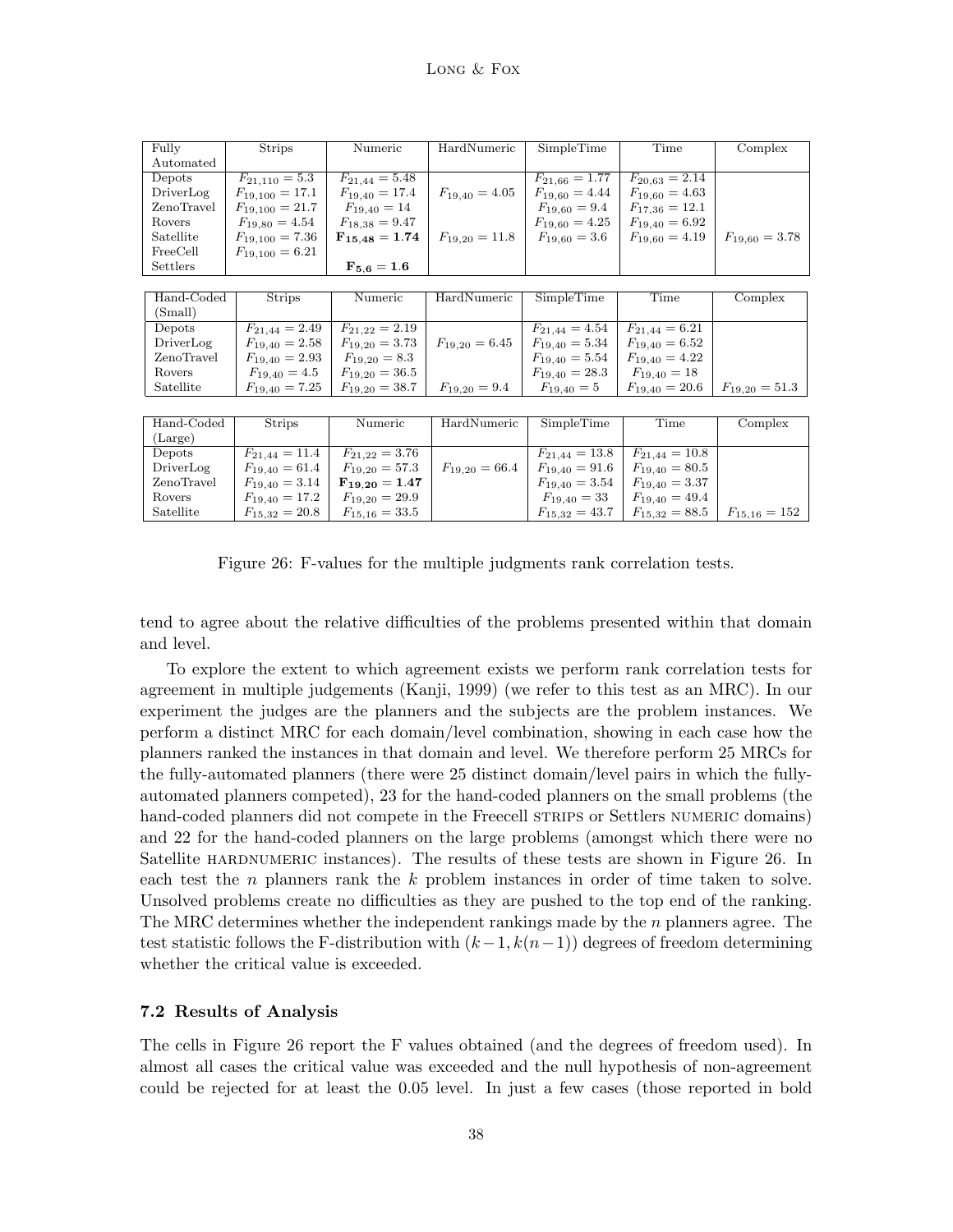font) the critical value was not exceeded and no statistical evidence was therefore found of agreement between the planners about the difficulty of instances in the corresponding domain and level. It is interesting to note that the problematic cases are all within the numeric level, for both fully-automated and hand-coded planners. Furthermore, the case that comes closest to the critical boundary (the small Depots numeric problems, in the hand coded table, with an F-value of 2.19) is also within the NUMERIC level.

### 7.3 Interpretation

The results support rejection of the null hypothesis in almost all cases. We can therefore adopt the alternative hypothesis, observing that there are many cases in which planners do agree on the relative difficulties of problem instances within a given domain/level combination.

During the competition we observed that talplanner is at a disadvantage with respect to the other hand-coded planners, in terms of comparative speed, when running on small problems. This is probably because of the java virtual machine start-up time which becomes significant relative to actual solution time on small instances. We see the effects of this startup time in the tables. Note that, in those domain/level combinations in which talplanner competed (STRIPS, SIMPLETIME and TIME) we see a low level of agreement amongst the hand-coded planners on the small problems (except in the case of the Rover domain). This is not because talplanner disagrees with the other planners about the ranking of the actual problems, but because the problems are small enough that the variability in setup time throws noise into the ranking and obscures the true picture of relative problem difficulty. With the set of large problems we see that this anomaly is removed — the problems are sufficiently challenging that the java startup time becomes insignificant — and a high level of agreement over ranking is obtained. Interestingly, the hand-coded planners show a consistently high level of agreement about the ranking of Rovers problems. The fact that this does not emerge in the fully-automated set may be due to the larger number of judges in the fully-automated category.

## 8. Relative Scaling Behaviours

The MRCs described in Section 7 demonstrate that the planners do agree, as expected, about the relative difficulty of problem instances within most domain/level combinations. In these cases it is possible to go on to explore the domain and level specific scaling behaviour of the planners, and we go on to investigate that in this section. We cannot explore the scaling behaviour of the planners across domains because, as we discussed in Section 6, there does not seem to be much across-the-board agreement concerning the relative hardness of the domains so we would be unlikely to see agreement in multiple judgments across the domain boundaries.

The ideal basis on which to explore scaling behaviour would be to have a collection of problems with a canonical scaling of difficulty and then to compare the performance of planners as they scaled on progressively harder problems within this collection. Unfortunately, many factors contribute to making problems hard and these do not affect planners uniformly. As a result, there is no canonical measurement of problem difficulty in many domains. Instead, we must determine the relative difficulty of problems by using the planners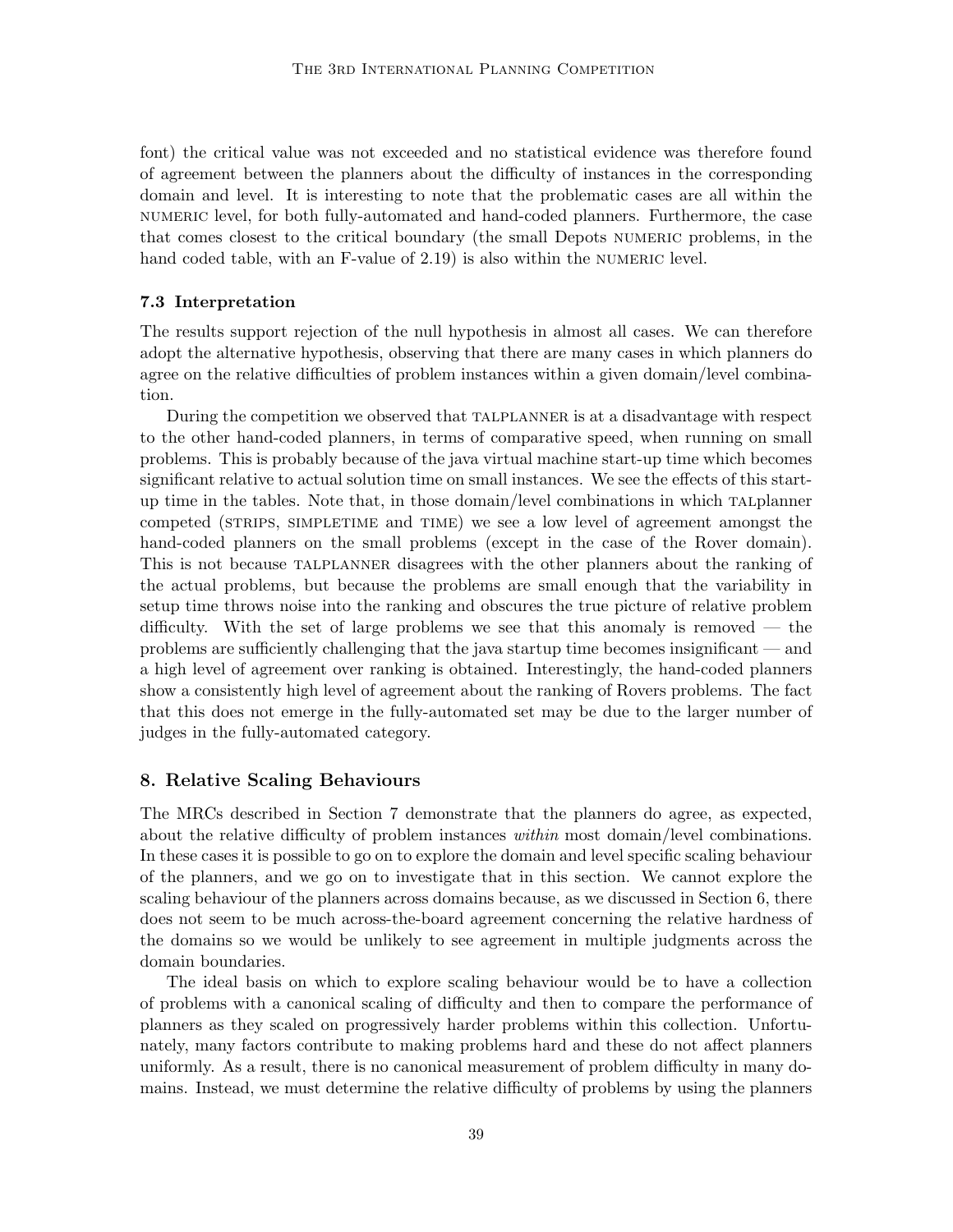themselves as judges. This means that we can only consider the relative scaling behaviours of planners when the planners agree on the underlying ordering of the difficulty of problems. Thus, we begin by identifying appropriate sets of problems — those on which a given pair of planners agree about the relative hardness of problems according to our analysis in Section 7 — and then proceed to compare the way that each of the planners in the pair scales as the problems increase in difficulty. The first stage of the analysis considers only the order that the two planners place on the problems within a set, while the second stage examines how the performance varies between the two planners as they progress from problem to problem.

The hypotheses explored in this section are:

Null Hypothesis: Where planners agree about the difficulty of problems for a given domain/level combination, they exhibit the same scaling behaviour.

Alternative Hypothesis: Where planners agree about the difficulty of problems for a given domain/level combination, they demonstrate different scaling behaviours, where the better scaling performance can be identified from the data set.

This section is concerned with the question of scaling behaviour within problem sets from specific domain/level combinations in which there is already determined to be agreement, as identified in Section 7.

#### 8.1 Analytic Framework

In order to test the different scaling properties of the planners we make pairwise comparisons of performance using only those domains where both planners agreed about the difficulty of the problems. That is, we use a domain in a comparison if both planners found it hard, both found it easy or neither found it hard or easy.

To rank the problems in order of difficulty we use the results obtained from the bootstrapping experiment described in Section 6. Our rankings are level dependent, so we looked at scaling within the four problem levels and recorded the results separately. We do not attempt to combine these results into a single overall conclusion about scaling — we recognize that different planners scale better at some problem levels than at others, and that no single planner can therefore emerge as scaling best overall.

We only compare two planners if they agreed about difficulty in at least two domains. This gives us, in each case where a comparison is made, a data set of more than 30 points. Where the planners did not agree in at least two domains we conclude that there is insufficient agreement between them about what constitutes problem difficulty for it to be possible to measure their relative scaling behaviours in a meaningful way.

To perform a comparison between two planners we rank the problems in the data set in order of agreed difficulty and then rank the differences between the performances of the planners on these problems. We then explore whether the ranking of the differences is correlated with the ranking of the problems according to their difficulty. We use ranks because we cannot make assumptions about the shapes of the underlying problem distributions or the functions that truly describe the performances of the planners being compared, so our results are robust with respect to these factors.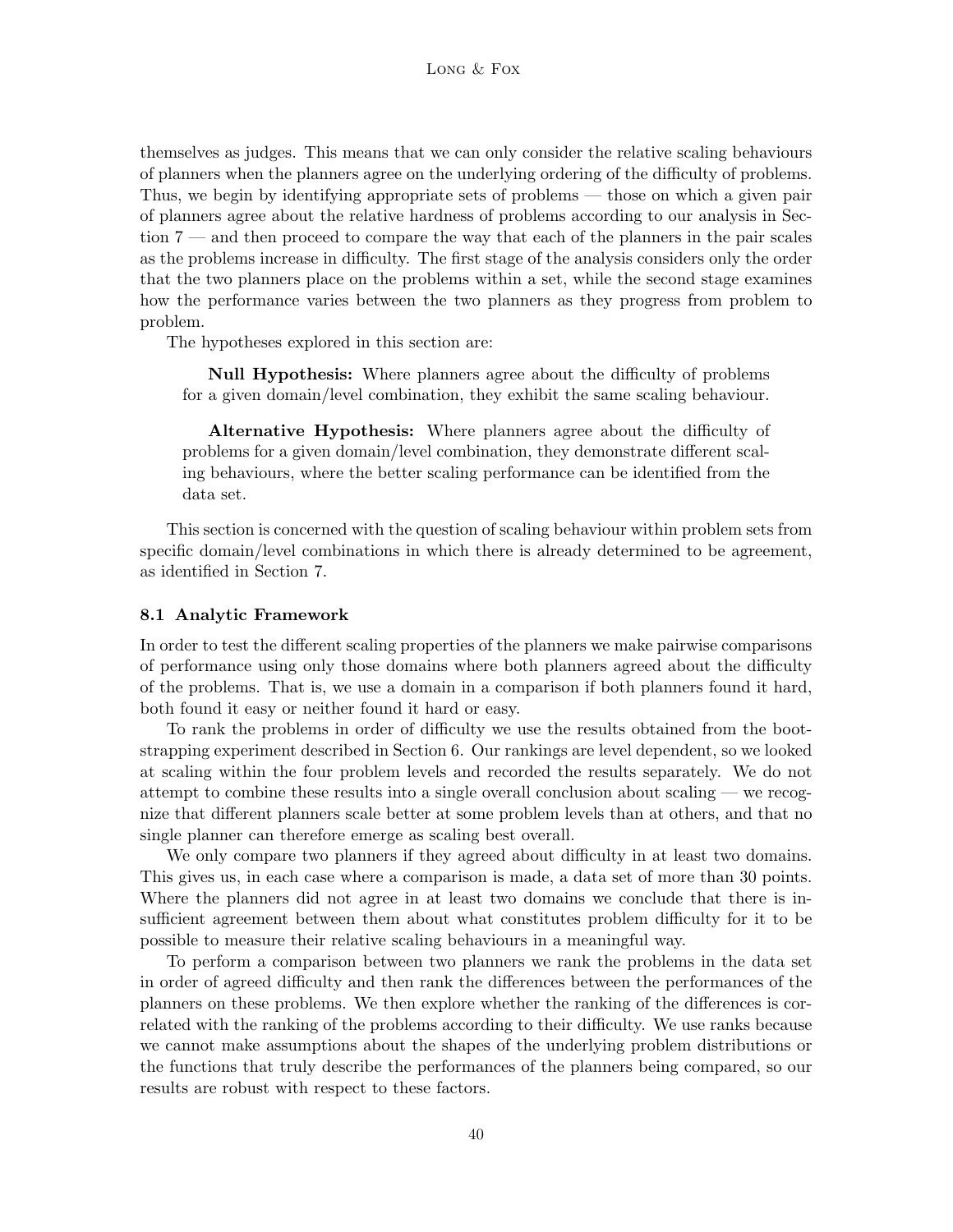|             | FF |               | LPG     | <b>MIPS</b>   |         |           |      | Sapa |               | VHPOP  |
|-------------|----|---------------|---------|---------------|---------|-----------|------|------|---------------|--------|
|             |    | <b>STRIPS</b> | NUMERIC | <b>STRIPS</b> | NUMERIC | SIMPLE    | TIME | TIME | <b>STRIPS</b> | SIMPLE |
|             |    |               |         |               |         | TIME      |      |      |               | TIME   |
| FF          |    | 0.36          | .       | 0.87          | 0.93    |           |      | ∞    | 0.93          | Ø      |
| LPG         |    |               |         | . .           | 0.52    | 0.51      | 0.61 | 0.58 | 0.44          | 0.48   |
| <b>MIPS</b> |    |               |         |               |         |           |      | .∙.  |               |        |
| Sapa        | ⊗  |               |         |               |         |           |      |      |               |        |
| VHPOP       |    |               |         |               |         | $\bullet$ |      | R    |               |        |

Figure 27: Table showing correlation values, for fully-automated planners, between problem difficulty and difference in time performance, indicating scaling behaviour.  $\otimes$ means that one of the pairs of planners did not produce data so no comparison may be drawn.  $\odot$  means that there was insufficient agreement between the planners on the difficulty of domains or the ranking of problems in order to carry out a comparison.

Given two planners,  $p_1$  and  $p_2$ , a positive correlation between the rankings of the differences in values between  $p_1$  and  $p_2$  and the problem difficulty ranking means that the difference in performance between  $p_1$  and  $p_2$  (that is, performance of  $p_1$  minus performance of  $p_2$ ) is increasing as the problems become more difficult. If the curve of  $p_1$  is increasing faster  $p_2$  scales better than  $p_1$ . A negative correlation means that  $p_1$  scales better than  $p_2$ . A zero (or near-zero) correlation means that the scaling behaviour of the two planners is insignificantly different. We use Spearman's rank correlation test (see Appendix C) to identify the critical value required for confidence at the 0.05 level.

We restrict our attention to the planners that solved the most problems overall in the two categories. Thus, the fully-automated planners we compared were ff, lpg, mips, vhpop and sapa. We consider all pairs of the hand coded planners. We do not perform any cross-category tests as it is evident from the raw data that the hand coded planners exhibit better scaling behaviour than any of the fully-automated planners.

### 8.2 Results of Analysis

The table in Figure 27 shows the significant scaling differences that we found between pairs of fully-automated planners at each of the levels. Figure 28 shows the relative scaling of the hand coded planners. In both sets of tests, two planners could only be compared at the levels at which both competed, and on domains in which they both agreed were either easy, hard, or neither easy nor hard. We report the results so that the planner indexed by row is the one showing the superior scaling behaviour. Where planners did not compete in the same tracks we indicate this with the symbol  $\otimes$  denoting *incomparable*. Where no significant difference in scaling was found we indicate this with a zero correlation. Where no agreement was found to support a comparison we use the symbol  $\odot$  denoting *disagreement*. To avoid duplication of data, we place entries as positive correlations only in the cell corresponding to the row for the planner favoured by the comparison and omit the corresponding negative correlation in the cell for which row and column planners are reversed.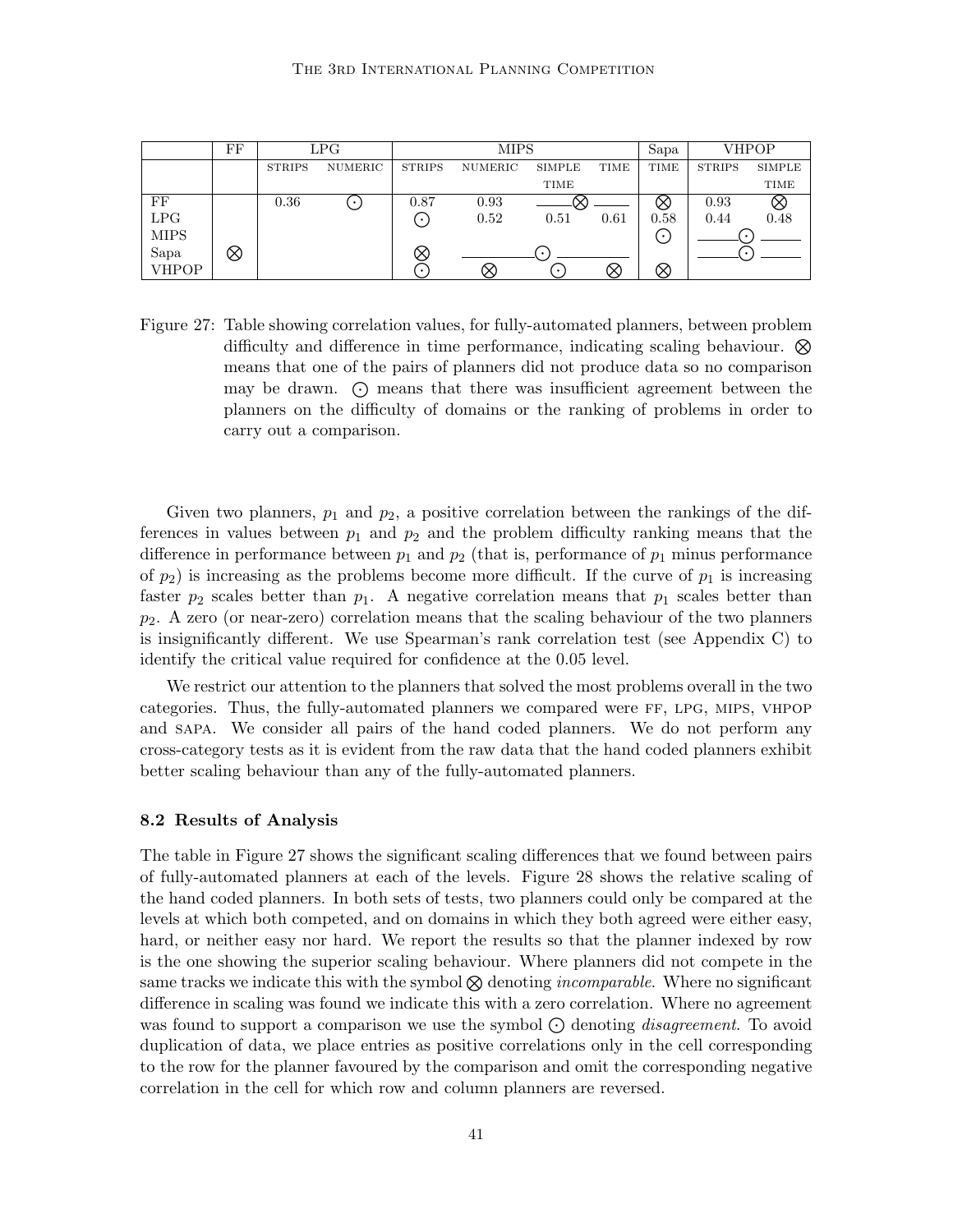|            | TLPlan        |      | SHOP2         |         |        |      | <b>TALPlanner</b> |        |             |
|------------|---------------|------|---------------|---------|--------|------|-------------------|--------|-------------|
|            | <b>STRIPS</b> | TIME | <b>STRIPS</b> | NUMERIC | SIMPLE | TIME | <b>STRIPS</b>     | SIMPLE | <b>TIME</b> |
|            |               |      |               |         | TIME   |      |                   | TIME   |             |
| TLPlan     |               |      | 0.77          | 0.93    | 0.85   | 0.83 |                   | 0.25   |             |
| SHOP2      |               |      |               |         |        |      |                   |        |             |
| TALPlanner |               |      | 0.86          | ∞       | 0.46   | 0.76 |                   |        |             |

Figure 28: Table showing correlation values, for hand-coded planners, between problem difficulty and difference in time performance, indicating scaling behaviour.  $\otimes$ means that one of the pairs of planners did not produce data so no comparison may be drawn.

### 8.3 Interpretation

In almost all cases in which a comparison could be performed, a significant difference in scaling behaviour was found, supporting rejection of the null hypothesis.

Because we used only those domains where there was agreement about the relative difficulty of the problems it is not necessary to restrict our conclusions to be domaindependent. However, we had only a restricted collection of data points at our disposal so we must be careful how we generalise this picture. On the basis of our analyses we believe we can make some tentative judgements about how planners are scaling in pairwise comparisons within the four competition levels.

For the fully-automated planners it can be observed informally that there is a high degree of consistency between the scaling behaviours of particular planners across the problem levels in which they competed. Although we cannot draw overall conclusions from the data set with a high level of confidence we can observe that FF exhibits the best scaling behaviour in the levels at which it competed and lpg exhibits the best scaling behaviour at the temporal levels. It should be remembered that we did not perform single-domain comparisons, although these might be interesting from the point of view of exploring domain-specific scaling behaviour and might produce some interesting results. We felt that these results would be interesting curiosities rather than anything that could support general conclusions.

The hand coded planners also show a high degree of cross-level consistency. It can be observed informally that tlplan scales much better than shop2 across all levels, whereas it scales only marginally better than TALPLANNER in the STRIPS domains and not significantly in any other level. talplanner scales better than shop2 at all levels in which they both competed. It can be seen that shop2 is not scaling well relative to its competitors, although it should be remembered that the quality of plans produced by shop2 is superior in some domains.

Formally the tables allow us to draw specific conclusions about the relative scaling behaviours of specific pairs of planners, within specific problem levels, at the 0.05 level.

### 9. Conclusions

The 3rd International Planning Competition focussed on the issue of temporal planning and numeric resource handling. The competition was structured around two categories: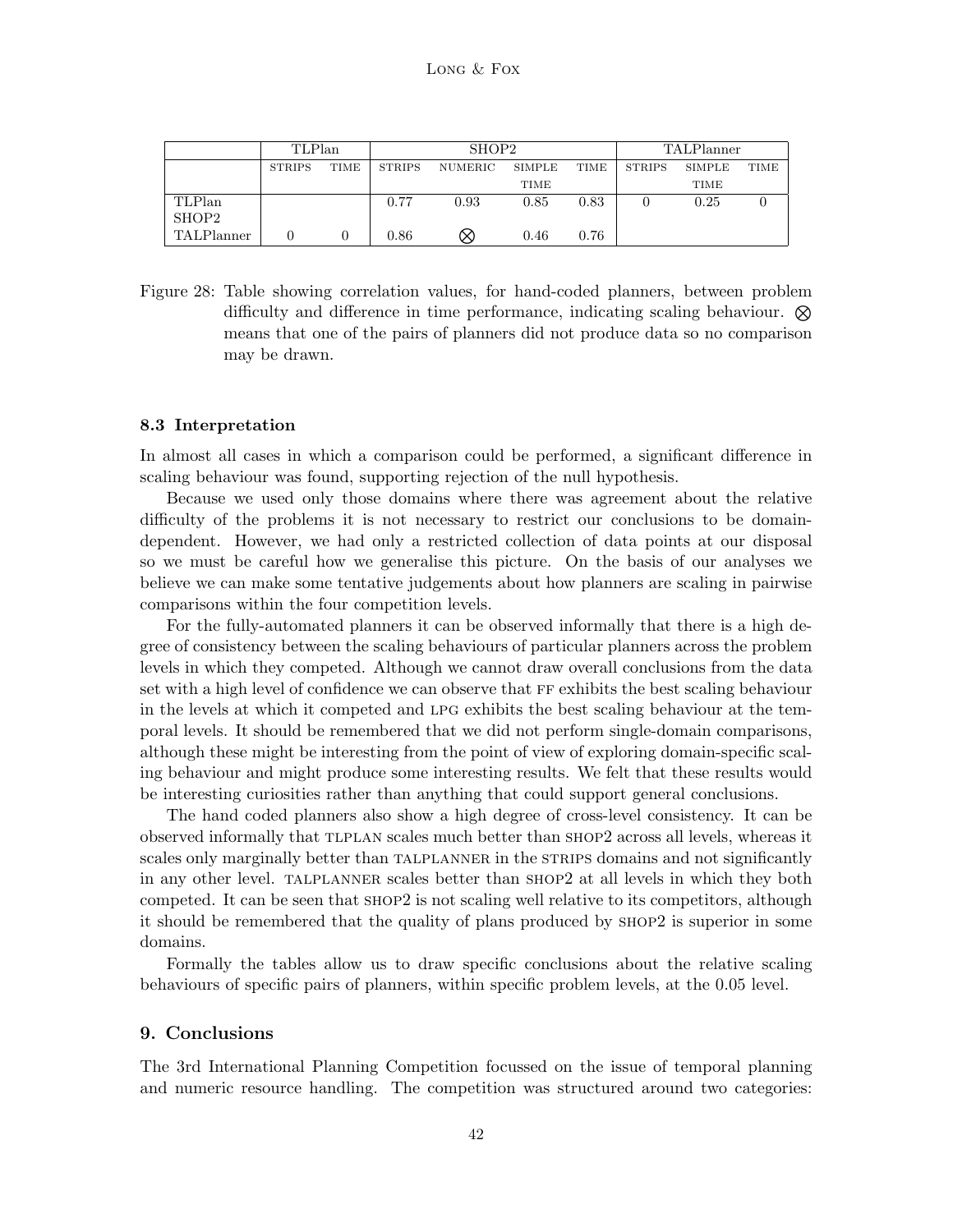fully-automated and hand-coded planning systems, and four main problem levels: STRIPS, numeric, simpletime and time. There were eight domains, one of which was intended for the hand coded planners only (the UM-TRANSLOG domain), and two solely for the fully-automated planners (the FreeCell and Settlers domains). Fourteen competitors took part, eleven in the fully-automated track and three in the hand coded track. The domain description language used was PDDL2.1, an extension of the PDDL standard designed for modelling temporal and resource-intensive domains. PDDL2.1 is described in another paper in this issue (Fox & Long, 2003).

We collected a data set of some five and a half thousand data points distributed over the domains and levels. An initial plotting of these points, in terms of the relative time and quality performances of the planners in the different domains, revealed a number of interesting patterns. These suggest some characteristics of the relative performances of the competitors within the competition domains. These patterns were presented and discussed at the AIPS conference with which the final competition events were co-located. However, other patterns, such as those indicating relative performances across domains and those showing the perceived difficulty of the competition domain/level combinations, were invisible in the data presented in this way. This paper presents the results of some detailed statistical analyses of the competition data, aimed at identifying some of these deeper patterns.

This paper explores three experimental themes. The first theme is aimed at answering the question: which planner should I buy? This question is concerned with which planner emerges as the strongest overall performer, rather than which produced the best results in a particular domain/level combination, and it can be asked from the point of view of both speed and quality criteria. To answer it we performed comparisons, based on the Wilcoxon rank-sum matched-pairs test, enabling the construction of partial orders on the competing planners in terms of their time and quality performances in the four levels of the competition. From these partial orders it can be concluded that, if a potential user is interested in good behaviour across a broad range of temporal and numeric problems then lpg, amongst the fully-automated planners, and tlplan, amongst the hand-coded planners, are the best choices. Of course, if more specialised coverage is required and speed of solution is paramount then other choices might be made.

The second theme considers the dependence of planner performance on domain structure. We were interested in exploring the extent to which the competing planners agree about which domain/level combinations were hard and which were easy. The analysis we performed in addressing the first of these issues is a statistical complement to the theoretical analysis of domain topologies being carried out by Hoffmann (2003b). We considered the competition domains at all four levels used in the competition, whilst Hoffmann considers only the STRIPS subset of the competition domains (he also considers ADL domains, but we did not use any of these in the competition). It is interesting to note that our findings were broadly consistent with his conclusions.

The third theme considered the scaling behaviour of the competing planners. We considered two related issues: the extent to which the competing planners agreed on the relative difficulty of the problem instances within domain/level combinations and the extent to which the planners scaled similarly in domain/level combinations where there was agreement. Our intentions in pursuing the first issue were to provide an objective scale that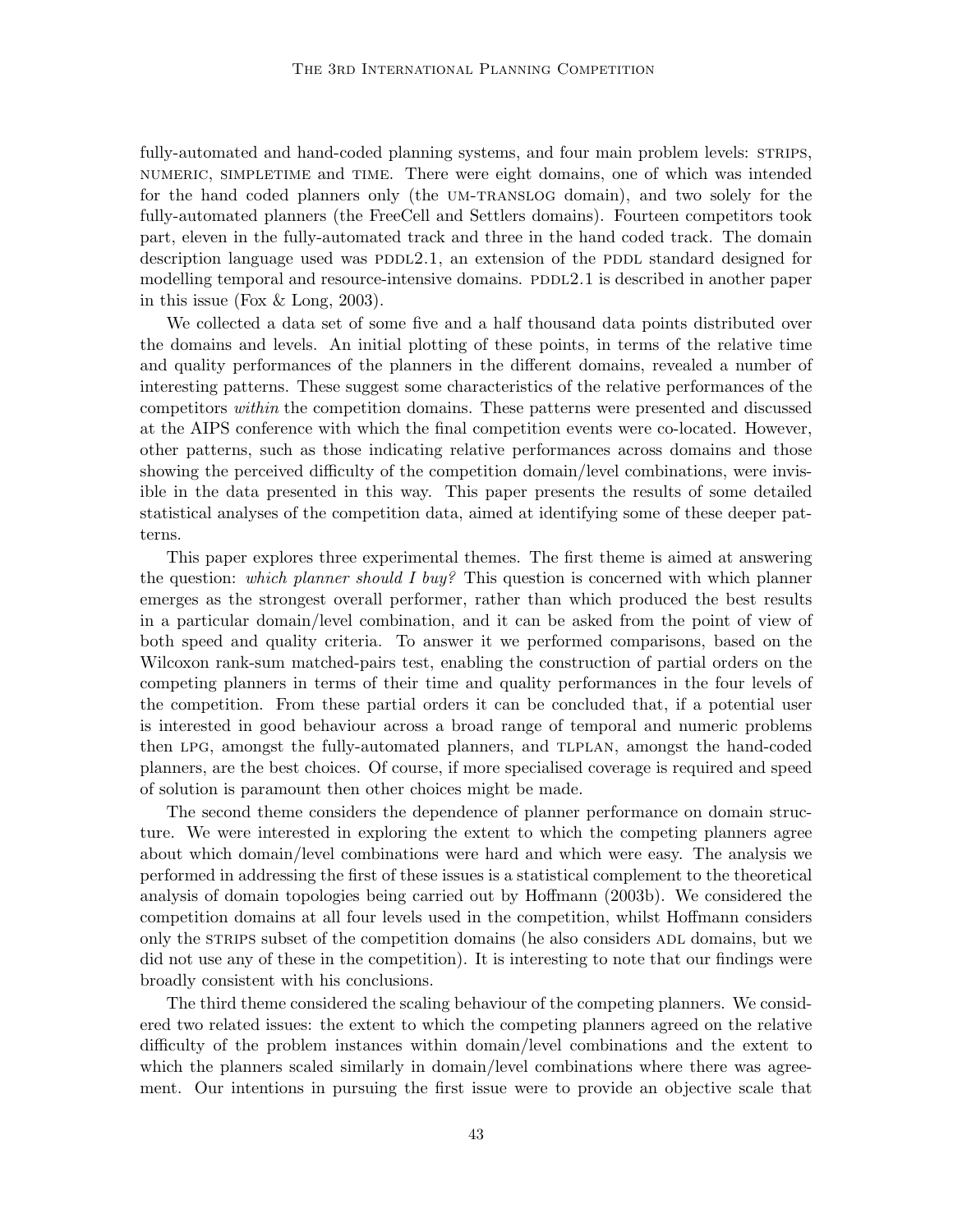would support our efforts to investigate the relative scaling behaviours of the planners. Because we found relatively little agreement over the perceived difficulty of problems within domain/level combinations we were able to perform only a restricted comparison of relative scaling behaviour. However, we consider the results we obtained to make an interesting contribution to a deeper comparison of planner performances than is available from the raw domain-specific data.

There are many other questions that it would be interesting to be able to answer. Amongst these are questions about the extent to which hand-coding of domain knowledge really benefits a planner and the amount (and value) of effort involved in encoding such knowledge. This is a pressing question for the community and one that the competition series might be well-suited to try to answer. However, in order to pursue these in future competitions it will be necessary to carefully design controlled experiments aimed at exploring the precise hypotheses. We have been restricted in this paper to the post hoc analysis of the competition data, and this has clearly restricted the kinds of questions we have been able to ask and answer. However, we hope that both the results and the methodologies presented here will be of interest to the planning community and that they will help to encourage further scientific evaluation of performance in the field.

## Acknowledgements

We would like to thank all the competitors in the 3rd International Planning Competition for contributing their time and enthusiasm to the event we report and for providing the data that has made this paper possible. We would also like to thank Adele Howe who has contributed invaluable advice, comments and huge support and made it possible for this paper to go far further than we could have hoped. We would like to thank David Smith for undertaking the unenviable task of coordinating and editing this special issue of the Journal of Artificial Intelligence Research and doing so with immense patience, good humour and generous support. Finally, we would like to thank Martha Pollack who first proposed the idea of publishing the assembled work in a special issue of the Journal of Artifical Intelligence Research. Her whole-hearted commitment to the project has been vital to its successful conclusion.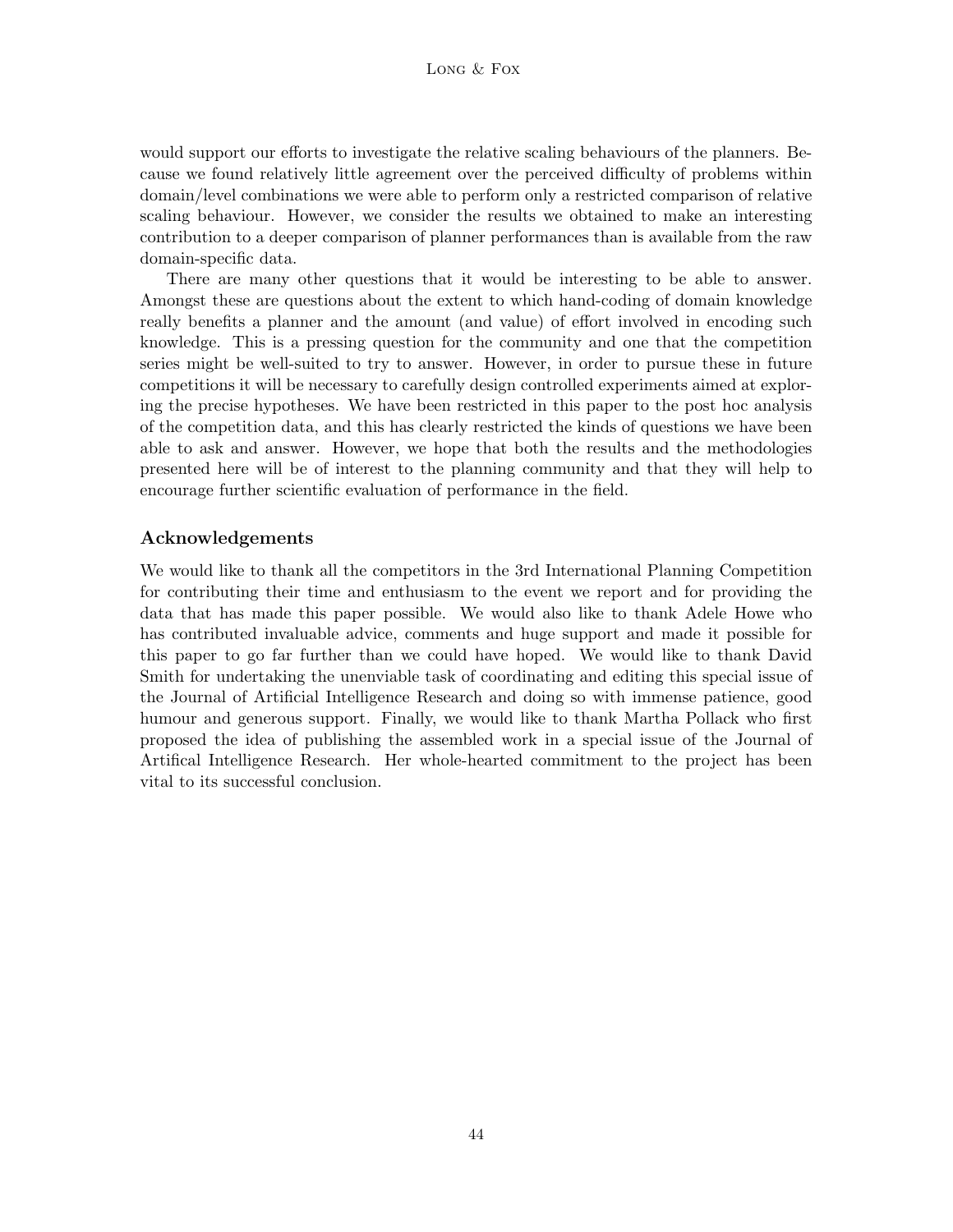## Appendix A. Problem Domains

## A.1 The First International Planning Competition

The first competition used the following domains:

- Logistics A transportation problem involving aircraft and trucks, with trucks constrained to movement within cities and aircraft constrained to movement between (inter-city) airports. This domain allows considerable parallelism.
- Mystery A transportation domain with vehicles having limited capacity and consuming limited stocks of fuel.
- MPrime A variant of the Mystery domain in which it is also possible to pipe fuel between locations in order to allow vehicles to have different movement options.
- Grid A problem in which a single robot moves between locations on a grid shaped map. Locations may be locked and there are keys that must be collected to gain access to these locations. The objectives of the problem instances involve transporting the keys to particular locations.
- Gripper A simple domain, originally designed to demonstrate the limitations of Graphplan, in which a collection of identical balls must be transported by a robot with two grippers from one room to an adjacent room.
- Movie A simple domain intended to explore use of conditional effects. A collection of snacks must be assembled prior to rewinding a video and then watching the movie.
- Assembly A complex ADL domain with a challenging use of quantified and conditional effects.

## A.2 The Second International Planning Competition

The second competition introduced several new domains:

- Blocks The classic blocks-world problem, encoded without an explicit reference to a gripper. This domain has significant goal interaction.
- Job-Schedule A problem involving the machining of parts. This problem exercises the ADL features involving conditional and quantified effects, although it is less complex than the Assembly domain.
- Freecell This is the classic solitaire card game that is widely available as a computer game. The encoding as a strips domain represents a larger problem than most previous benchmarks and includes the awkward addition of an encoded set of integers.
- Miconics Elevator This domain was inspired by the problem of planning an efficient call sequence for an elevator car travelling between floors of a large building. There were several variants, with the most complex including numeric preconditions as well as purely logical constraints. An ADL version offered complex preconditions involving several different connectives and a STRIPS version offered a relatively simple transportation problem.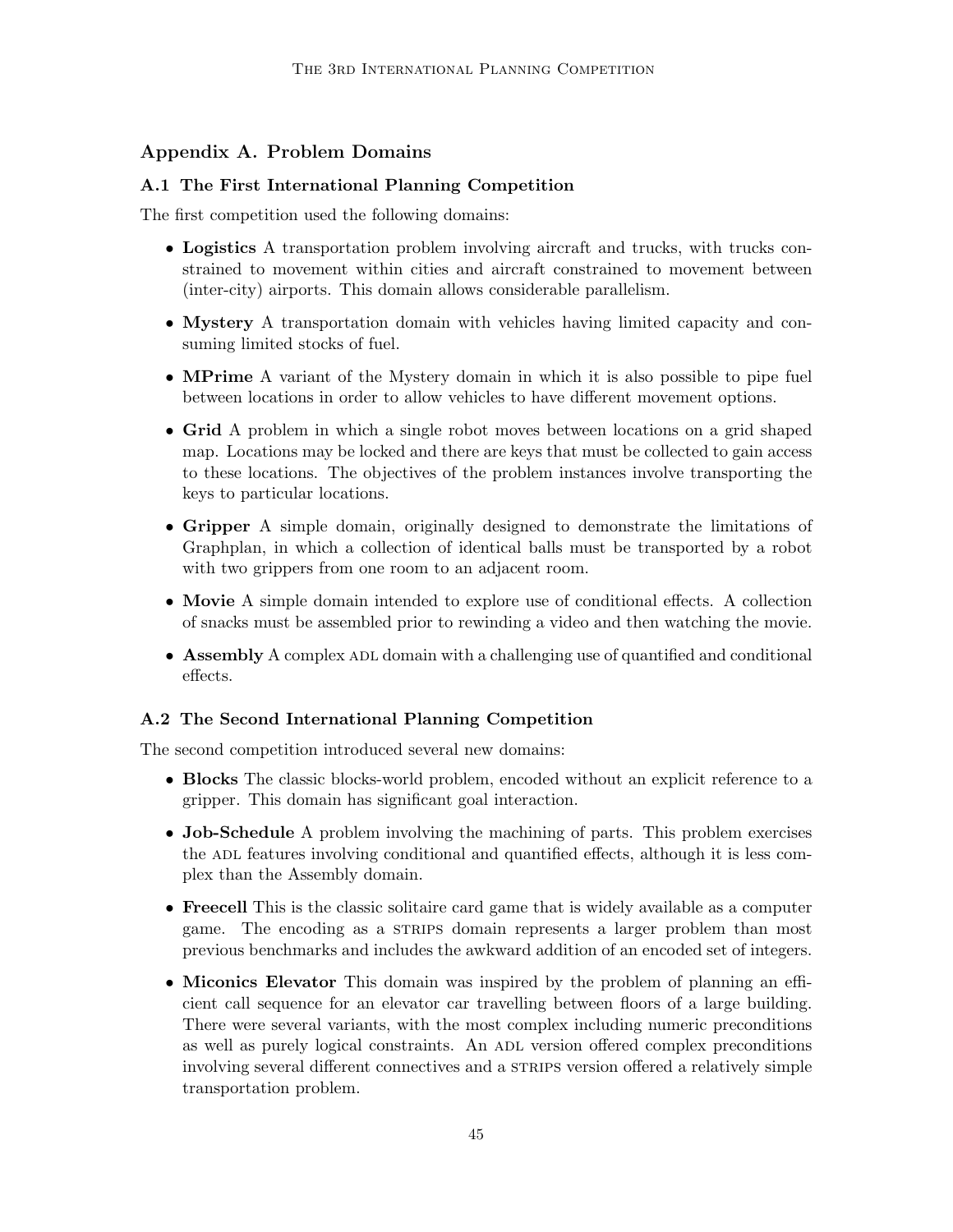In addition, the Logistics domain was reused to provide some calibration of performance in comparison with the first competition.

### A.3 The Third International Planning Competition

### A.3.1 THE DEPOTS DOMAIN

The domain consists of actions to load and unload trucks, using hoists that are available at fixed locations. The loads are all crates that can be stacked and unstacked onto a fixed set of pallets at the locations. The trucks do not hold crates in a particular order, so they can act like a table in the Blocks domain, allowing crates to be reordered.

This domain was devised with the foremost intention of testing strips planners. The second competition had demonstrated that the Logistics domain was no longer a serious challenge, and that, for planners using hand-coded controls, the Blocks domain was also solved. For fully-automated planners the Blocks domain still represents a challenge, although the second competition showed that some planners can solve quite large problems (up to twenty blocks) with reasonably efficient plans within a few minutes. However, performance can vary widely and there are problems in this range that can prove unsolvable for these planners. We wanted to see whether the performance that had been achieved in these domains could be successfully brought together in one domain. We were interested to see for fully-automated planners, where the interaction between the problems creates an additional family of choice points in addition to those that appear in the transportation and the block-tower-construction sub-problems. We were also interested to see this for handcoded planners where the rules for each of the sub-problems are obviously well-understood, but it is not obvious whether the rules can be combined into a single collection without any problems of interaction.

The metric version of the domain adds weight attributes to the crates and weight capacities to the trucks. In addition, trucks consume fuel in their travels and the plans must minimise fuel use. Fuel use is constant and not dependent on the locations. Fuel is also consumed in lifting crates, so there is a tradeoff to be considered when crates must be restacked at a location. Either a truck can be brought in to act as a "table" or more complex lifting and stacking can be performed using the locally available pallets as transfer space.

The temporal versions allow for concurrent activities of the trucks and the hoists (at all locations). The full temporal variant makes the time for driving dependent on the truck and the distance between the locations, and makes the time to load or unload a crate dependent on the weight of the crate and the power of the hoist. The objective in both is to minimise make-span (the overall duration of the plan).

## A.3.2 The DriverLog Domain

This domain has drivers that can walk between locations and trucks that can drive between locations. Walking requires traversal of different paths from those used for driving, and there is always one intermediate location on a footpath between two road junctions. The trucks can be loaded or unloaded with packages (with or without a driver present) and the objective is to transport packages between locations, ending up with a subset of the packages, the trucks and the drivers at specified destinations.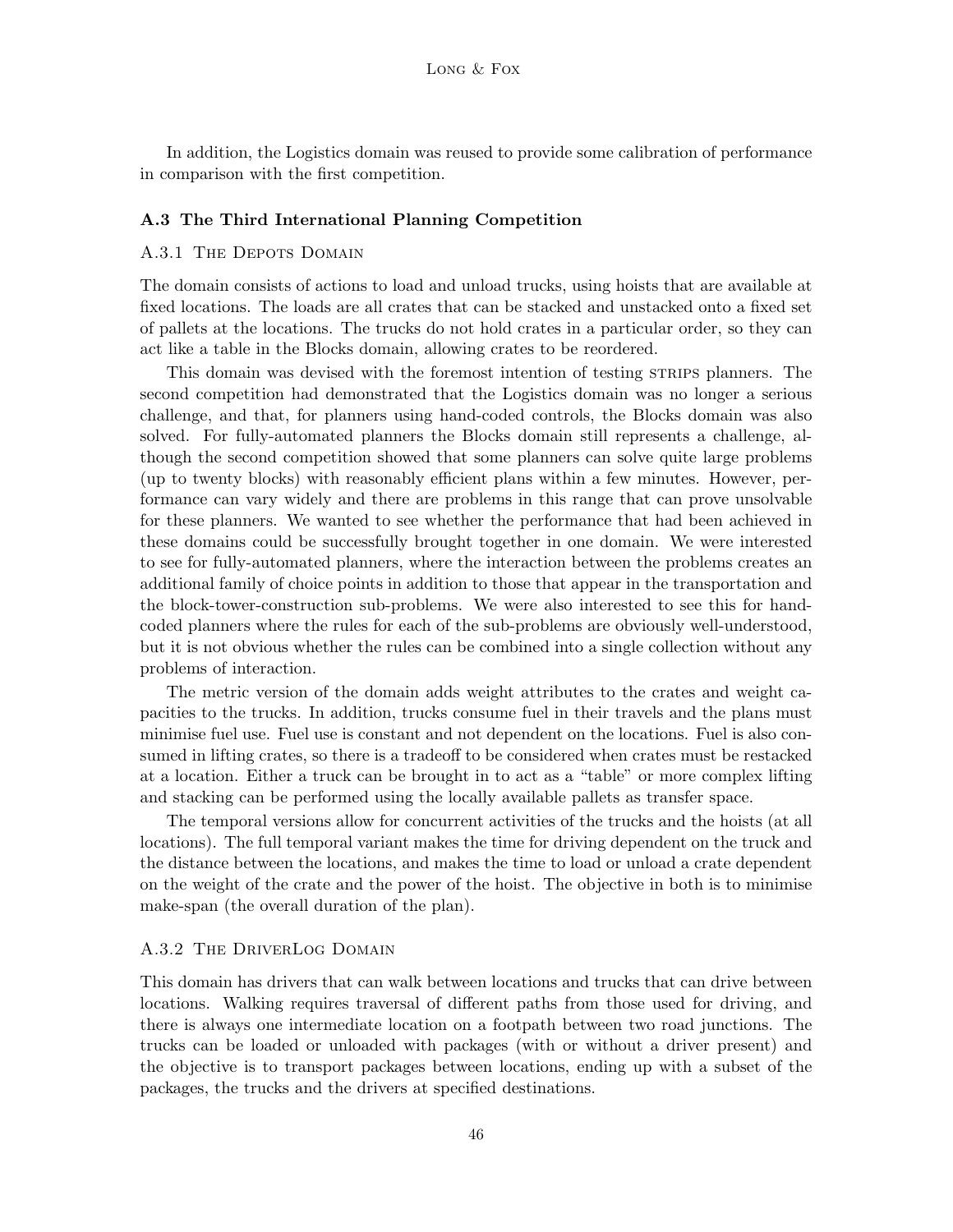This domain was produced to explore the power of strips solutions to transportation problems when the transportation involves a sub-problem of acquiring a driver. The problem is one that offers significant opportunity for concurrency in the use of drivers and vehicles, so we were also interested to see how the temporal variants were handled.

The metric variant of the domain adds costs for walking and driving and problem instances required that the planner optimise some linear combination of the total walking cost and the total driving cost.

The full temporal variant makes time spent driving or walking between locations dependent on the path being traversed, but other durations are only dependent on the actions (as with the simple temporal version). In both of these variants the plan quality depends on the make-span.

An additional variant, the hard numeric variant, complicates the cost of driving by making it dependent on the load being carried: each additional package added to a truck increases the fuel consumption rate of the truck by its current value, making the consumption increase as a quadratic function of the load.

#### A.3.3 The Zeno-Travel Domain

This domain has actions to embark and disembark passengers onto aircraft that can fly at two alternative speeds between locations. The STRIPS variant is rather uninteresting because the two speeds do not offer meaningful alternatives. In the metric variant the planes consume fuel at different rates according to the speed of travel (two alternatives) and distances between locations vary. Problem instances require plans to minimise some linear combination of time and fuel use.

The temporal versions are closer to the original zeno problem. They involve durations for the different means of travel and different levels of fuel consumption. In contrast to the original zeno problem the fuel consumption is not described by a continuous function, but by discrete step functions applied at the end points of durative actions. The fact that the fuel in an aircraft cannot be affected by multiple different concurrent actions and its value is not relevant to satisfying the precondition of any actions that could begin during the continuous consumption or replenishment of fuel means a discrete model of fuel use is sufficient, demanding less expressive power of the planners that use the model.

### A.3.4 THE SATELLITE DOMAIN

The satellite domain was developed following discussions with David E. Smith and Jeremy Franks at nasa Ames Research Center. It is intended to be a first model of the satellite observation scheduling problem. The full problem involves using one or more satellites to make observations, collecting data and downlinking the data to a ground station. The satellites are equipped with different (possibly overlapping) collections of instruments, each with different characteristics in terms of appropriate calibration targets, data productions, energy consumption and requirements for warming up and cooling down. The satellites can be pointed at different targets by slewing them between different attitudes. There can be constraints on which targets are accessible to different satellites due to occlusion and slewing capabilities. Instruments generate data that must be stored on the satellite and subsequently downlinked when a window of communication opportunity opens with a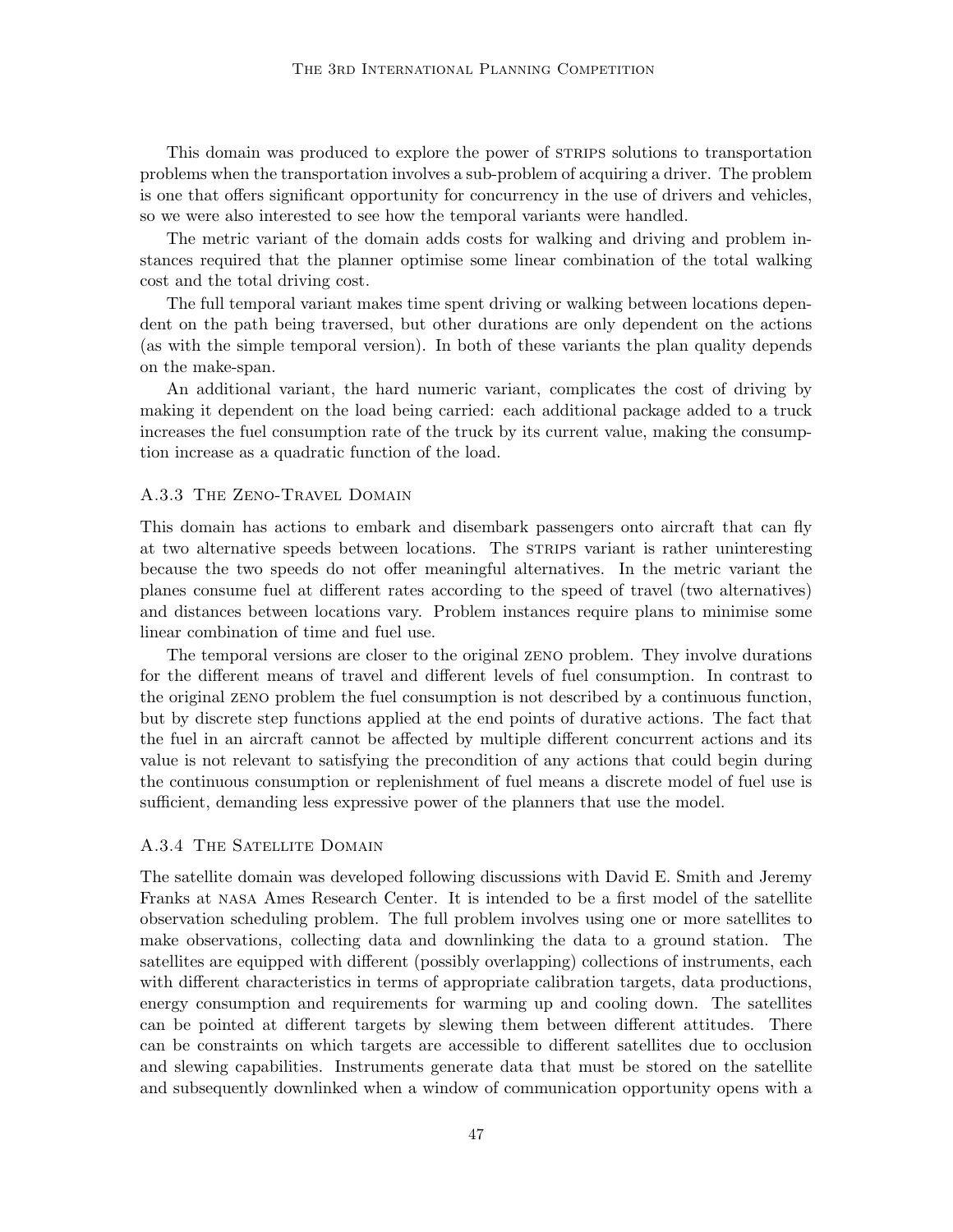#### Long & Fox

ground station. Communication windows are fixed. Data takes time to downlink and it could be impossible to downlink an entire satellite store in a given time frame, so downlinks must be scheduled around the storage capacity, the production of data by observations and the opportunities to downlink data as they arise. In the real problem there are additional difficulties such as the management of energy and the use of solar power and the maintenance of operational temperatures during periods in shadow. In order to make the problem accessible to the planners in the competition (given the time scales for encoding the domain, writing a problem generator and testing competing planners) several important features of the real problem are simplified. Perhaps most important of these is that in the real problem targets are only visible during particular time-windows, although the elimination of the problem of downlinking data is also a significant simplification. Representing the windows of opportunity is possible in  $PDDL2.1$ , but not entirely straight-forward and this remains an area in which there is need for development. Management of power and temperature were also simplified away.

The straips version of the problem involves deciding on the most efficient covering of the observations given the satellite capabilities. This is an interesting combinatorial problem if the satellites are assumed to be free to operate concurrently (in a Graphplan-style parallel activity), but otherwise the problem offers few interesting choice points. The STRIPS version was based on an earlier Satellite domain contributed by Patrik Haslum.

The metric version of the problem introduces data capacities into the satellites and fuel use in slewing between targets. The plans are expected to minimize fuel use in obtaining the data. This problem combines a constrained bin-packing problem (getting the data into the limited stores of the satellites, subject to the constraints that only certain satellites are equipped to obtain certain data) with a kind of route planning problem (finding fuel-efficient paths between targets while also considering the combined costs of the fuel consumption by all of the satellites).

The temporal versions introduce duration and make concurrency important. The full temporal problem includes different slew times between different pairs of targets. These problems both involve minimising make-span times for the data acquisition. A complex version of the domain combines the temporal and metric features so that planners are required to manage the problem of storing different sized data blocks in limited capacity satellite data stores.

A further variant of the Satellite domain, called the hardnumeric version, represents an important departure from traditional planning problems: the logical goals describing the intended final state are trivial (either empty or a few simple final positions for the satellites), but the metric by which the plans are declared to be evaluated is the quantity of data collected. The problem is interesting because a null (or nearly null) plan will solve all the instances, but the quality of these plans will be zero. To produce a good plan it is necessary to ensure that the satellites are used to collect data and this, in turn, requires that the planner constructs reasonable data collection goals. This is a hard problem for most current planners — particularly the fully-automated planning systems. Nevertheless, it is a realistic demand for many problems that a planner might be required to face: it is not uncommon for the specific final state to be less important than the effects of the actions carried out in reaching it.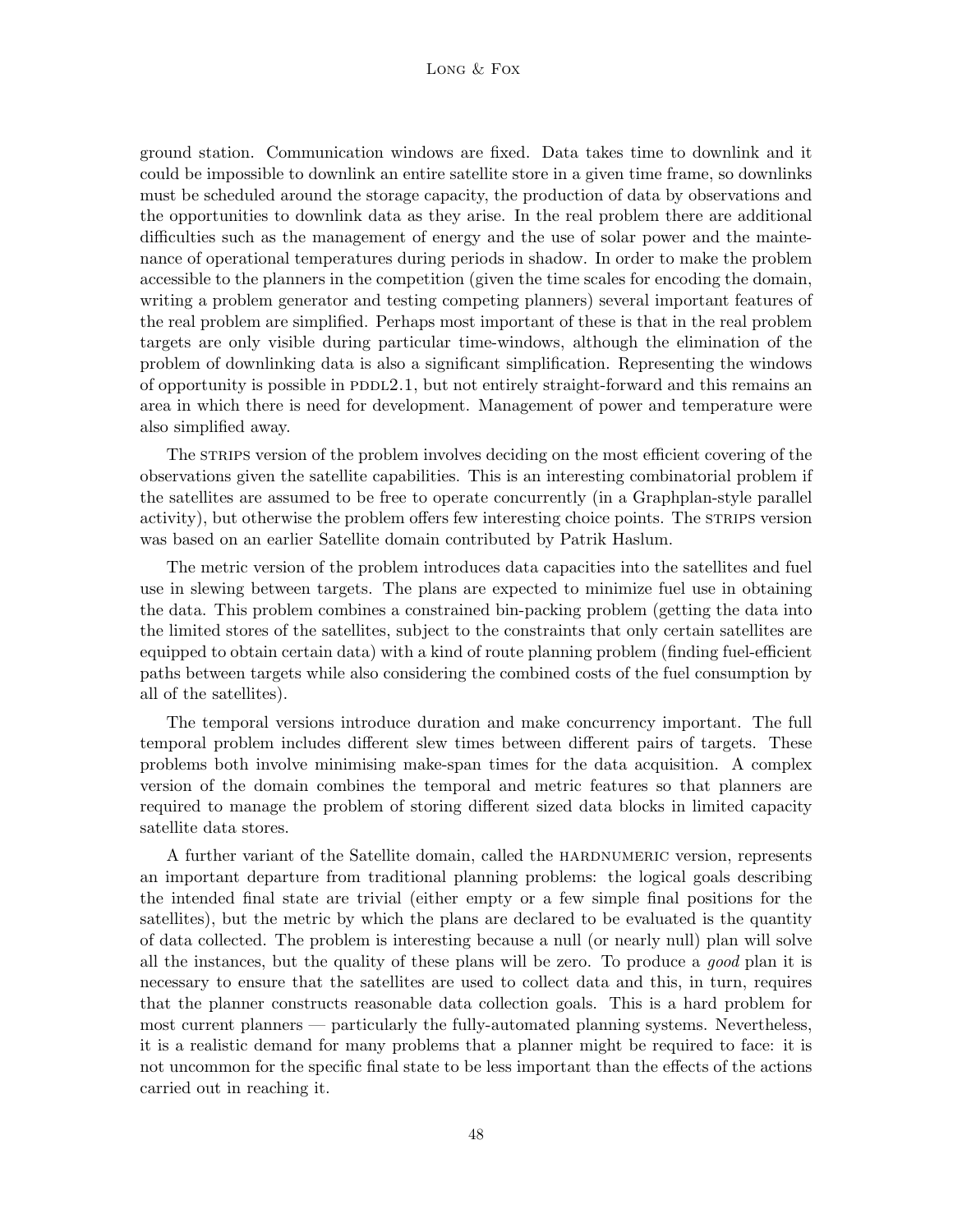### A.3.5 The Rovers Domain

The Rovers domain was constructed as a simplified representation of the problem that confronts the nasa Mars Exploration Rover missions launched in 2003, the Mars Science Laboratory mission planned for 2009 and other similar missions that are expected as part of the ESA AURORA project. The strains version of the problem involves planning for several rovers, equipped with different, but possibly overlapping, sets of equipment to traverse a planet surface. The rovers must travel between waypoints gathering data and transmitting it back to a lander. The traversal is complicated by the fact that certain rovers are restricted to travelling over certain terrain types and this makes particular routes impassable to some of the rovers. Data transmission is also constrained by the visibility of the lander from the waypoints.

The metric version of the domain introduces an energy cost associated with actions and an action allowing rovers to recharge, provided they are in the sun. The problems sought solutions that minimised numbers of recharges, so the use of energy was required to be as efficient as possible.

In the metric temporal variant the domain involves both energy and time management, although the instances require planners to optimise total duration. This demand implies the need for efficient energy use, since recharging is an action that consumes a considerable amount of time and, in our model, requires the recharging rover to remain in one place during the period of recharging. The opportunity for careful division of labour between the rovers makes both temporal variants complex and interesting problems.

#### A.3.6 THE SETTLERS DOMAIN

This domain exists only as a metric problem. The problem is inspired by the multitude of computer games that involve managing resources, accumulating raw resources and slowly combining them into more and more advanced processing plants and other structures to achieve more sophisticated objectives. The problem was proposed by Patrik Haslum. An interesting difficulty that the problem presents is that it is a problem that involves constructing new objects out of resources. This is not easily represented in  $PDDL2.1$ . In fact, the only way to capture the domain in PDDL2.1 is to name the objects that *could* be constructed and to give them an attribute indicating whether or not they have actually been constructed. This leads to a very cumbersome encoding and, moreover, represents a particular problem for planners that ground actions prior to planning, since a multitude of potential objects must be considered in the process, leading to a huge collection of actions. Many of these actions are uninterestingly different, since the specific choice of names for objects that are created in solving an instance is clearly irrelevant, but each alternative is constructed and considered in the planning process.

### A.3.7 The UM-Translog-2 Domain

The UM-Translog-2 (Wu & Nau, 2002) domain was used only for the hand-coded planners and only an incomplete set of results was collected due to time constraints at the conclusion of the testing period. This domain is a significant challenge because of its size and should be seen as a useful benchmark problem for fully-automated planners because of the challenges in both grounding and searching a domain with so many action schemas.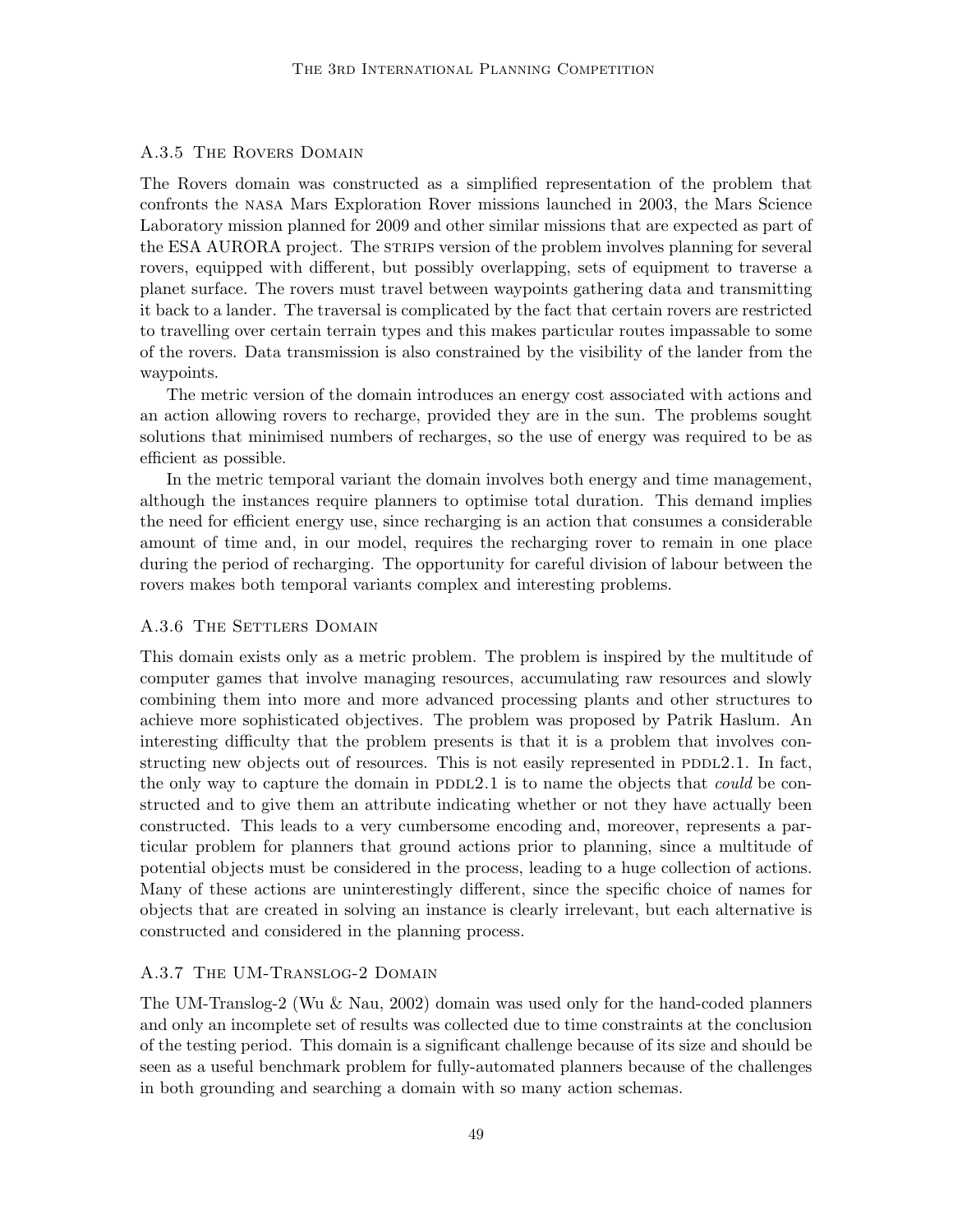## Appendix B. The Competitors

### B.1 The Fully Automated Planners

There were eleven competitors in this category, representing at least four distinct planning paradigms (forward search, model-checking, local search and partial order planning). Fully-automated planners accept the PDDL2.1 specifications of domain, initial state and goal and compute solutions solely on the basis of these specifications. No additional control knowledge or guidance is supplied. Fully-automated planners therefore depend on sophisticated search control heuristics and the efficient storage of alternative search branches. A popular current approach to search control is to make use of variants of the relaxed plan idea originally proposed by McDermott (1996) and subsequently exploited by Bonet and Geffner (1997) and Hoffmann (2000).

IxTeT (Laborie & Ghallab, 1995) entered as a fully-automated planner, but in retrospect it might have been better classified as a hand-coded planner. The ability to hand-code domain representations might have alleviated some of the problems that arose in making the competition domains accessible to IxTeT. IxTeT does not currently accept domains or problems in PDDL format, so it was necessary to translate the competition domains into its own representation language. No automatic translator between PDDL and the IxTeT input language yet exists and it is not clear that such a translation can be automated. Furthermore, the plan representation of IxTeT is more general than that insisted upon for use in the competition but this was not an advantage given the need to automate the plan validation process. In fact, several plans produced by IxTeT could not be validated. The combination of these difficulties made it impossible to offer any real insights into the performance of IxTeT on the competition domains. Nevertheless, we were pleased that an attempt was made to enter IxTeT: it is important that the competition should not cause a fracture between the members of the research community who are interested in entering and those who have long-established alternative planning technology that cannot be easily reengineered to meet the assumptions underlying the competition.

## B.1.1 FF

ff has been an extremely successful and influential planner since 2000 (Hoffmann & Nebel, 2000). It is based on forward state space search using relaxed plans to give heuristic guidance in its choice between possible steps through the space. Hoffmann extended the original ff system (Hoffmann, 2003a) to include a treatment of metric domains by relaxing the metric dimensions of the problem as well as the logical dimensions.

### B.1.2 IxTeT

IxTeT (Laborie & Ghallab, 1995) is well known for having been one of the first planners to reason about time and resource intensive domains. The version that participated in parts of the competition is a reimplementation of the original system described by Ghallab and Laruelle (Ghallab & Laruelle, 1994). As mentioned above, IxTeT experienced a number of difficulties in the competition making it difficult to evaluate its performance. However, seen in the broader context of planning research and application IxTeT has made many important contributions to the development of temporal and resource-intensive planning approaches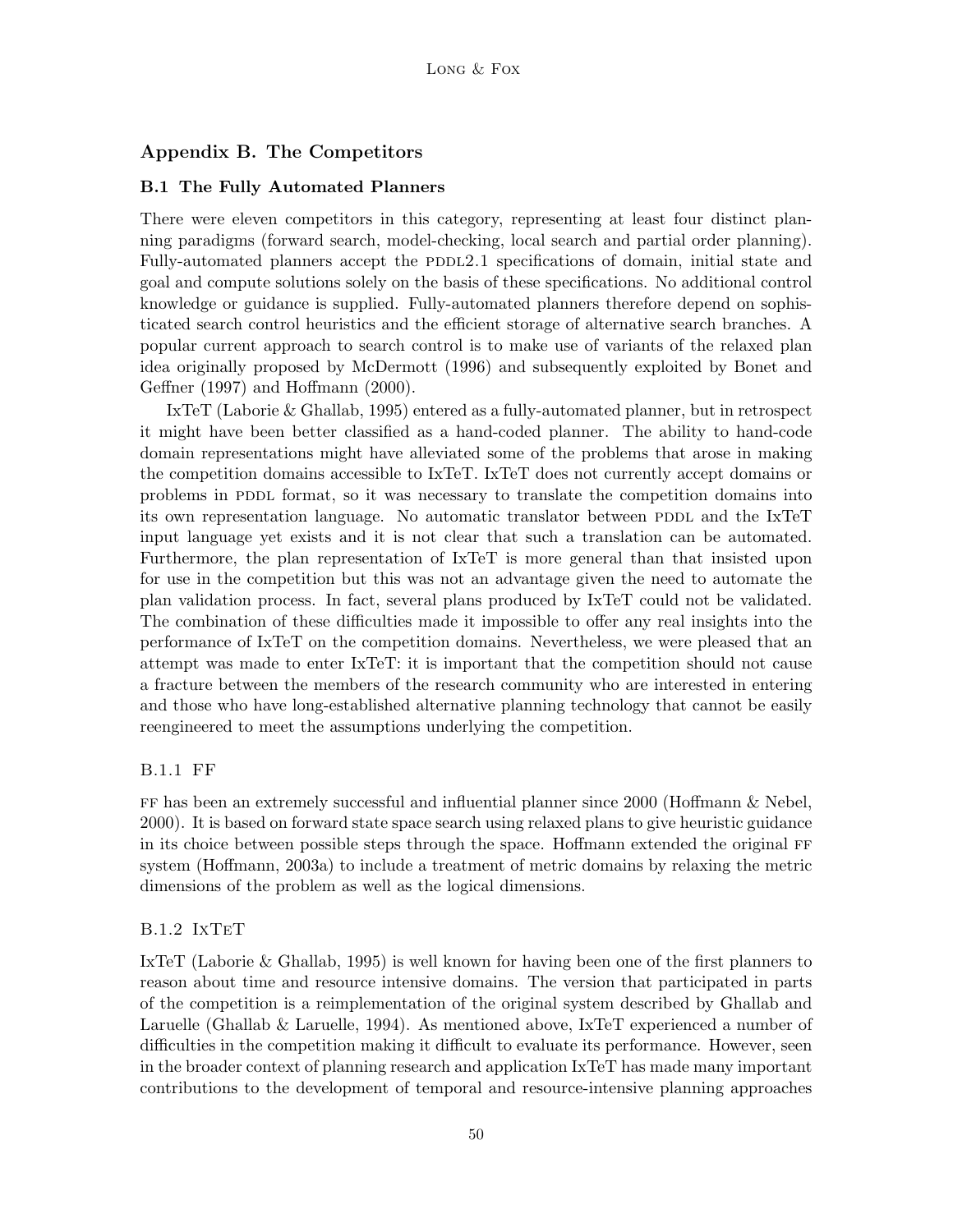and, with its powerful plan representation language, is suited to certain applications for which the simplified plan representation used in the competition is inadequate.

## B.1.3 LPG

lpg (Gerevini et al., 2003) is based on a local-search strategy applied to plan graphs (Blum & Furst, 1995). The approach has been generalised to accommodate both metric and temporal structure, making it a powerful and flexible planner. The use of local search allows the planner to be configured to trade-off time and plan quality. Indeed, the planner exhibits any time behaviour in the sense that plans can be reported as they are found and, if the search is allowed to run longer, better quality plans might be discovered.

### B.1.4 MIPS

mips (Edelkamp, 2003) uses a variety of techniques, but at the core is a model-checker based on ordered binary decision diagrams (OBDDs), which is used to generate reachable states. The planner uses a powerful technique to compress state representations in order to make the OBDDs more compact. Exhaustive search of the state space is impractical in large problems and mips uses a heuristic evaluation function based on relaxed plans in order to restrict the space of explored states. mips tackles concurrency in temporal planning by lifting partial orders from the totally ordered plans that are produced by its forward search. mips has also been extended to manage metric quantities, also using a relaxation heuristic to predict the behaviours of metric quantities.

## B.1.5 SAPA

sapa (Do & Kambhampati, 2003) is a forward search planner using a relaxed temporal plan heuristic (based on the use of a relaxed  $TGP$ -style (Smith & Weld, 1999) plan graph) to guide its search. The heuristic is supplemented with a heuristic estimate of resource usage allowing the planner to handle metric quantities. Temporal structure is managed using delayed effects, so that, when a durative action is executed, its end effects are queued in an event queue, pending application when time is advanced to the point at which they are triggered. The focus of sapa development has been in the management of metric and temporal structure. SAPA did not attempt to compete in STRIPS or SIMPLETIME problems, but performed well in the more complex problems.

### B.1.6 SEMSYN

semsyn (Parker, 1999) is a Graphplan-based planner, with extensions to handle metric and ADL features. In general, Graphplan-based approaches have, with the exception of LPG, proven unequal to the challenge of scaling to meet the latest sets of benchmark problems. This suggests that the search strategy of Graphplan must be abandoned if large problems are to be solved, but that the underlying plan graph structure need not be a source of scaling problems (in fact ff, vhpop, sapa and lpg all use plan graph structures in the planning process).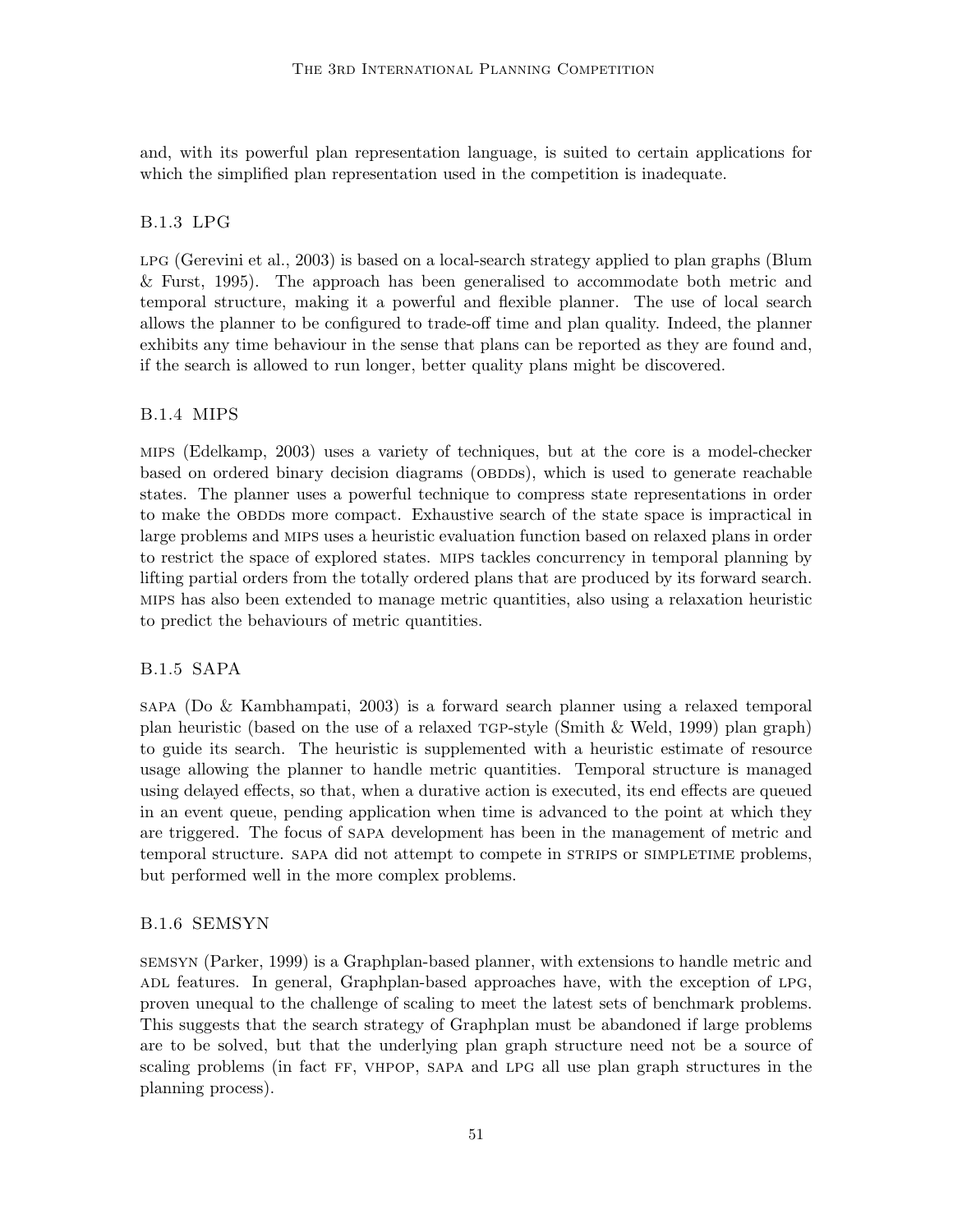## B.1.7 SIMPLANNER

 $SIMPLANNER$  (Onaindía, Sapena, Sebastia, & Marzal, 2001) is a forward search planner using a relaxed plan heuristic. The heuristic evaluation uses separate relaxed plans for each of the top level goals, combining them to identify a useful first action to apply from the current state. This variant on the idea of relaxed plans appears to represent a reinforcement of the notion of helpful actions developed in ff, where actions that are selected in the first layer of a relaxed Graphplan-style plan are favoured as appropriate candidates for the next step in a plan.

## B.1.8 STELLA

 $STELLA$  (Sebastia, Onaindía,  $\&$  Marzal, 2001) uses a forward heuristic search architecture, but with the modification that plans are built using landmarks (Porteous, Sebastia, & Hoffmann, 2001). The idea is to identify key states in the path of a plan before planning begins and then to use these as "stepping stones" to progress from the initial state to the goal state.

## B.1.9 TP4

 $TP4$  (Haslum & Geffner, 2001) is a development of the HSP (Bonet et al., 1997) planning approach, which was one of the first of the current generation of rather successful heuristic state-space search planners based on relaxed plan heuristics. tp4 extends the use of the heuristic to manage temporal plan structure. The planner is intended to find optimal plans (although, for minor technical reasons, some of the plans it produces are slightly suboptimal), by using an admissible heuristic, and this requires a far greater search effort than in planners constructing plans that are merely heuristically good.

## B.1.10 TPSYS

TPSys (Garrido, Onaindía, & Barber, 2001; Garrido, Fox, & Long, 2002) is a temporal planner based on Graphplan. There are technical differences between tpsys and tgp (Smith & Weld, 1999), but the central use of a temporal plan graph is similar, using the graph to represent the passage of time, with actions having associated durations. As with other Graphplan-based approaches, the search machinery appears to scale badly.

## B.1.11 VHPOP

Partial order planners have suffered a period of being unfashionable, supplanted by Graphplan and, more recently, relaxed-plan-based heuristic state-space search planners. vhpop (Younes & Simmons, 2003) represents an interesting indication that partial order planning is far from defunct. In particular, the partial order framework offers a powerful way to handle temporal constraints. In vhpop a simple temporal network is used to manage the temporal constraints between the end points of durative actions and this allows the planner to successfully treat concurrency and other features of temporal plan structure. Within the framework of a partial-order planner, VHPOP makes use of plan graph distance estimates to guide its search.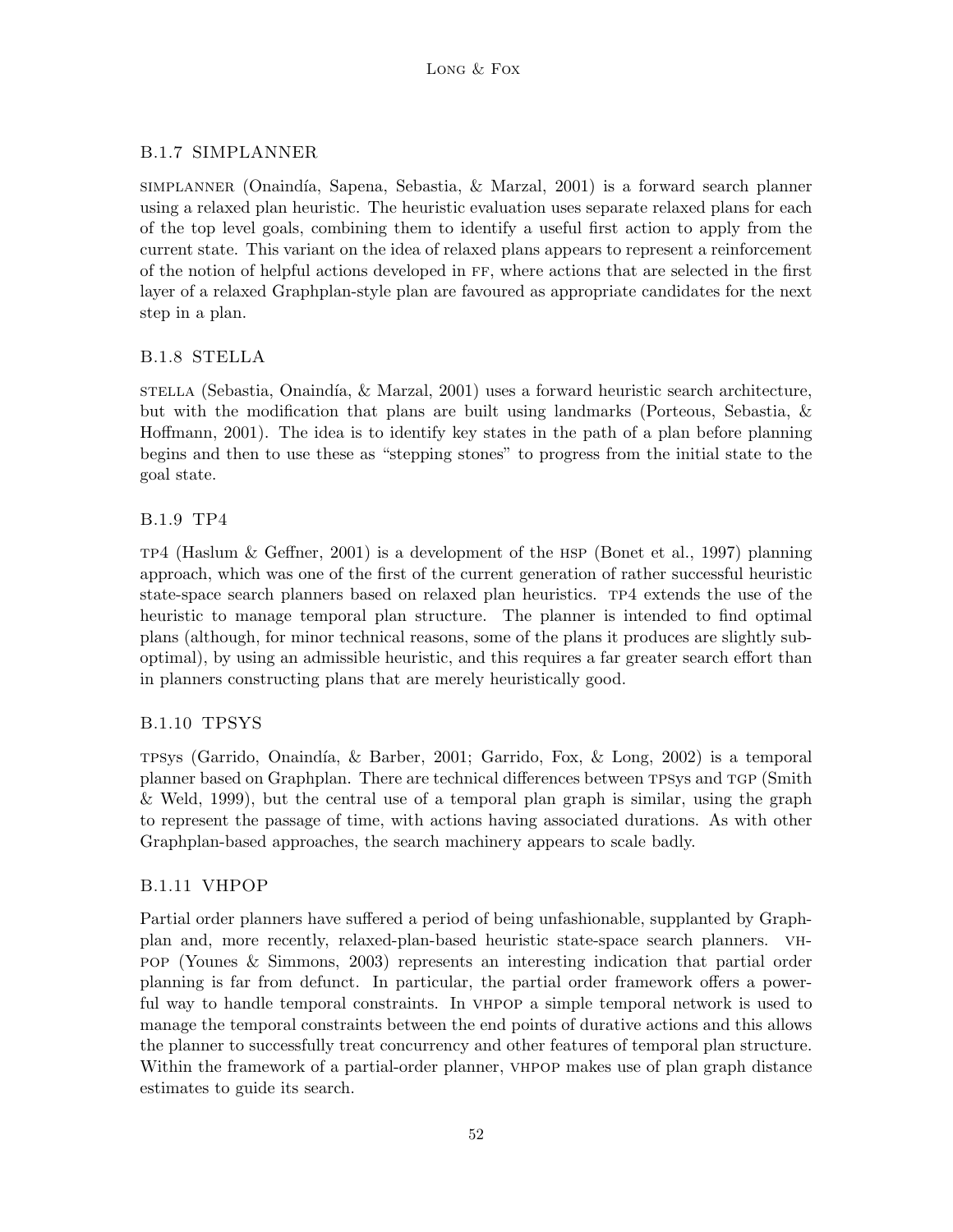## B.2 The Hand-coded Planners

There were three entrants in the category of planners requiring hand-coded control knowledge. As in the 2000 competition the teams competing with these planners were allowed time to reformulate domain descriptions to include domain-specific control knowledge. As the results show, control knowledge can dramatically improve planner performance. However, it is difficult to assess the cost-effectiveness of hand-coding control knowledge. Fahiem Bacchus (2001) observed the need to quantify the time and effort required to identify and encode useful control knowledge in order to be better able to judge the trade-off between the fully-automated and hand-coded approaches. However, it is very difficult to measure the effort involved. In principle it should be possible to bound the time allowed for domain reformulation, but then differences in team sizes and in the experience of team members become very important in comparing what has been achieved by different participants. The third competition, like those before it, did not explore these factors, so it is impossible to make judgements about the relative effectiveness of the solutions to these problems offered by each of the hand-coded planning systems. This remains a very important open issue for future competitions to address.

## B.2.1 SHOP2

shop2 (Nau, Au, Ilghami, Kuter, Murdoch, Wu, & Yaman, 2003) is a Hierarchical Task Network (htn) planner. Like most other htn planners, shop2 allows tasks and subtasks to be partially ordered. Thus plans may interleave subtasks from different tasks during expansion of tasks. However, unlike most other HTN planners, SHOP2 generates the steps of each plan in the same order that those steps will later be executed and it can therefore maintain a representation of the current state at each stage in the planning process. This makes it much easier to incorporate substantial expressive power into the HTNS used by shop2. For example, they might include axioms, mixed symbolic and numeric computation, or even calls to external programs.

## B.2.2 TALPLANNER

The most successful of the hand-coded planners in 2000, TALPLANNER (Kvarnström  $\&$ Magnusson, 2003) uses a temporal action logic as a language for describing planning domains and uses control rules that guide the planner in making intelligent choices while constructing plans in a forward search — an idea originally developed in tlplan. The rules can act to prune away search branches that are predicted (by the human encoding the rules) to lead to no solutions. Using this idea, it is possible to arrive at a collection of rules that, by examination of a given state, can guide the planner to choose actions so effectively that virtually no search is required at all.

## B.2.3 TLPLAN

tlplan (Bacchus & Kabanza, 2000) also uses a temporal logic language to support the construction of control rules to guide plan search. TLPLAN preceded TALPLANNER in its use of this idea. TLPLAN adopts a slightly different approach to the management of tem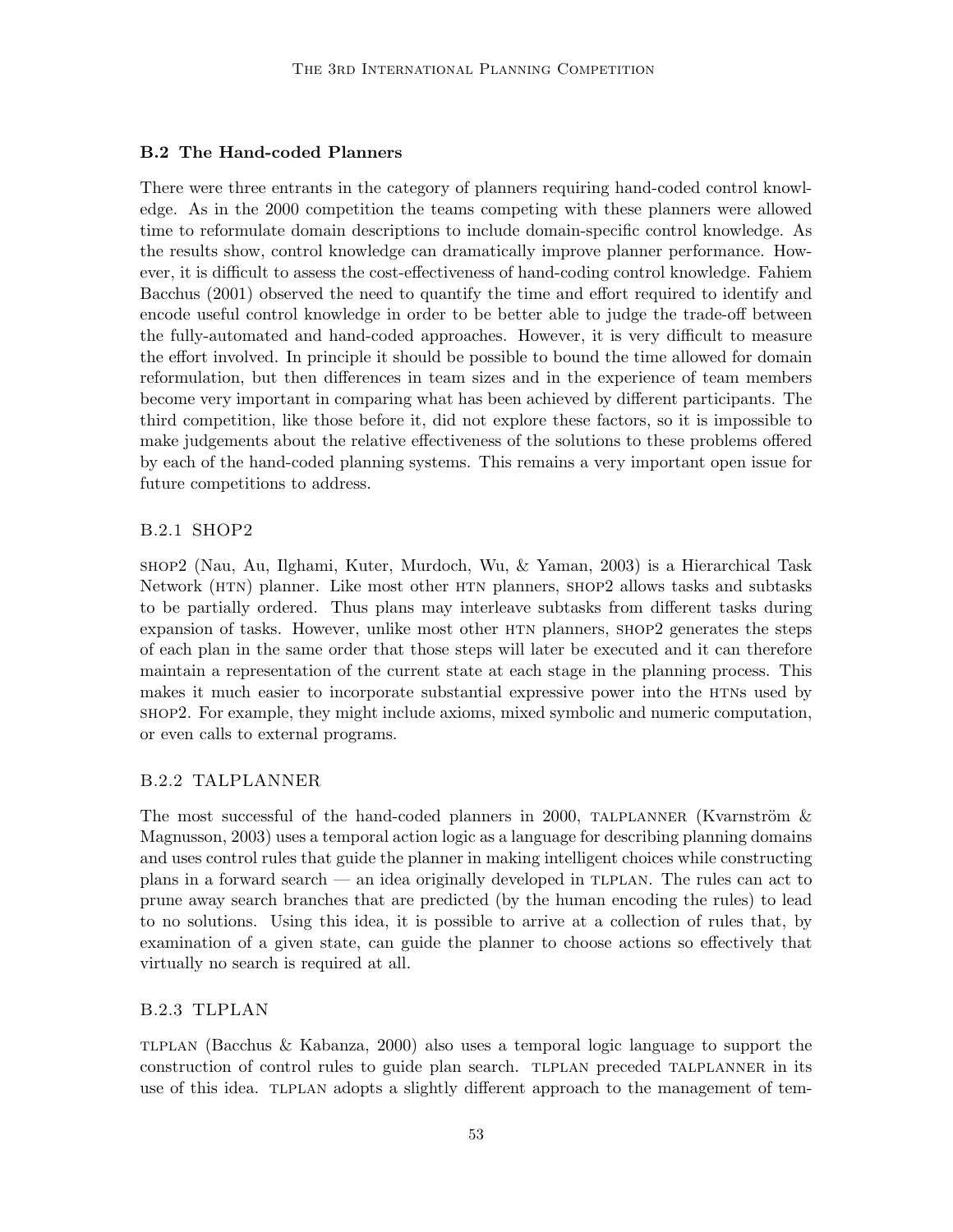poral structure than TALPLANNER, and is also capable of handling metric quantities. The extensions of TLPLAN that allow it to handle time are described by Bacchus and Ady (2001).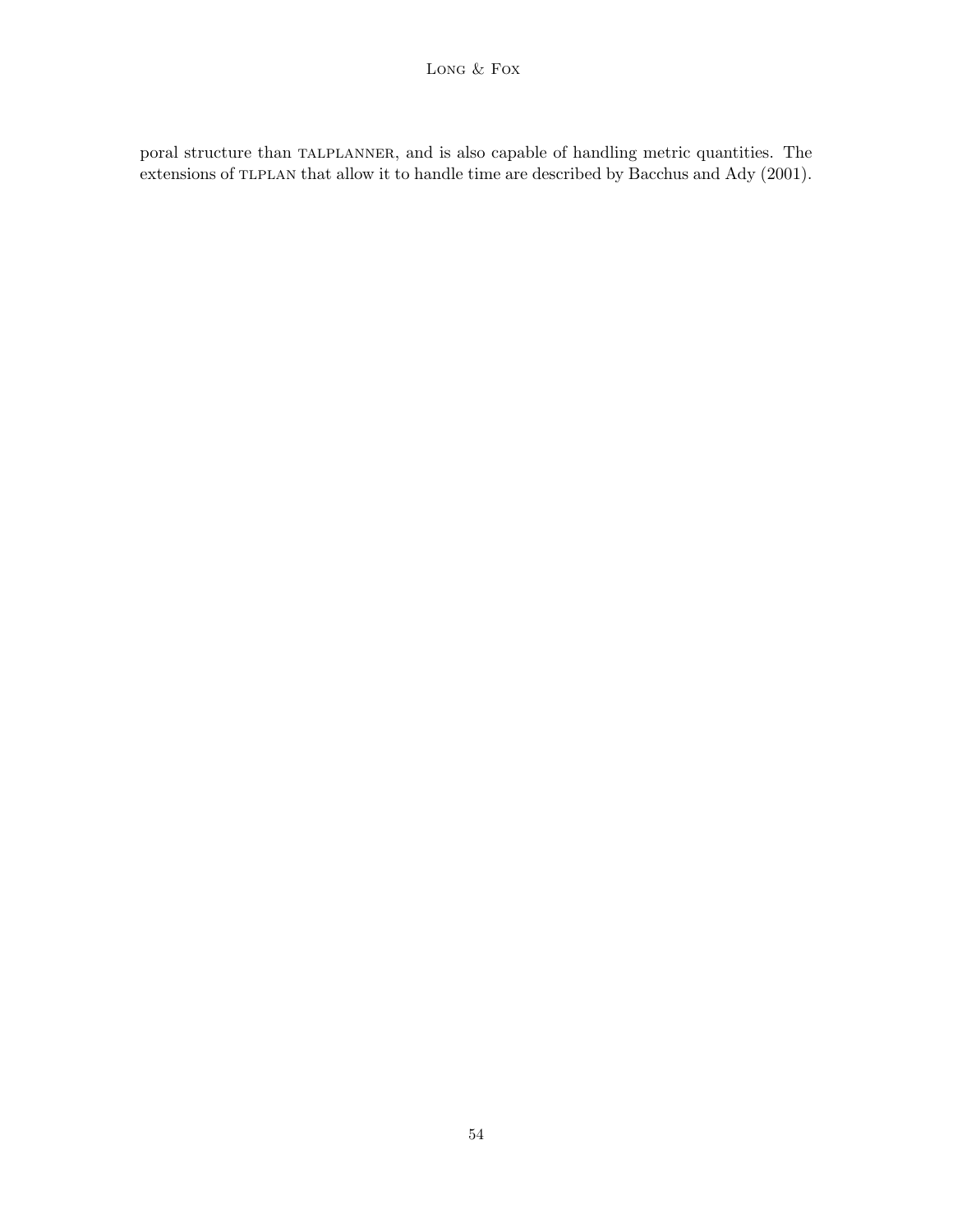## Appendix C. Statistical Techniques

The analysis conducted in this paper makes use of several standard statistical tests. These are the Wilcoxon matched-pairs rank-sum test, the proportion test, the matched-pairs t-test, Spearman's rank correlation test and the rank correlation test for agreement in multiple judgements. For the benefit of readers who are unfamiliar with these tests, we briefly summarise them here. This appendix was constructed using Gopal K. Kanji's 100 Statistical Tests (1999).

### C.1 The Proportion Test

This test is also known as the binomial distribution test. The test is used to consider the proportion of a sample for which a particular qualitative observation has been made. For example, the proportion of rolls of a die that have come up 6. The test examines how far from the expected proportion is the observed proportion, given an assumed probability for the observation. In its use in this paper, we adopt a null hypothesis that two planners should win with equal likelihood and test the proportion of observed wins for one planner against this hypothesis. If the deviation of observed proportion from expected proportion is sufficiently high, then the null hypothesis can be rejected.

### C.2 The t-test

The t-test is a parametric test: it is founded on an assumption that the underlying population from which the samples are drawn is nearly normally distributed. It is reasonably robust to failures in this assumption, but should be treated with caution as the true distribution deviates from normal. The test considers means of two samples and tests the null hypothesis that the two samples are drawn from populations with the same mean. Variants are available according to what is known about variance in the underlying populations. The t-test is a more conservative version of the Z-test, which relies on the effect confirmed by the Central Limit Theorem that, for large samples, the sampling ditribution of the mean is normal. The t-test can be applied with smaller samples, compensating for the distortion of the distribution that this creates. In this paper, we use a variant of the t-test in which observations are drawn in matched pairs: each element of a pair is a test result conducted under close to identical circumstances, but for a different test subject (in this case, a different planner).

For *n* pairs of observations, where  $d_i$  is the difference for pair i and d is the mean difference, the variance, s, of the differences is given by:

$$
s^2 = \sum_{i=1}^n \frac{(d_i - \overline{d})^2}{n-1}
$$

If  $\overline{x_1}$  and  $\overline{x_2}$  are the means of the samples from each of the two populations, then the statistic is:

$$
t = \frac{\overline{x_1} - \overline{x_2}}{s / \sqrt{n}}
$$

with  $n-1$  degrees of freedom.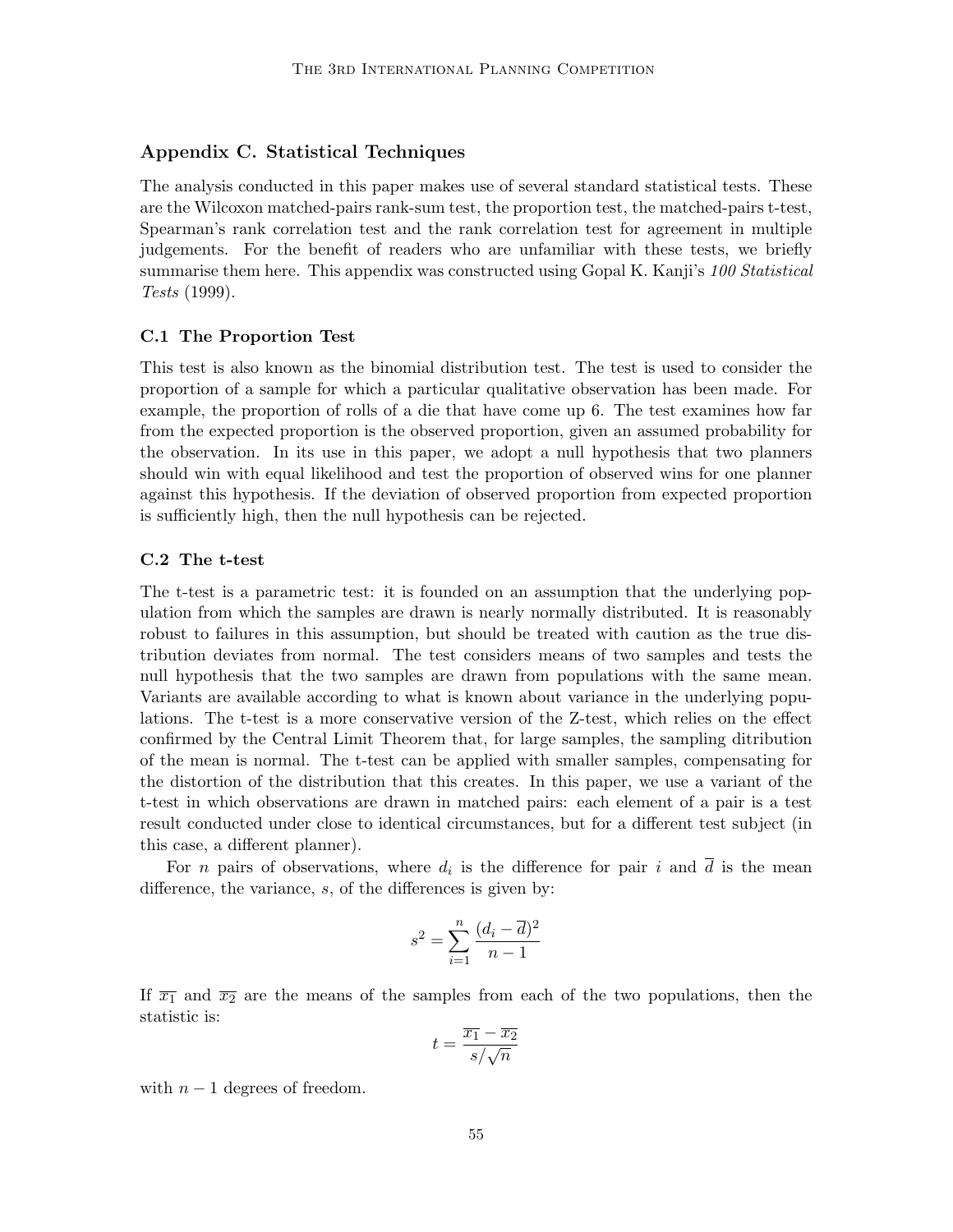### C.3 The Wilcoxon Matched-Pairs Rank-Sum Test

The use of ranks releases statistical tests from the parametric assumptions about underlying distributions by replacing actual observed values with their rank within the ordered set of observed values. The Wilcoxon matched-pairs test is analogous to the matched-pairs t-test, but uses the sum of the ranks of the values associated with each of the two test subjects. The pairs are ordered according to the absolute values of their differences and then the sum of the ranks of the positive values is compared with the sum of the ranks of the negative values. If the two subjects exhibit no particular pattern in their relative behaviours then the positive and negative values should be distributed roughly evenly through the ranks and thus the rank-sums should be approximately equal. A distortion between the rank-sums indicates that one or other subject has a consistently superior performance over the other.

The test is defined as follows. Given a collection of  $n$  pairs of data items, the differences between the pairs are found and ranked according to absolute magnitude. The sum of the ranks is then formed for the negative and positive differences separately. T is the smaller of these two rank sums. For sufficiently large samples the following value is approximately normally distributed:

$$
\frac{n(n+1)/4)-T}{\sqrt{n(n+1)(2n+1)/24}}
$$

#### C.4 Spearman's Rank Correlation Test

This is a test for correlation between a sequence of pairs of values. Using ranks eliminates the sensitivity of the correlation test to the function linking the pairs of values. In particular, the standard correlation test is used to find linear relations between test pairs, but the rank correlation test is not restricted in this way.

Given *n* pairs of observations,  $(x_i, y_i)$ , the  $x_i$  values are assigned a rank value and, separately, the  $y_i$  values are assigned a rank. For each pair  $(x_i, y_i)$ , the corresponding difference,  $d_i$  between the  $x_i$  and  $y_i$  ranks is found. The value R is:

$$
R = \sum_{i=1}^{n} d_i^2
$$

For large samples the test statistic is then:

$$
Z = \frac{6R - n(n^2 - 1)}{n(n+1)\sqrt{n-1}}
$$

which is approximately normally distributed.

#### C.5 Rank Correlation Test for Agreement in Multiple Judgements

This tests the significance of the correlation between  $n$  series of rank numbers, assigned by n judges to K subjects. The n judges give rank numbers to the K subjects and we compute:

$$
S = \frac{nK(K^2 - 1)}{12}
$$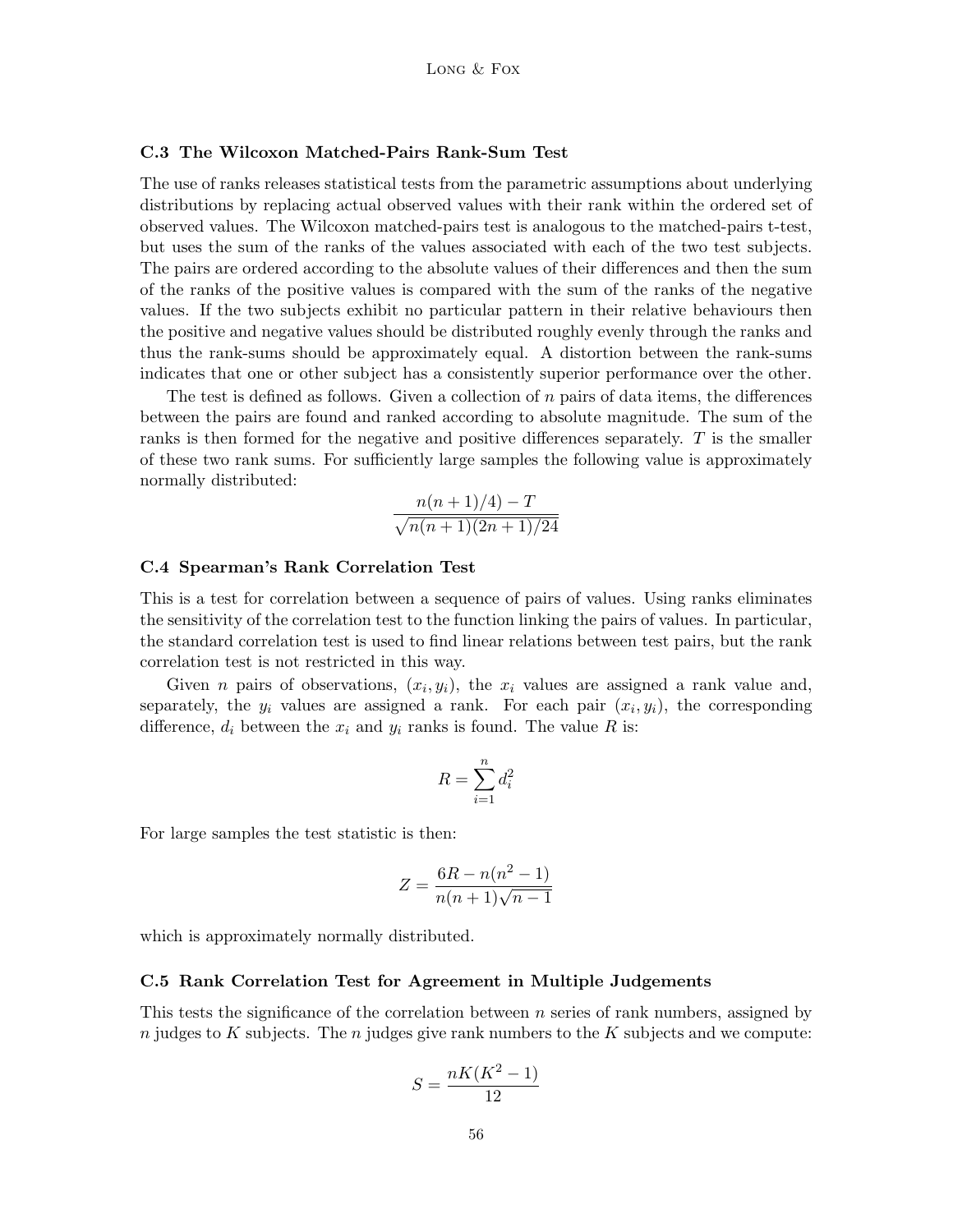and  $S_D$ , the sum of squares of the differences between subjects' mean ranks and the overall mean rank. Let:

$$
D_1 = \frac{S_D}{n}, D_2 = S - D_1, S_1^2 = \frac{D_1}{K - 1}, S_2^2 = \frac{D_2}{K(n - 1)}
$$

The test statistic is:

$$
F=\frac{S_1^2}{S_2^2}
$$

which follows the F distribution with  $K-1, K(n-1)$  degrees of freedom.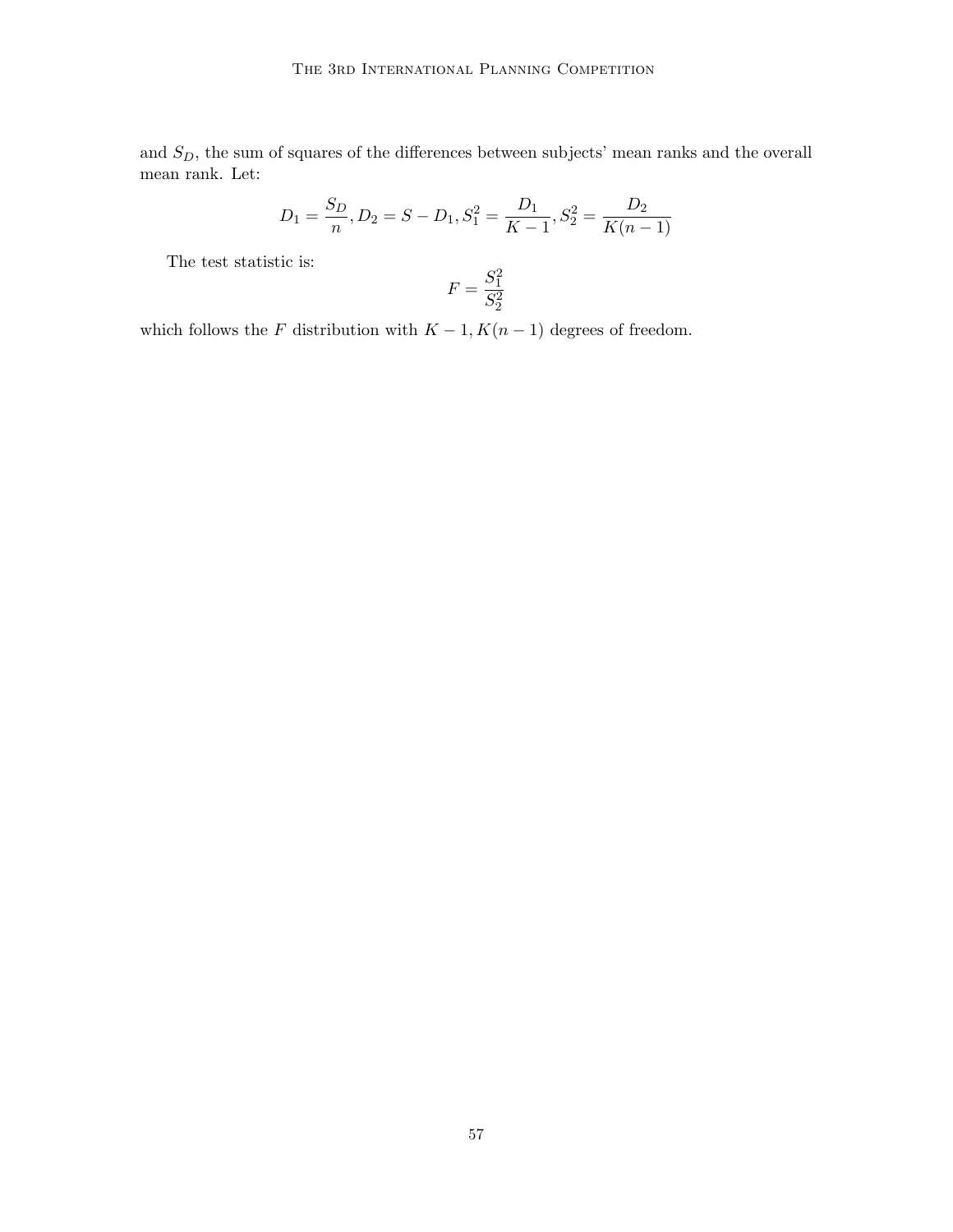## References

- Bacchus, F. (2001). The AIPS'00 planning competition. AI Magazine,  $22(3)$ , 47–56.
- Bacchus, F., & Ady, M. (2001). Planning with resources and concurrency: A forward chaining approach. In Proceedings of IJCAI-01, pp. 417–424.
- Bacchus, F., & Kabanza, F. (2000). Using temporal logic to express search control knowledge for planning. Artificial Intelligence, 116(1-2), 123–191.
- Blum, A., & Furst, M. (1995). Fast Planning through Plan-graph Analysis. In *Proceedings* of IJCAI-95.
- Bonet, B., Loerincs, G., & Geffner, H. (1997). A robust and fast action selection mechanism for planning. In Proceedings of AAAI-97, pp. 714–719. AAAI/MIT Press.
- Do, M. B., & Kambhampati, S. (2003). Sapa: A scalable, multi-objective, heuristic, metric, temporal planner. Journal of Artificial Intelligence Research, this issue.
- Edelkamp, S. (2003). Taming numbers and durations in the model-checking integrated planning system. Journal of Artificial Intelligence Research, this issue.
- Fox, M., & Long, D. (2003). PDDL2.1: An extension to PDDL for expressing temporal planning domains. Journal of Artificial Intelligence Research, this issue.
- Garrido, A., Fox, M., & Long, D. (2002). Temporal planning with PDDL2.1. In *Proceedings* of ECAI-02.
- Garrido, A., Onaindía, E., & Barber, F.  $(2001)$ . Time-optimal planning in temporal problems. In Proceedings ECP-01.
- Gerevini, A., Saetti, A., & Serina, I. (2003). Planning through stochastic local search and temporal action graphs in LPG. Journal of Artificial Intelligence Research, this issue.
- Ghallab, M., & Laruelle, H. (1994). Representation and control in IxTeT, a temporal planner. In Proceedings of AIPS-94.
- Haslum, P., & Geffner, H. (2001). Heuristic planning with time and resources. In *Proceedings* of ECP-01, Toledo.
- Hoffmann, J. (2003a). The Metric-FF planning system: Translating "ignoring delete lists" to numerical state variables. Journal of Artificial Intelligence Research, this issue.
- Hoffmann, J. (2003b). Where ignoring delete-lists works: local search topology in planning benchmarks. Tech. rep. 185, Institut für Informatik, Albert-Ludwigs Universität, Freiburg.
- Hoffmann, J., & Nebel, B. (2000). The FF planning system: Fast plan generation through heuristic search. Journal of Artificial Intelligence Research, 14, 253–302.
- Howe, A., & Dahlman, E. (2002). A critical assessment of benchmark comparison in planning. Journal of Artificial Intelligence Research, 17, 1–33.
- Kanji, G. (1999). 100 Statistical Tests. Sage Publications.
- Kvarnström, J., & Magnusson, M. (2003). Talplanner in the 3rd international planning competition: Extensions and control rules. Journal of Artificial Intelligence Research, this issue.